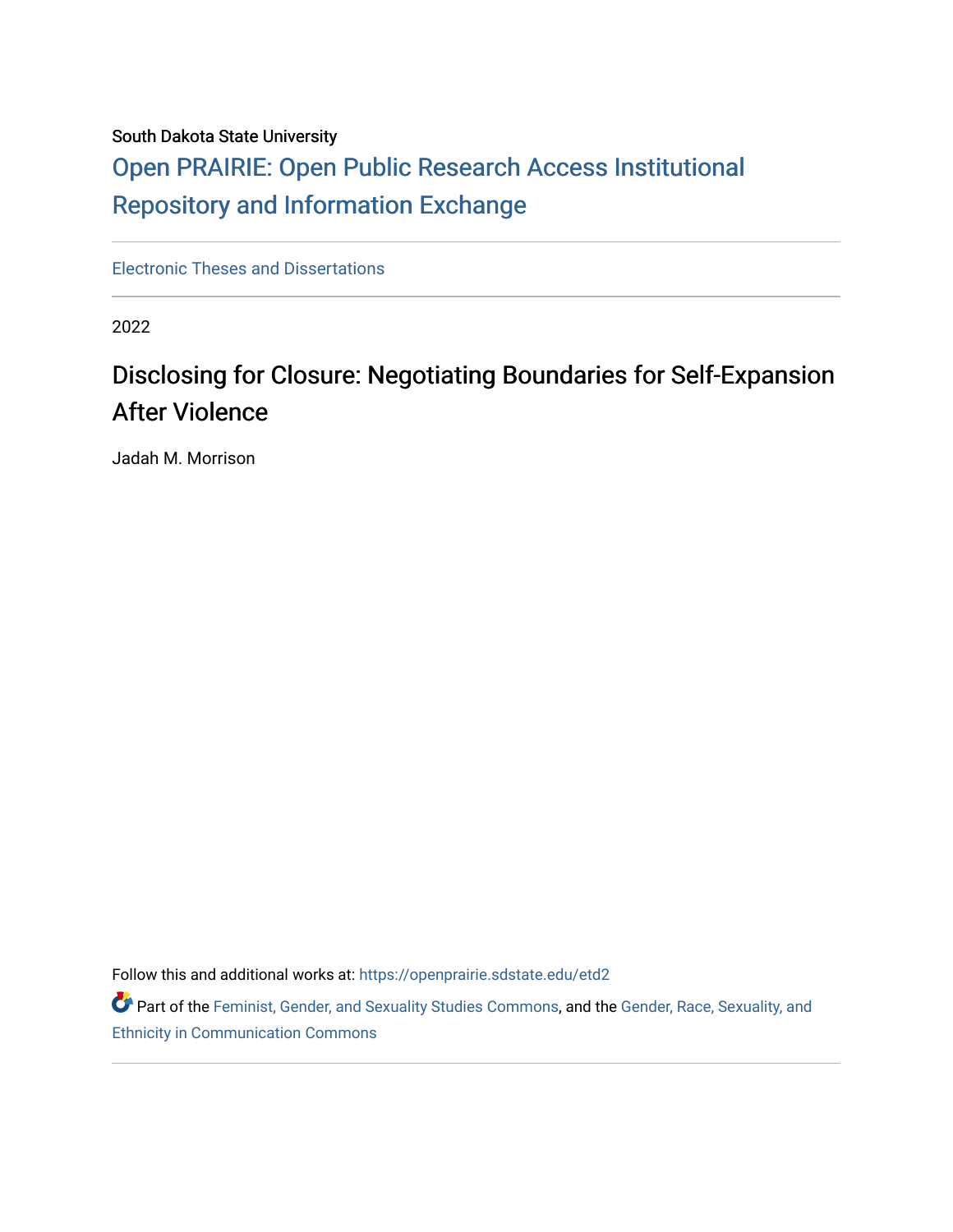### DISCLOSING FOR CLOSURE: NEGOTIATING BOUNDARIES FOR SELF-EXPANSION AFTER VIOLENCE

BY JADAH M. MORRISON

A thesis submitted in partial fulfillment of the requirements for the

Master of Arts

Major in Communication and Media Studies

South Dakota State University

2022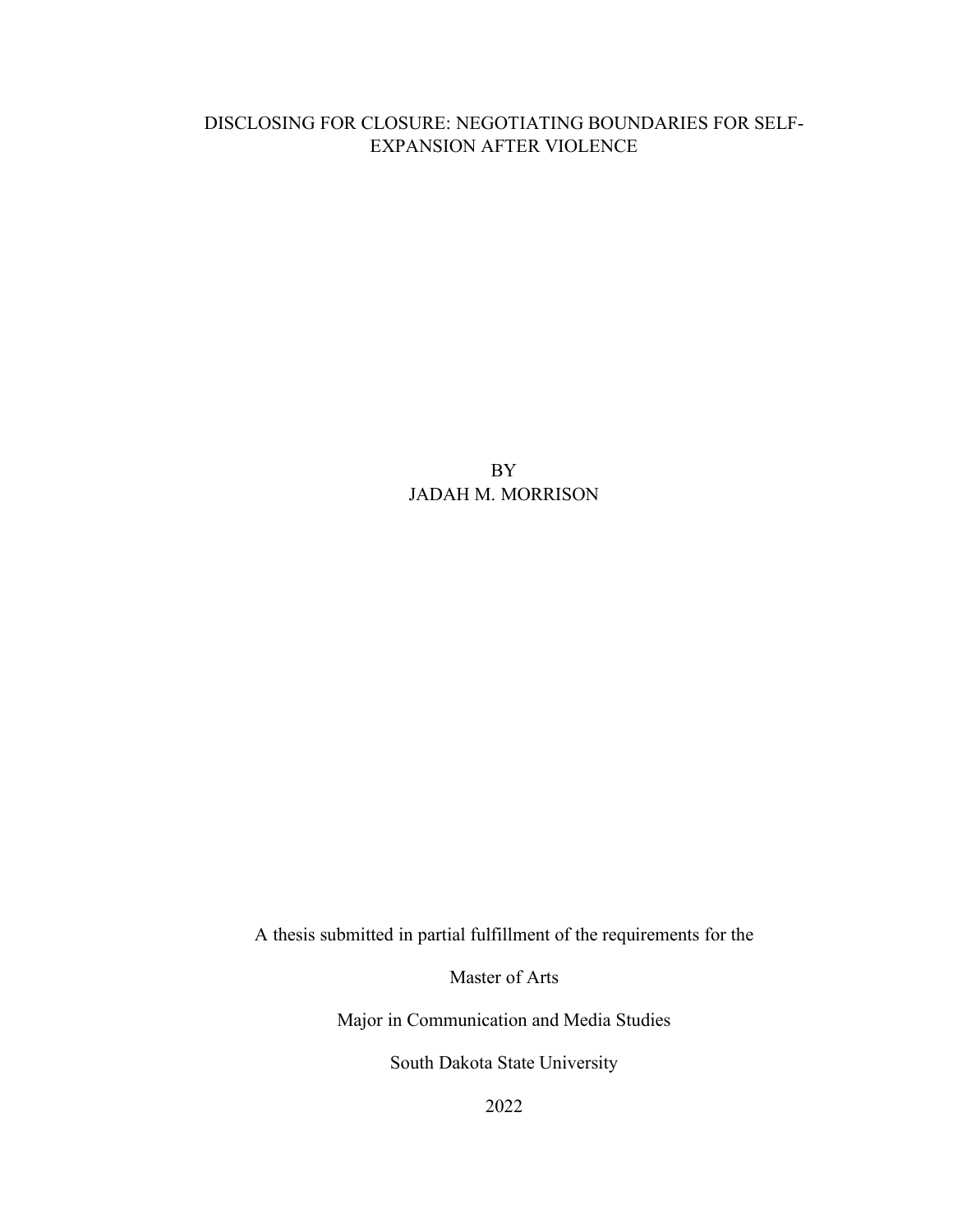# THESIS ACCEPTANCE PAGE

Jadah Morrison

This thesis is approved as a creditable and independent investigation by a candidate for the master's degree and is acceptable for meeting the thesis requirements for this degree. Acceptance of this does not imply that the conclusions reached by the candidate are necessarily the conclusions of the major department.

> Kathryn Coduto Advisor

Date

Joshua Westwick Department Head

Date

Nicole Lounsbery, PhD Director, Graduate School

Date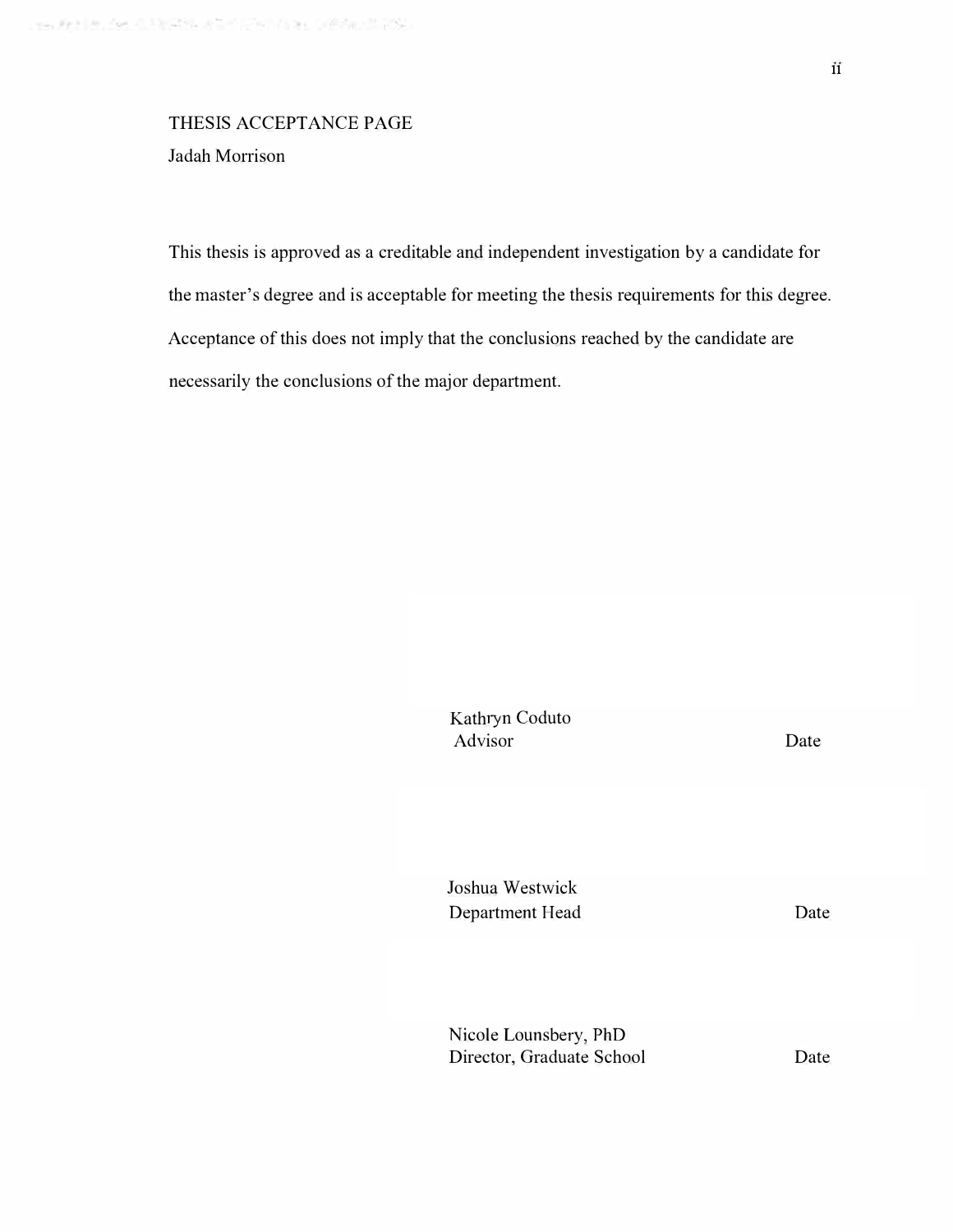This thesis is dedicated to the other half of my soul

Kai C. Morrison

Thank you for getting me this far.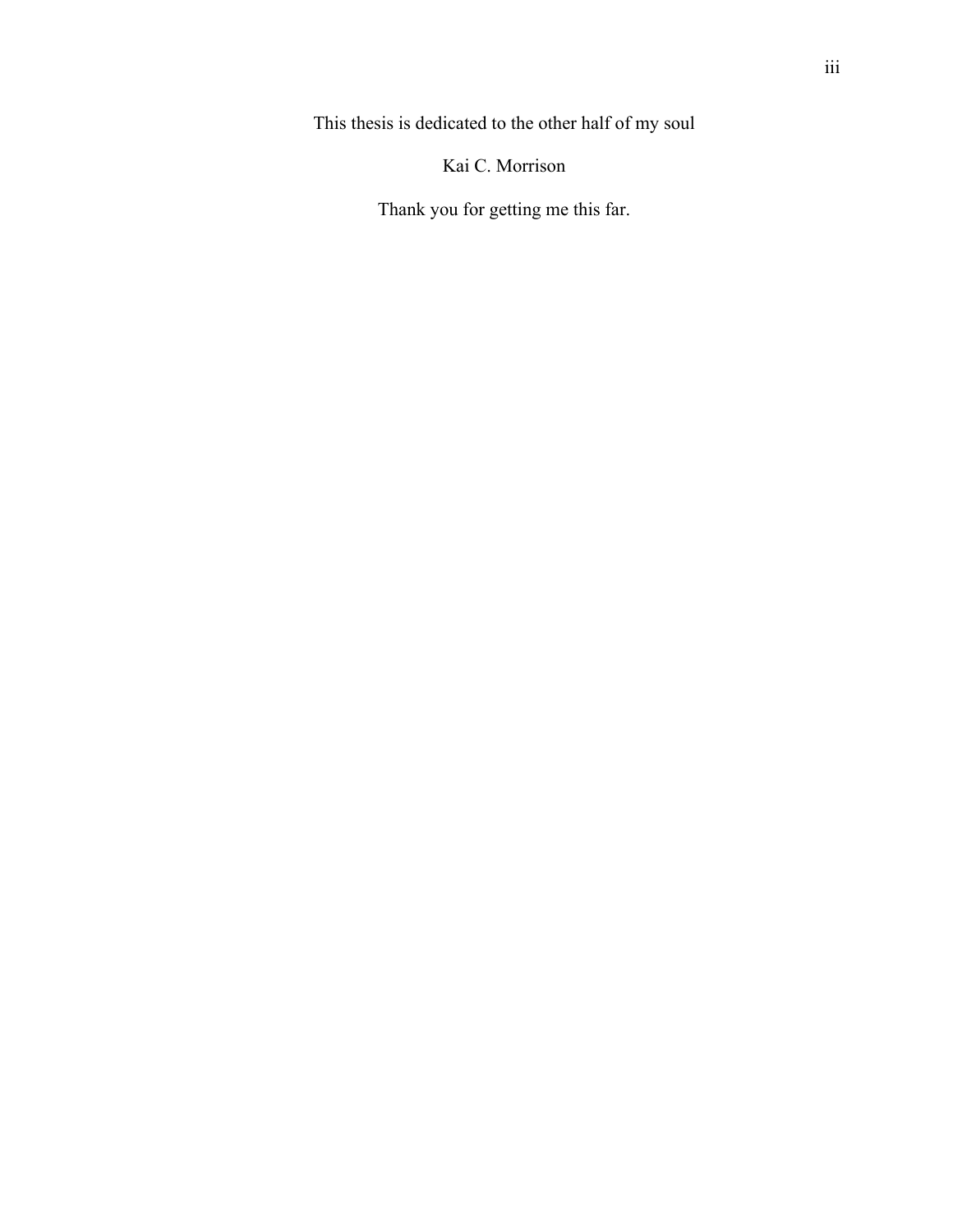#### ACKNOWLEDGEMENTS

I am continuously thankful for my support network that has given me the strength to be where I am today. Firstly, thank you to my advisor, Dr. Kathryn Coduto who taught me the importance of believing in myself, and my voice. Thank you for your continued belief in my abilities throughout this process. Your kind words of encouragement, voice of reason, and listening ear truly gave me the legs to walk through the entirety of this journey. Thank you to my committee members, Dr. Rebecca Kuehl and Dr. Myoung-Jin Keay for your integral thoughts and perspectives throughout this process as well.

A very special thank you to my family. My parents Heidi and Randale Morrison who have sacrificed everything they have for me to be here today. Thank you for your unconditional love and support. Thank you to my grandparents as well. Thank you for funding my life changing trip to a speech camp. Thank you for your sacrifices and living through injustice in the hope that someday your grandchild could follow their dreams without persecution. Thank you to Kai Morrison, my oldest and most loved friend. Thank you for loving me and sitting with me through every draft.

Next, I must thank Andrea Carlile. Thank you for your endless love and support and always being a listening ear. Thank you endlessly for every pep talk in your doorway and always believing in me and my intellect even when I didn't. A special thank you to the Jackrabbit Forensics team for always putting a smile on my face.

Thank you to my friends Melissa Loney, Elizabeth Hansen, Nathan Navratil, and Jade Larson for providing me an integral support system. Thank you for every facetime call, every patio beer, and every giggle.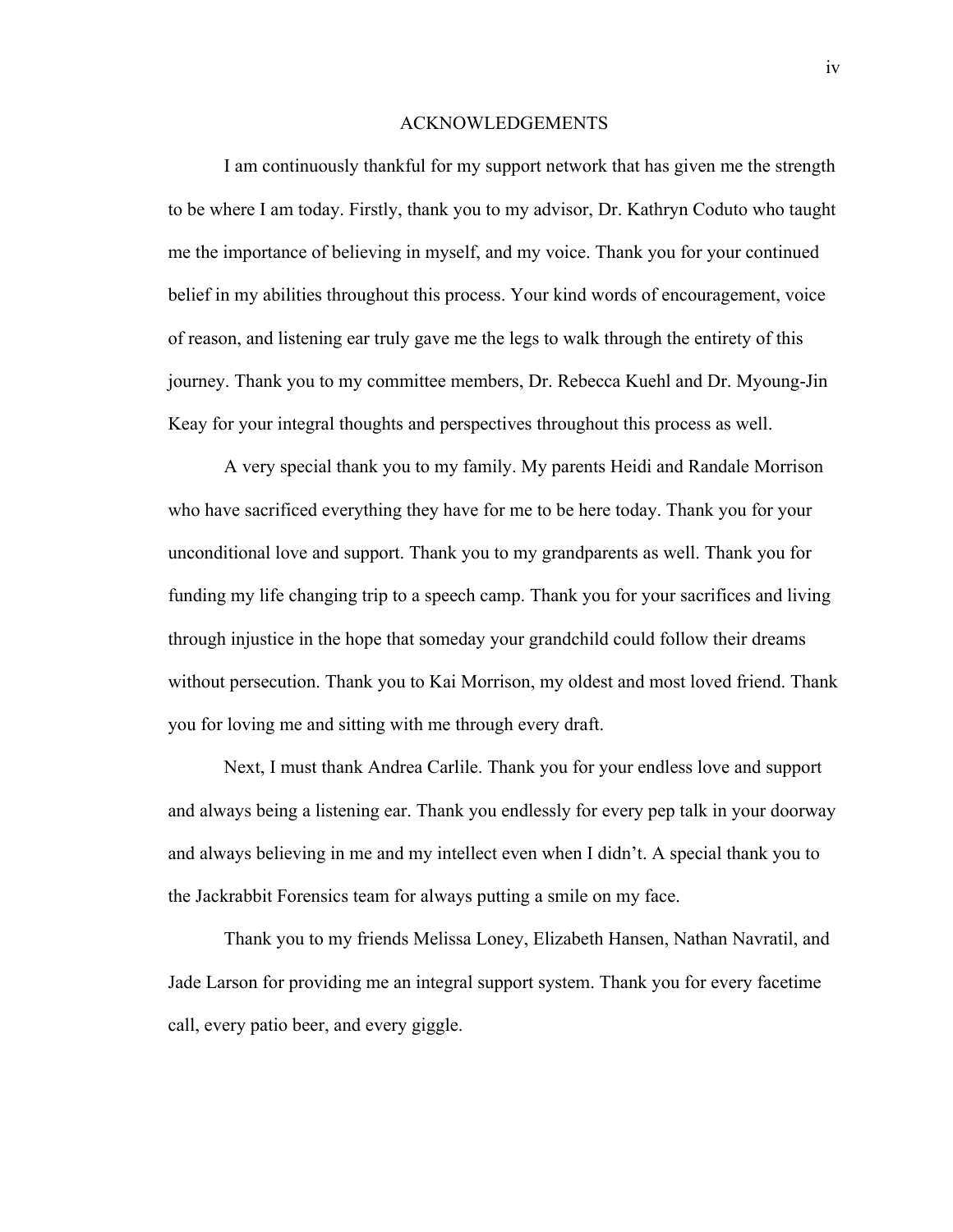Lastly, thank you to all of my participants. Thank you for speaking so honestly and trusting me with your story.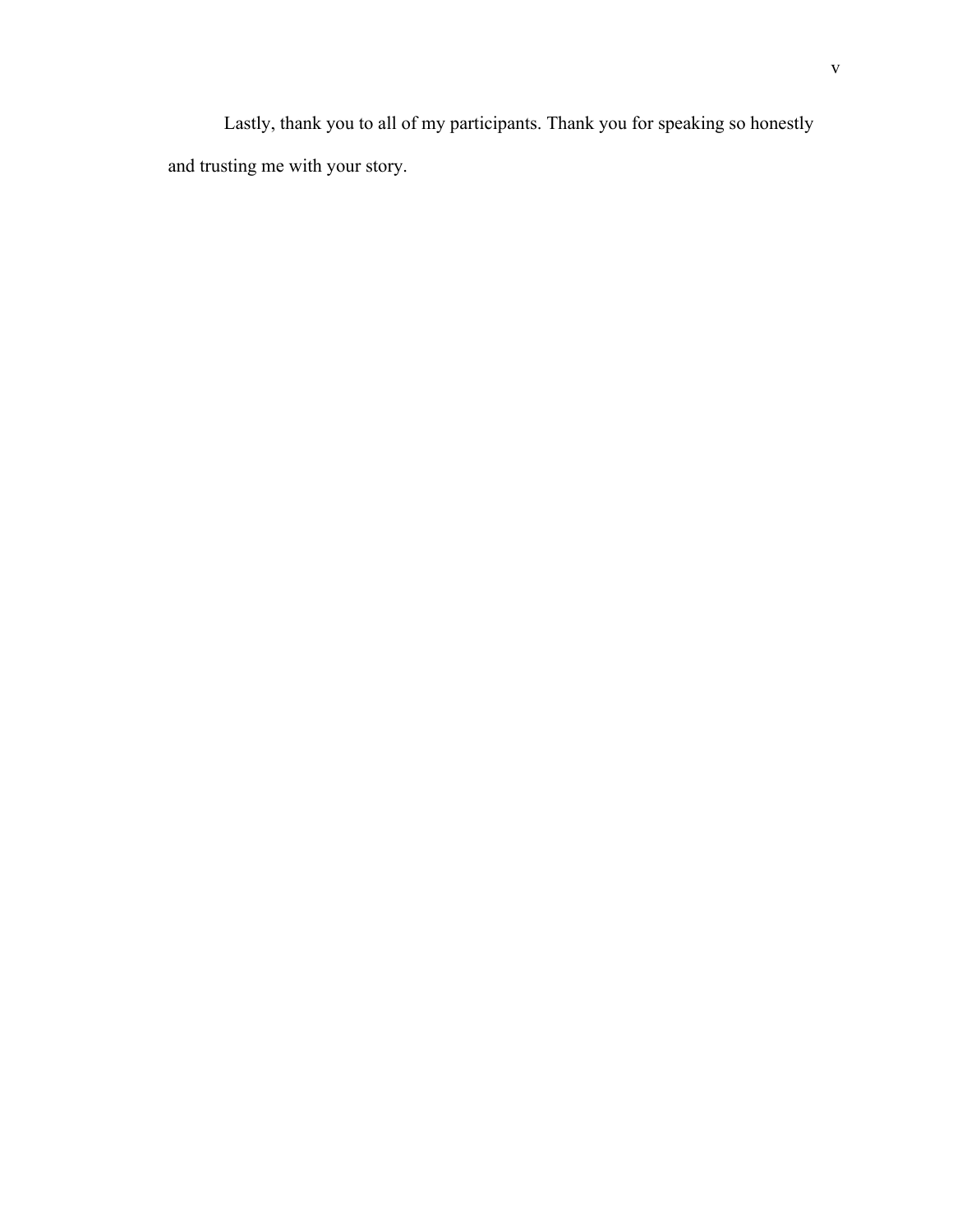## TABLE OF CONTENTS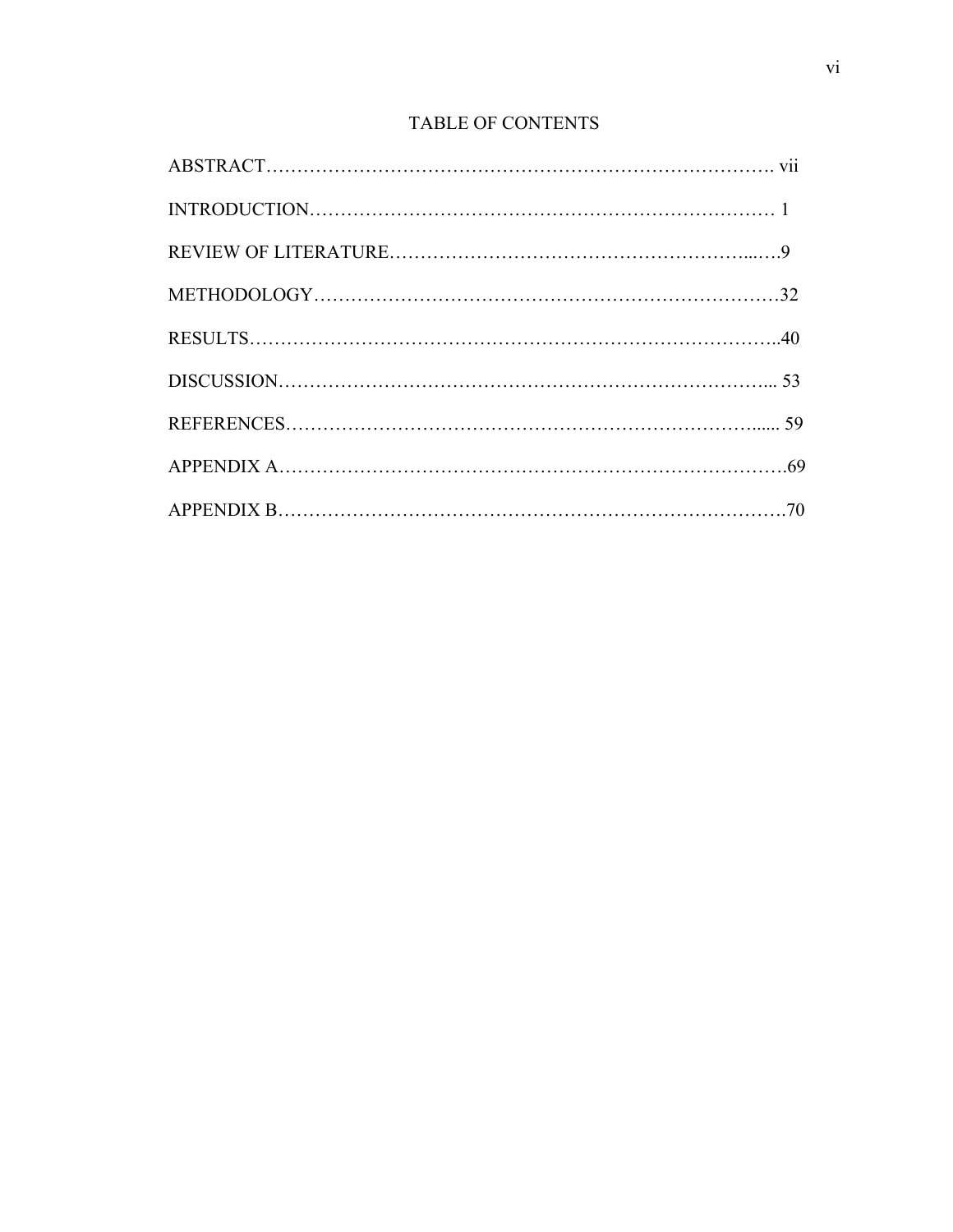# DISCLOSING FOR CLOSURE: NEGOTIATING BOUNDARIES FOR SELF-EXPANSION AFTER VIOLENCE JADAH M. MORRISON

ABSTRACT

#### 2022

The #MeToo movement has brought the narratives of survivors of sexual assault center stage. As we begin to understand the intricacies of these narratives, we must remember them in their first iteration, their initial disclosure. This study aims to understand the motivations behind the first disclosure of sexual violence. Through looking at these motivations through the lens of self-expansion theory, we can better support survivors of sexual violence in this initial process. Self-discrepancy theory was also used to understand survivors' sense of self, and the motivations of how survivors seek refuge in their receiver. Thus, privacy management lends itself to understanding how survivors negotiate boundaries post violence. Through 4 semi-structured interviews through a womanist lens, themes surrounding expectations around the 'perfect victim' narrative and mirroring disclosure were found. These disclosure practices included the likeness and inclusion of the other, the paralysis of the ought self, and how privacy boundaries are negotiated and managed.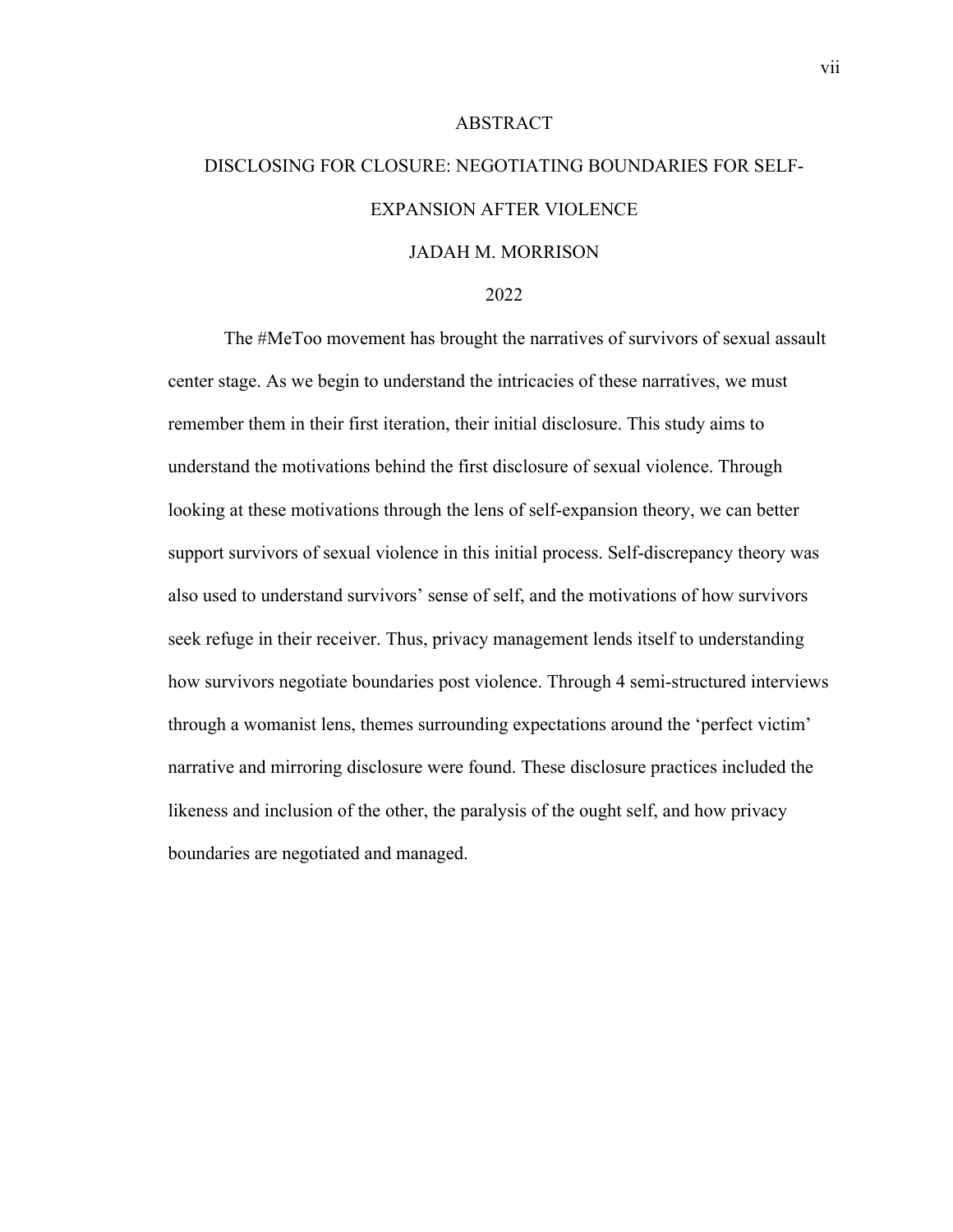#### CHAPTER I: INTRODUCTION

In 2015, a heinous crime was committed. While media outlets were interested in the perpetrator, defined as a promising young scholar and athlete, seldom were they concerned about the victim. Emily Doe decided to keep her identity anonymous throughout the trial. It wasn't until her testimony that people became interested in her identity. Audiences were floored by Emily Doe's ability to be so honest and sincere in her testimony about a crime not even news outlets were able to utter. Conversations around Emily Doe were more focused about the violence enacted onto her body rather than the victim herself. After seeing the outpouring of support, Emily Doe eventually decided to come forward with her identity. Chanel Miller, a 24-year-old Asian American woman, has since proven that for some, coming forward and telling one's story is an option. Many survivors do not see coming forward as an option. The fear of miscommunication, pity, shame, and worst of all, not being believed is at the forefront of many survivors' minds. These possible negative outcomes further complicate when, how, and who survivors first come to after experiencing violence. Many do not come forward for years after because of the fear of the initial conversation. 

Conversations in Chanel Miller's case, and others similar, often focus on the reasoning of the violence enacted. Often media coverage, and conversations surrounding sexual violence, center on the reasonings why the perpetrator committed the act. However, the MeToo movement, a survivor focused movement looking to show survivors that they are not alone through the sharing of their own stories of sexual violence, has shifted the focus (MeToo, 2022). The MeToo movement has shown us since its first inception in 2006 that sexual violence is widespread.  Chanel Miller

1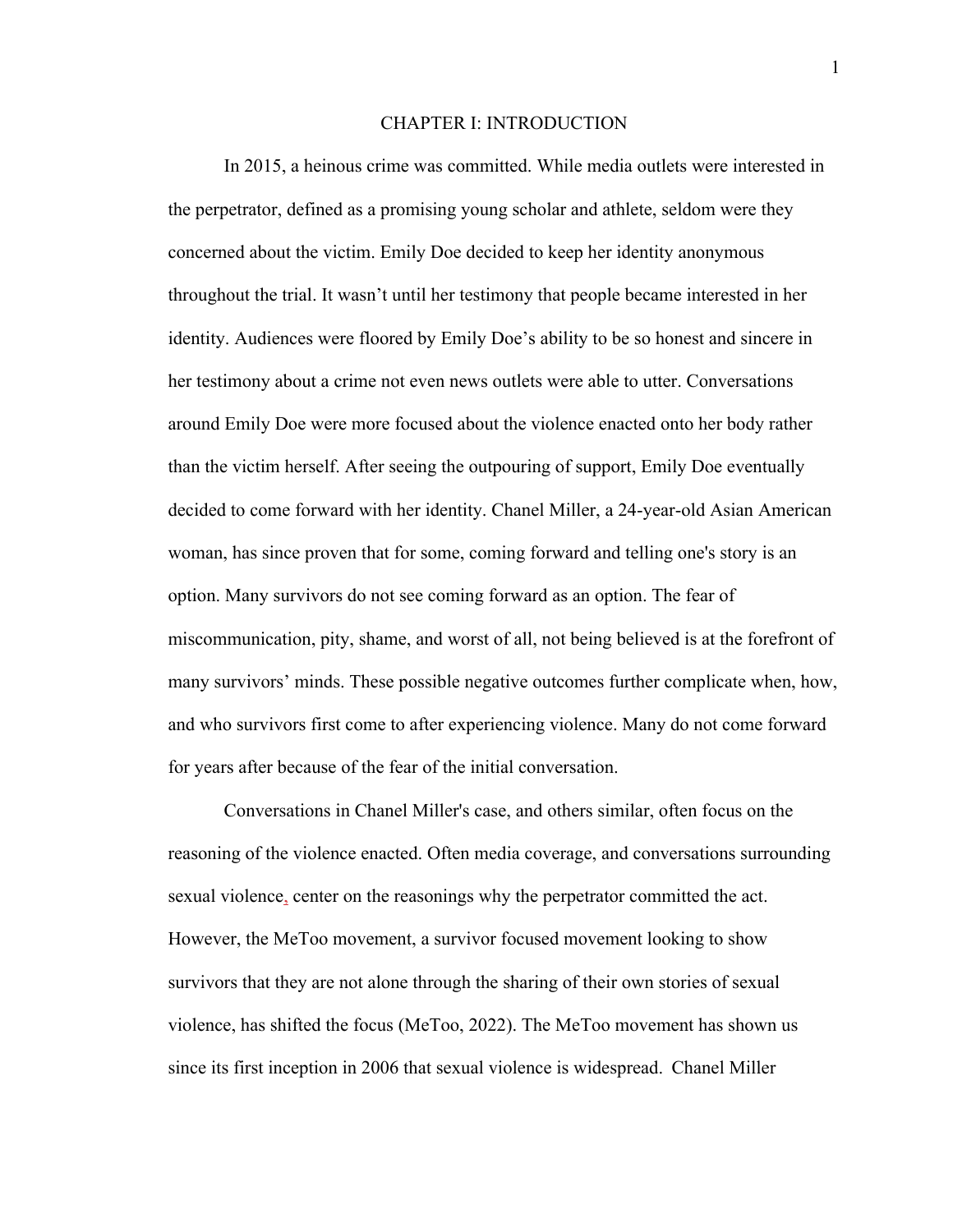explains that she too needed to tell her story from her own vantage point and that she couldn't leave her story untold and unfinished. While Miller's memoir *Know My Name*  does discuss the violence experienced by Miller, it also tells the story of what happens after. The story that comes after violence is seldom told. Miller's memoir has proven to be so successful because it truly is the first of its kind, being named the "guiding light of the #MeToo movement" (Weiner, 2019, para. 1).   

The autobiography has garnered numerous prestigious awards. From the National Book Critics Circle Award for Autobiography in 2020 and the Pulitzer Prize for General Nonfiction in 2021, Miller's words have had a profound impact on her readers. Readers were astounded by her honesty and modern take on the nuances of victimhood and sexual violence in the  $21<sup>st</sup>$  century.

Miller mentions how the process of writing was an act of healing in itself. In 2015 she mentions during her speech for a Sac State for Sexual Assault Awareness Month event "In court, I think there's this expectation to prove that I was good in order to be worthy of care, and when I was writing, I was like 'I'm really not interested in proving that I'm good.'" This illuminates the burden survivors carry to simply be believed. The idea of being a perfect rape victim plagued Miller throughout her hearing and onward in her advocacy. The process helped her learn more about herself and process her perception of self. The perfect rape victim is an idea that refers to media ideas of what a victim of sexual violence looks like and the parameters to be deemed to have an "honest rape" (Strobl, 2004). Miller (2021) mentions in the beginning drafts of her manuscript, she omitted her friends and family from her story. Not because she didn't find their role important—actually quite the opposite. She wanted to protect her social support system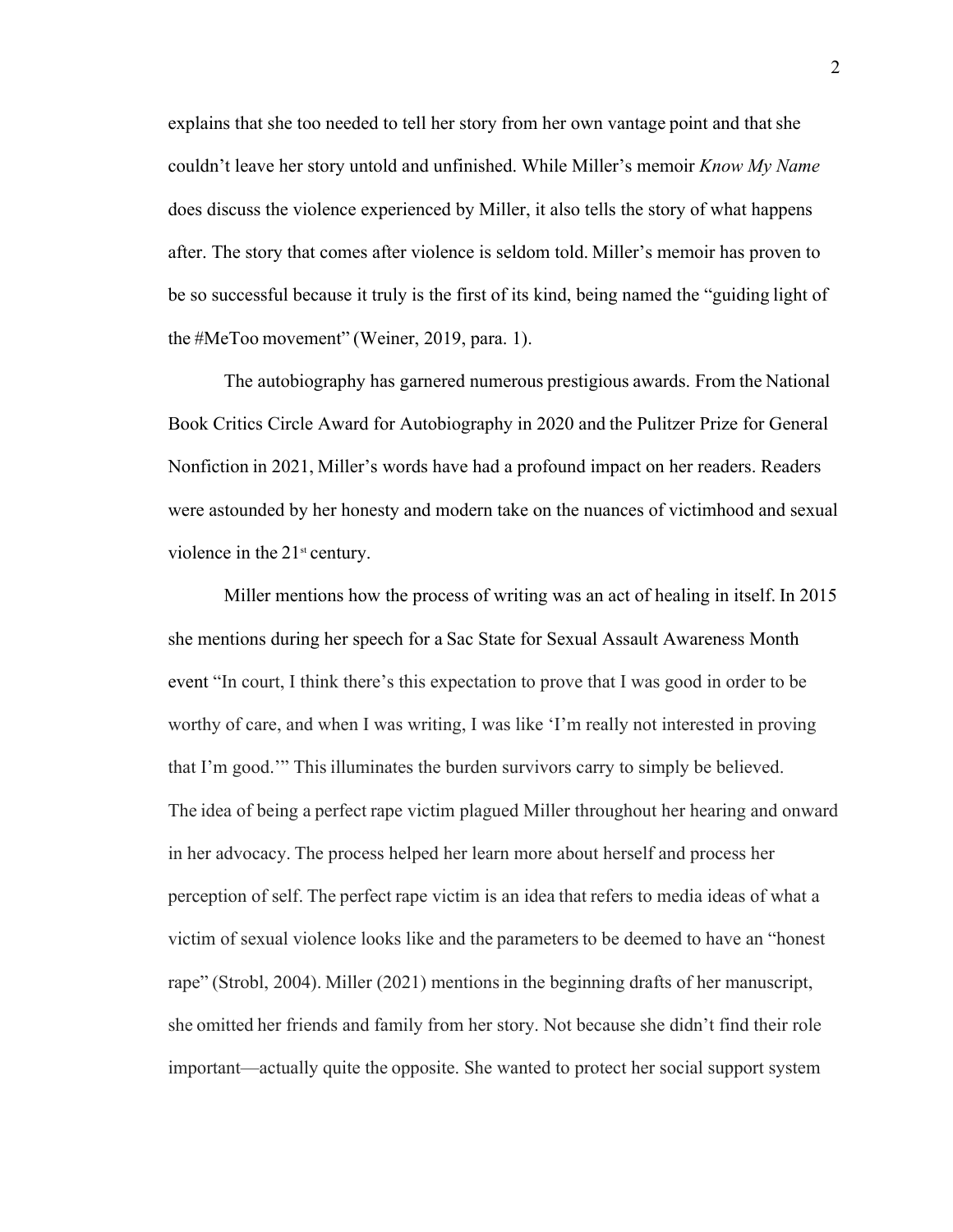from the prying eyes and questions because "she was learning how to trust to world again" (Miller, 2021).  Sharing one's narrative can make one's own place in the world a bit clearer. This study aims to better understand disclosure practices of those who have experienced sexual violence. Survivorship is seen by many people as a definable identity with a community attached. Being a survivor changes the world and how one interacts within it. Disclosure is one of the first chances to tell one's own story of survival. Understanding the disclosure practices and privacy boundaries created by survivors, we can create more meaningful post-traumatic communicative situations for survivors. Being a survivor comes with its own set of challenges; survivors shouldn't have to focus on their ally's comfortability. 

#### **Background of the Problem**

One in 3 women and 1 in 4 men will be sexually assaulted in 2022 (RAINN, 2021). Sexual violence is a pervasive problem that has embedded itself within our culture. Though a large portion of the population have and, unfortunately, will experience sexual violence, it is still hard to find places to speak on these issues openly and honestly. Feminist scholarship posits the important nature of public discourse when talking about rape and rape adjacent crimes (Callahan, 2011). Casual sexism and hegemony have become a fixture in internet culture through rape jokes and the oversexualization of women and has made talking about violence casual. The violence has become normalized in our everyday culture, especially online. Social media sites, according to Carrie A. Rentschler (2011), the internet and its spaces have created a generation of "aggregators of online misogyny." Online misogynists aim is to "maintain the patriarchal order and perpetuate sexist norms, which enforce and normalize male control and push women out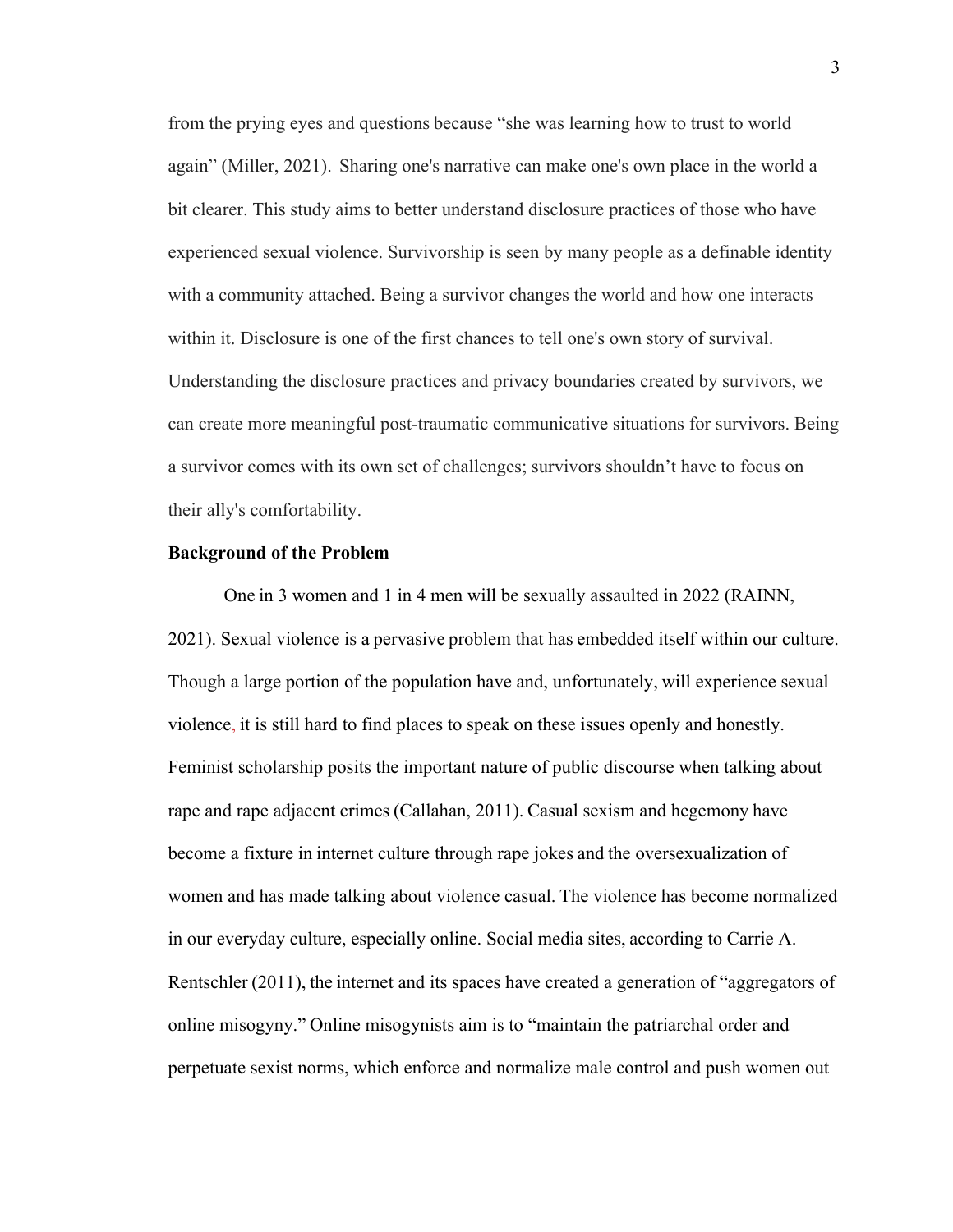of online spaces" (Dehingia, Lundgren & Raj, 2021, p.1). Feminist scholars have been working to create spaces better equipped to counteract this hegemony for the sake of education and advocacy, to support, and participate in the work to end rape culture. Sills et al. (2011) found online networking spaces, specifically online forums, to be a place to find solace and relatability with others who have experienced violence. Internet culture has a huge part in our popular culture and how we see the world. Sills et al.'s research has affirmed that the internet can be full of feminist advocacy, but it also can be home to the counter. Though important, we need to look further beyond advocacy to how we can build communities that better facilitate disclosure and healing for survivors. The ability in these spaces to find peer-to-peer support is all too important. The relatability with others is all too often overlooked. This study will be using a womanist lens to frame and understand how narratives can aide in world building beyond misogyny that placates the internet and infests survivor safe spaces.  

#### **Hegemonic Masculinity in Narrative**

Hegemonic masculinity is embedded into every crevice of the world as we know it (Mulinari & de los Reyes, 2020). Hegemonic masculinity is best described as "the configuration of gender practice which embodies the currently accepted problem of the legitimacy of patriarchy, which guarantees the dominant position of men and the subordination of women" (Connell, 1995, p. 77). Hegemony has lent men believability under the scope that they are the watchful eyes overseeing women. bell hooks (2004) noted that hegemonic masculinity removes men's ability to show their emotional side. This not only prevents empathy, it evokes violence against those that are seen as weaker, or vulnerable. Since the masculine voice has a louder, majority voice, their ideas about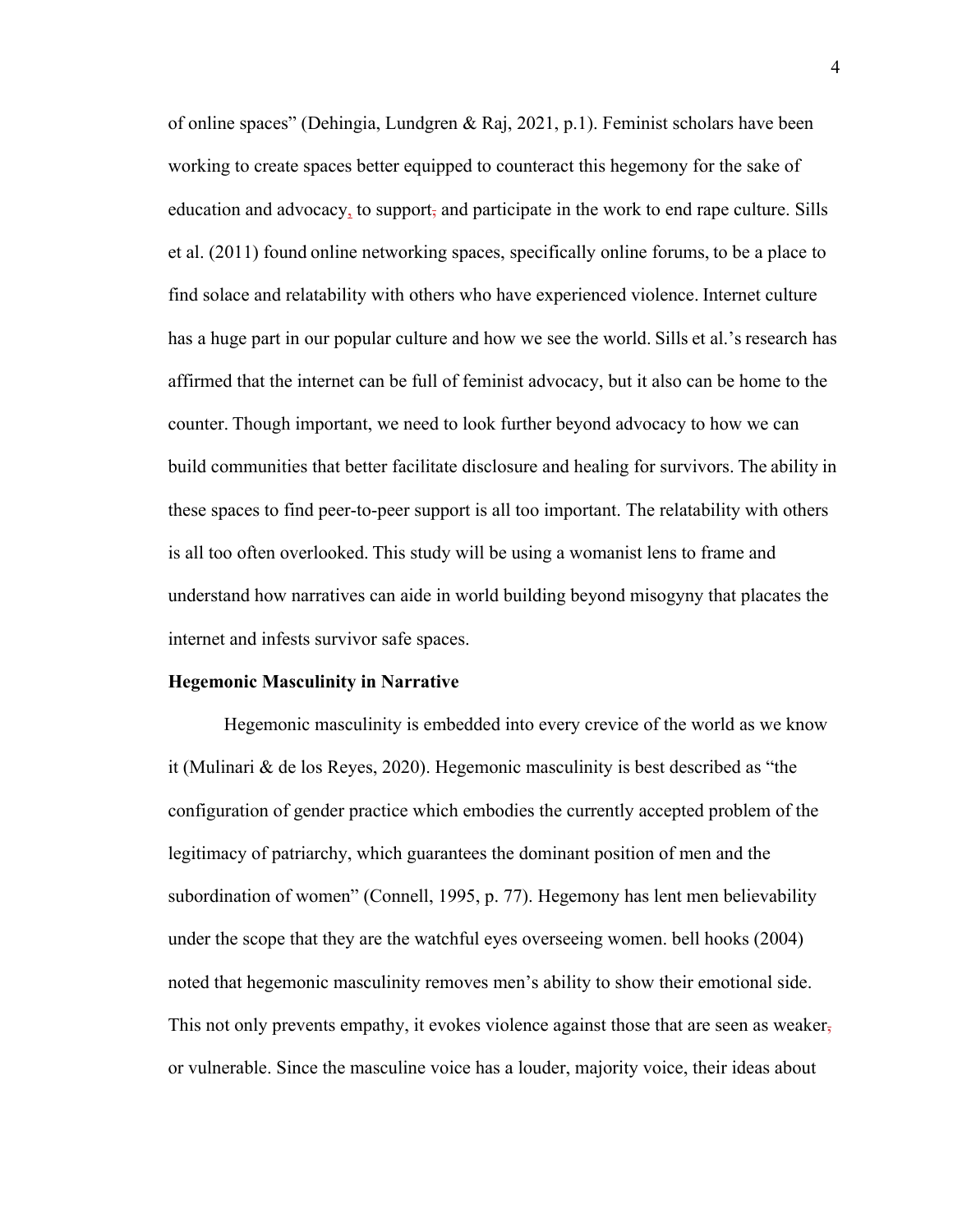violence are also allowed to be the loudest. Thus, men are those who often have a voice over what is believable, and what isn't. 

#### **The 'Perfect Victim' Paradigm**

As previously mentioned, hegemonic voices dictate what is believable, and what is not. Often times survivors of sexual violence feel the need to fit within the 'perfect victim' paradigm in order to be believed. Survivors must report the crime perfectly without any memory lapse, or delay in reporting the crime. They must dress appropriately, nothing too revealing, that would have encouraged violence. They must have an ideal past, that is removed from any adulteress behavior (North, 2018). Without following these tenets, survivors leave themselves up to being called liars or unreliable sources of their own violence.  

The perceived unbelievability of women is even embedded in the laws that are supposed to protect citizens. Rape shield laws were enacted in the 1970's and 80's to keep defense attorneys from using survivors past sexual history as evidence of "adulterous past behavior" (Cavallaro, 2019). The idea of perfect victimhood furthers the idea of needing a perfect narrative. By furthering our understanding of how survivors put up privacy boundaries for those they choose to disclose to, we can create more meaningful disclosure practices that do not include a perfect recollection of violence.  

#### **Privacy Management Theory**

Privacy management theory (PMT) explains how individuals manage private information through the construction of metaphorical boundaries (Petronio, 1991, 2000, 2002). PMT further explains that individuals are the rightful owners of their private information. However, when an individual discloses private information, they forfeit their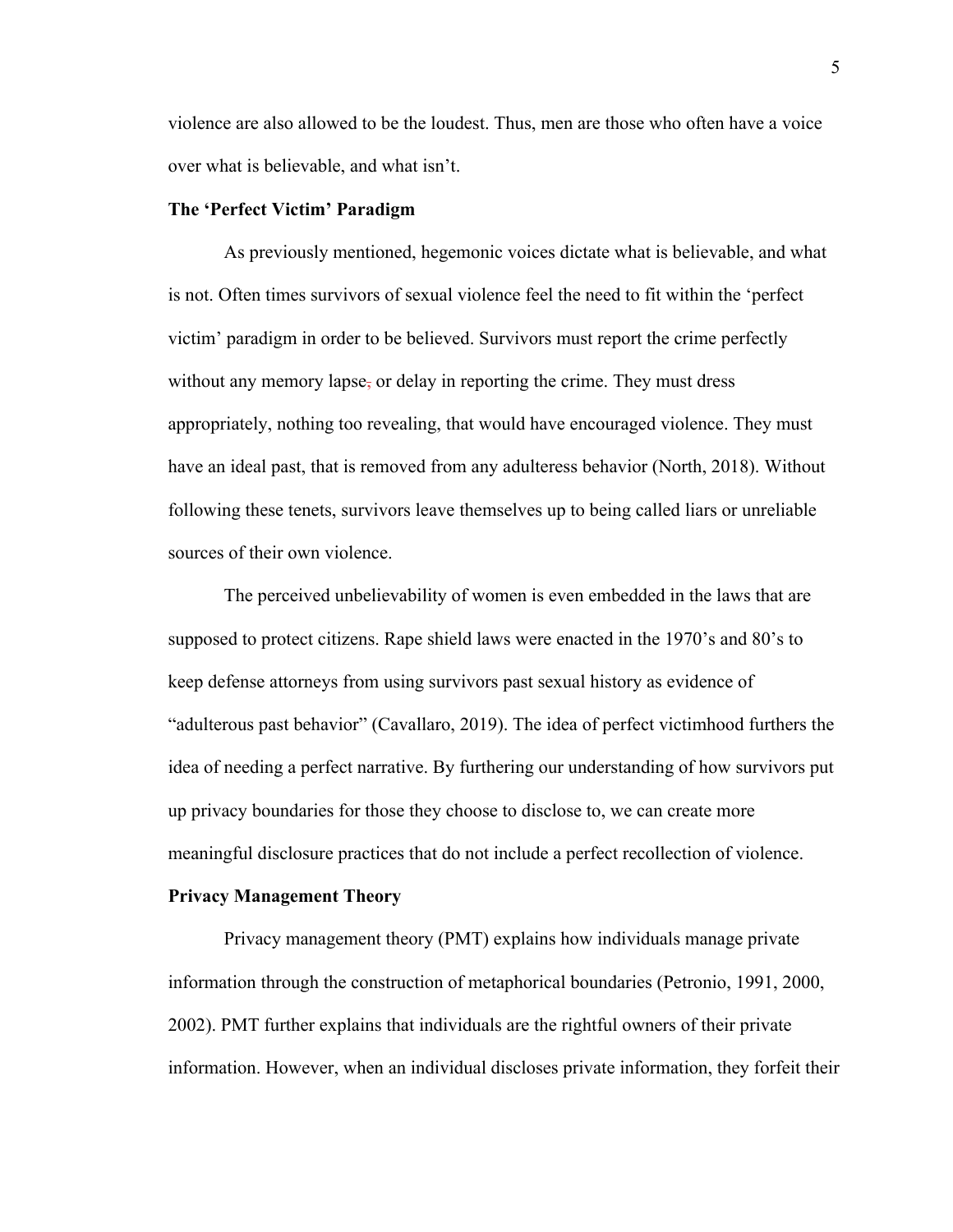right to control who the receiver lets in on that information, and how their narrative is told. However, the sender does have the power to coordinate boundaries with co-owners after the initial disclosure (Petronio, 2002). Privacy rules can be generated by the sender, or they can be previously generated by societal definitions of gender, race, class or how we negotiate what is polite conversation. This study aims to uncover how privacy rules are made within the context of sexual violence.  

Coming forward as a survivor is a particularly difficult conversation to have. Conversations around sexual violence are particularly difficult because of our cultural understanding of sex and deviant behavior. Sex is far removed from our casual vocabulary; conversations surround sexual violence are often intentional. This study will investigate the nuances of choosing the situations where this post-traumatic communicative event happens through the lens of PMT. 

#### **Self-Expansion Model**

Self-expansion theory suggests that people are motivated to broaden the self (Aron & Aron, 1986; Aron & Aron, 1996; Aron, Aron, & Norman, 2001). The primary way of expanding one's notion of self is through close relationships, where others become included in the self-concept. Overarchingly, we are motivated to surround ourselves not with people who are like ourselves, but to surround ourselves with people we see qualities in that we would like to see in ourselves. The inclusion of the other into the sender furthers one's pursuit to see said qualities we wish to see in ourselves. 

After experiencing violence, one might see a loss of their sense of self (Huemmer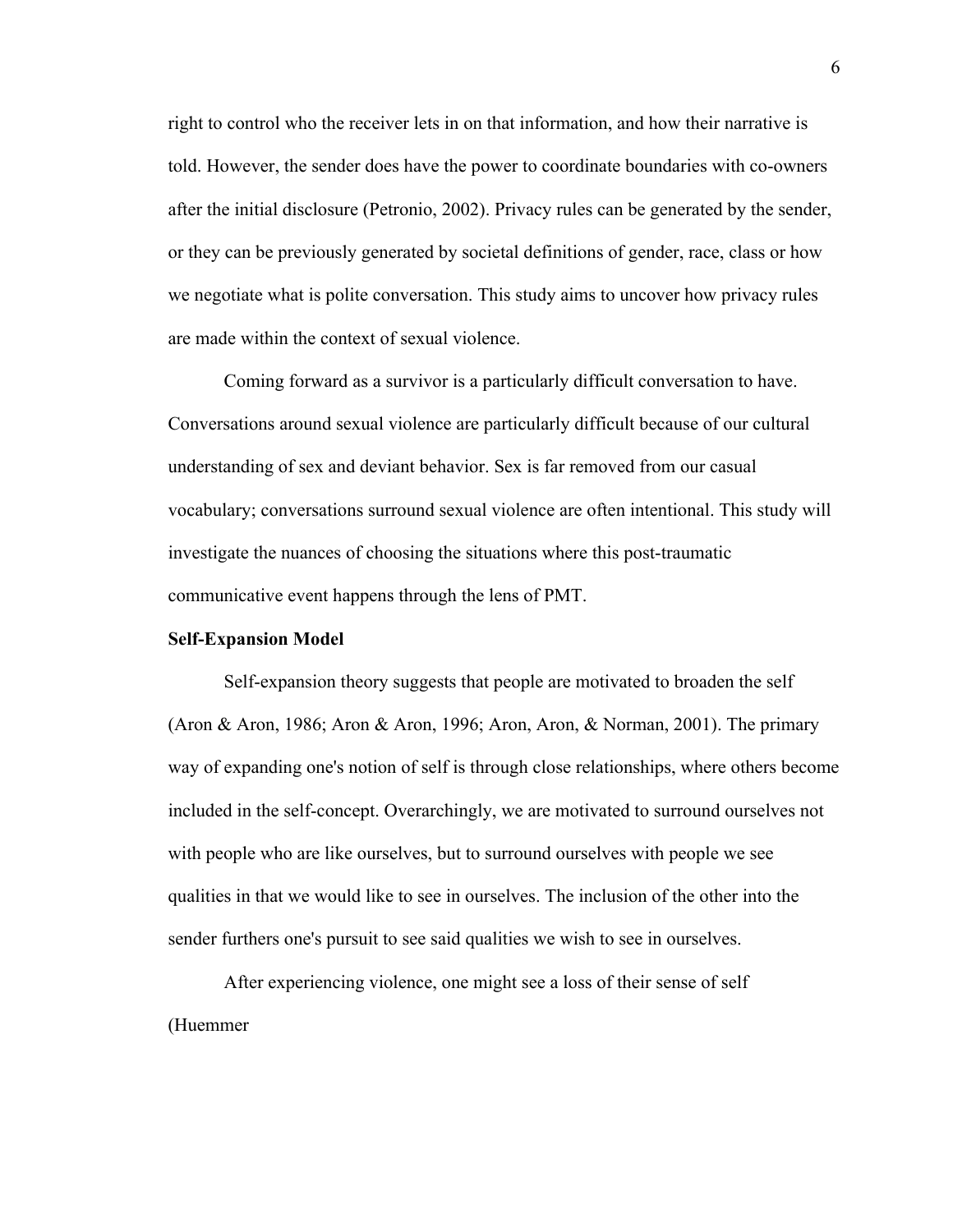McLaughlin & Blumell, 2018). This study aims to explore how survivors mediate this potential loss of self within the relationships they choose to maintain. Through looking at the tending of the relationships between sender and receiver, we look to discover how self-expansion is achieved. The healing process that comes after experiencing violence varies vastly and is hard to measure scientifically. However, this study will continue to look for themes of what motivates self-expansion, what this looks like for survivors, and how this aids in their healing progression. 

#### **Self-Discrepancy Theory**

Self-Discrepancy proposes that people hold disagreeing internal representations of themselves that lead to different emotional states (Higgins, 1987). There are three basic modes of understanding your own, and other perspectives on you. People hold their own understanding of their actual self or what they are really like. However, who someone perceives themselves to be doesn't always add up to the actual public perspective of that person. A person also holds their ideal self, or who they would like to see themselves become. One's ought self includes who they think others would like them to be. Many individuals compare themselves to other people; this notion can metabolize into an ideal self-guide which manifests one's hopes and dreams, and into an ought self-guide which manifests into that person's obligations and responsibilities. 

This study investigates the relationships between the survivor that discloses, and who they choose to disclose to, the sender and receiver. Having a better understanding on how survivors position themselves in the world through their actual self can help receivers better attend to the needs for the sender. Through looking at one's perception of their ideal self and how it is positioned not to a perceived self-guide we will be better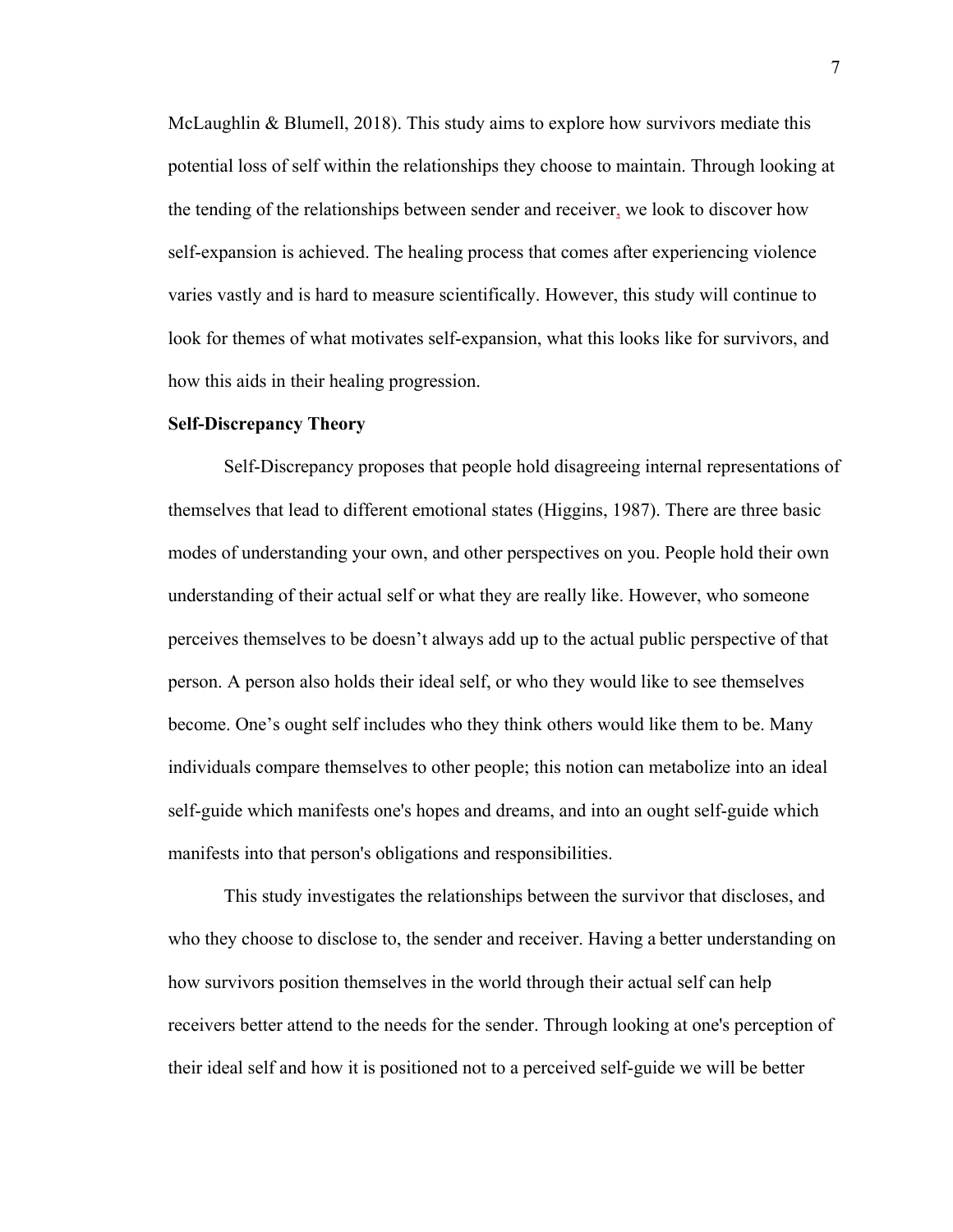understanding as to where the receiver needs to position themselves next to the sender to maintain meaningful privacy boundaries. Understanding survivors' ought self in this study will also allow us to understand participants' healing journeys. The notion of a healing journey is personal, and individual, but through looking at individual cases we can see the further development of what one's ought self looks like put into actions, and the measures each participant put into reaching their personal definition of their ought self.  

We simply do not know enough about post-trauma communicative responses after sexual violence. Self-expansion (Aron & Aron 1987) explains a model that helps with expanding one's understanding of self through the inclusion of others. The inclusion of other is usually a romantic other. However, social support comes in many forms. Often, survivors of sexual violence avoid romantic relationships. With the societal need to have a romantic partner for support (Porter, Chambless, 2017), who do you go to? Too often are platonic relationships downsized and limited in comparison to romantic partnership (Porter, Chambless, 2017). Survivors' disclosure of their traumatic past is a necessary research area for communication scholars. The disclosure boundaries that survivors put in place for their own self-protection are often latent and unintended unless pointed out.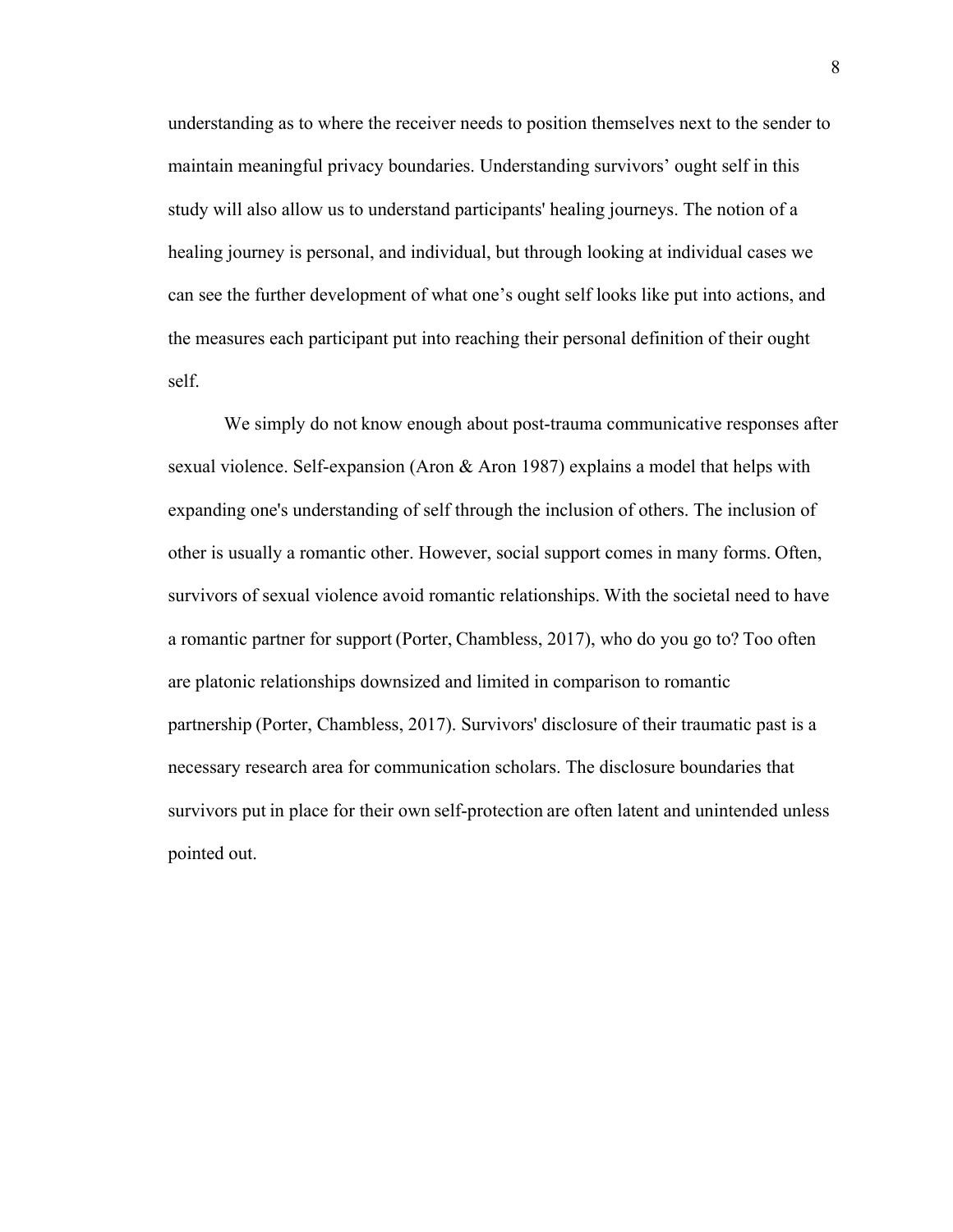#### CHAPTER II: LITERATURE REVIEW

Strong interpersonal relationships have the power to inspire, support, and create understanding. However, little consideration has been given to how the expansion of self can be used to bolster self-disclosure and encourage the curation of empathetic listeners, essentially curating two expansive experiences. Borja, Callahan, and Long (2014) explain it best: The role of social support in being able to thoughtfully tell one's story, and come to terms with experienced violence, is paramount to owning one's own story.   

This literature review seeks to understand how the inclusion of others aids in one's own search for sharing disclosure and understanding after experiencing sexual violence. I will review existing research related to Communication Privacy Management Theory, the Self Expansion Model, Self-Discrepancy Theory, and the important role of listening in the self-disclosure after experiencing sexual violence. The historical background, and past research this literature provides will give reasoning to my proposed research questions.

#### **The Self Expansion Model**

The human curation of relationships is what makes being human meaningful. This need for deep, meaningful relationships was at the forefront of Aron and Aron's (1986) work to have a deeper understanding of the theoretical and applied questions that come with the curation of close and long-lasting relationships. When thinking of what it means to create a relationship, one must remember the time commitment it takes to have a welldefined relationship that has the ability to include another person's sense of self to one's own. This curation process includes disclosure on behalf of both parties, showing genuine interest in one another, and the commitment of time to acquire closeness between the two (Aron and Aron 1986, p. 2). Aron and Aron (1986) explicitly define self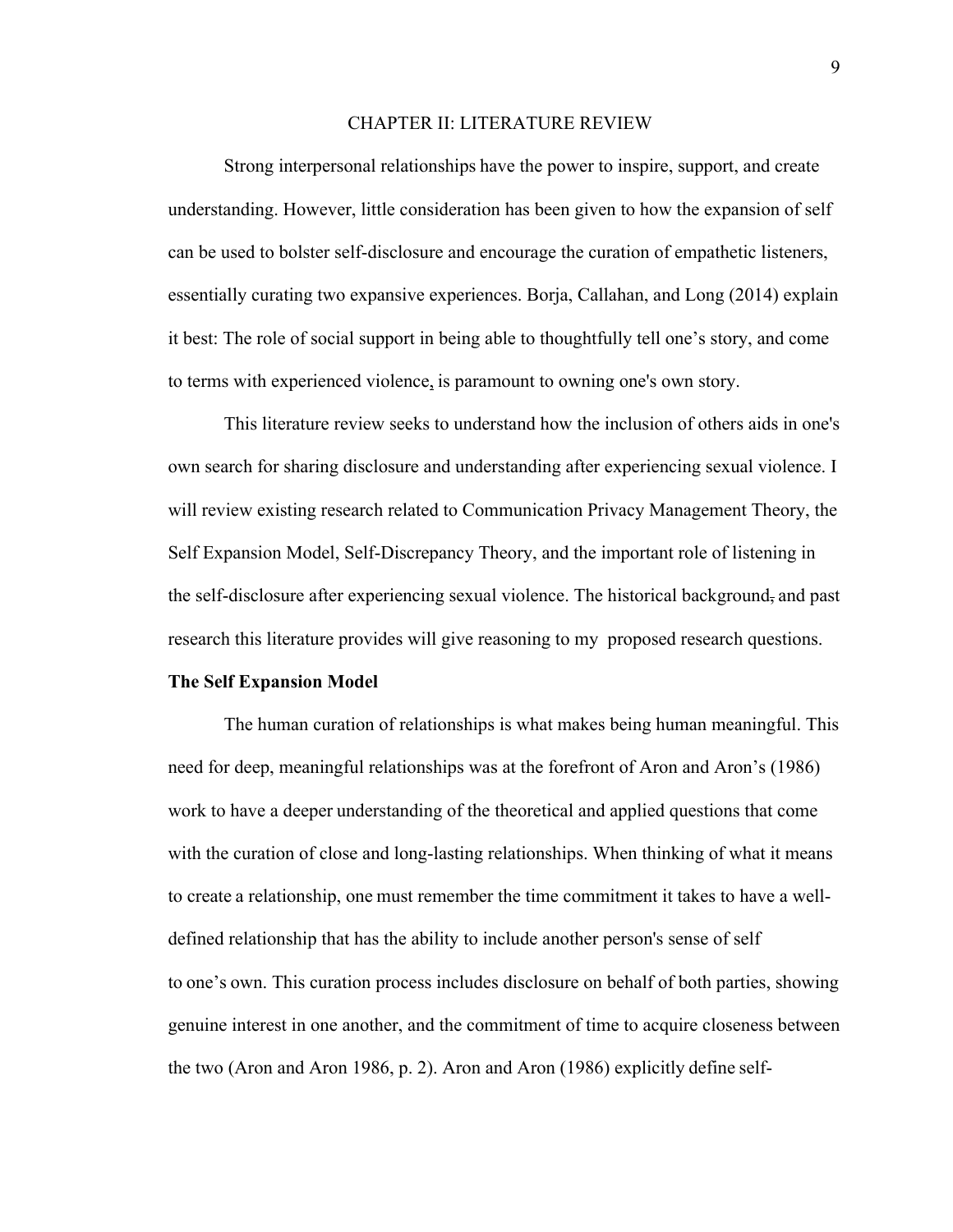expansion, saying: "that positive emotions broaden people's sense of self to include others." The conjuring of positive sense of self through social contagion furthers the idea that self-expansion is possible through emotionally rich conversation.   

The self-expansion model explains first that people seek to expand their potential efficacy, and second, that a major way they do this is through close relationships. Those looking to expand their efficacy are often attracted to the dissimilar other, or somebody who contrasts against them. This psychologically based model continues to explain our relationships, whether they be familial, romantic, or platonic friendship. The other identity, perspectives, and knowledge combine into the other's self-concept (Aron & Aron, 1997).     

A major way that individuals look to assimilate the dissimilar other is by "including others in the self" (IOS, Aron & Aron, 1986, p. 3). To measure the closeness experienced in pair-bonded relationships, Aron et al. (1992) designed the IOS Scale. The IOS Scale acknowledges that relationships are a give and take transaction. Just as one can gain experiences, identity, and values from their relationship, they transversely give their partner their perceived good experiences, identities, and values to help in their self-expansion as well. The relation between the two constructs is so integrated that, in essence, pair-bonding could be described as the inclusion of the other in the self and the inclusion of the other in the self is certainly an example of pair-bonding (Branand, Mashek & Aron, 2019).    

The motivational principle of this theory posits that people are constantly looking for ways to expand themselves (Aron, Lewandowski, Mashek, & Aron, 2013). The motivational model is the most pertinent aspect of this framework because of the natural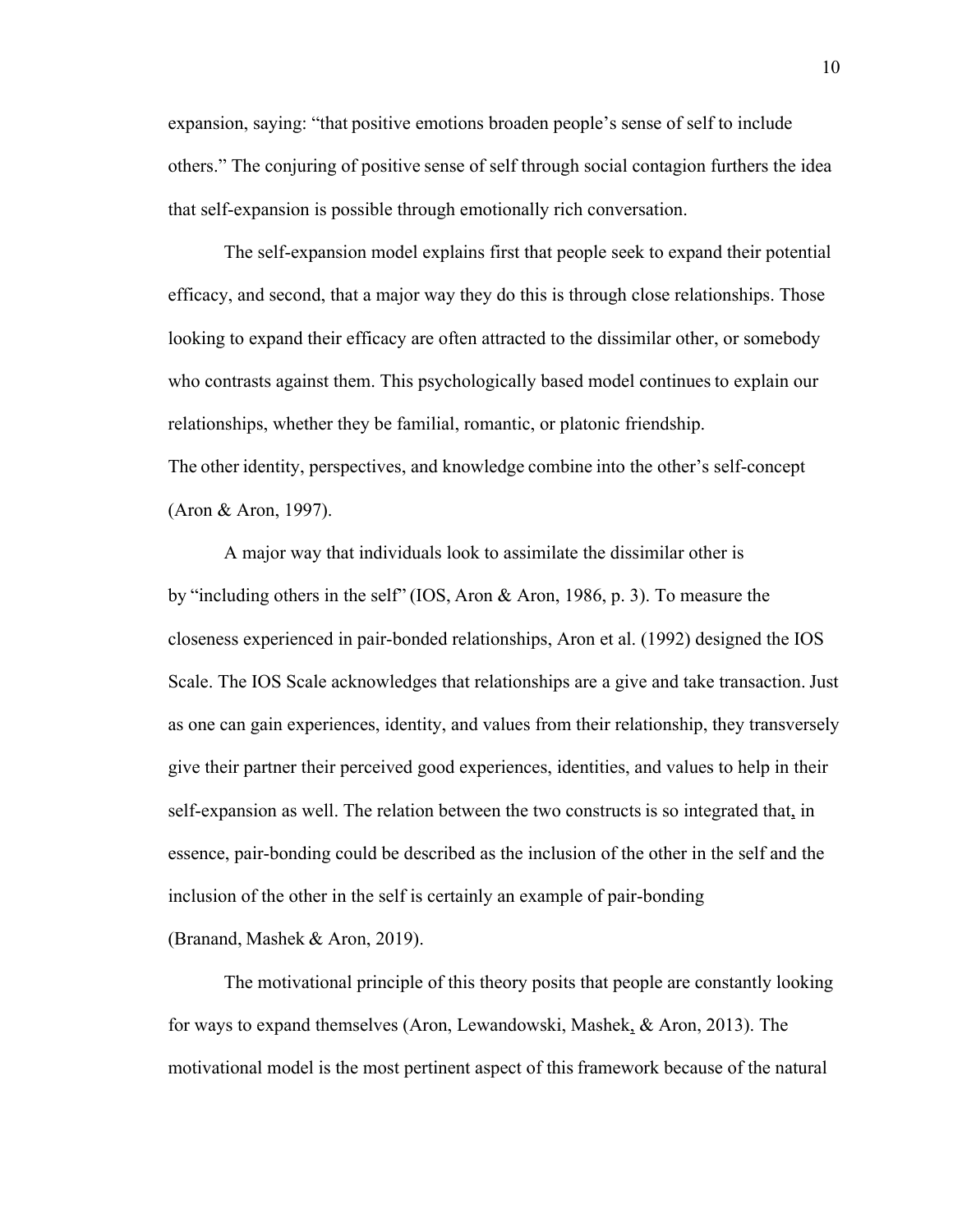humanistic instinct to be attracted toward difference and change that can be found by investing in another (Aron & Aron, 1997). As previously mentioned, the self-expansion model theorizes that people are constantly looking to expand their sense of self. To accomplish their self-expansion through self-efficacy, resources are needed. People seek people who can be resources for them to complete this goal (Aron & Aron, 1992). Social status, knowledge, experiences, community, and possessions are all aspects that might make someone view another as a viable social resource. We as humans are motivated by our need for resources. Our humanistic need to see resources in the people we invest time into (Maslow, 1967), urges us to find partners who are able to supplement us with those resources. As western perceptions of individuality grow, so does our perceptions in what resources we need. Rather than desiring our monetary needs be met, emotional needs have become paramount in romantic endeavors (Aron & Aron, 1992). Pairing our humanistic want for self-efficacy with our need for deep relationships forms our need to both connect and share with others. 

Recent research that uses self-expansion as a framework focuses on partners looking to expand their sense of self outside of their monogamous relationship. Lewandowski and Ackerman (2006) used a sample of college students' self-reported selfexpansion variables, which included the inclusion of the partner in the self and current and potential self-expansion from the outside relationship. Common self-expansion variables include intimacy, companionship, sex, security, and emotional involvement. The search for self-expansion through infidelity accounted for a large portion of the difference in self-reported susceptibility to infidelity. VanderDrift et al. (2010) conducted a similar study using romantic partners after they reported lower self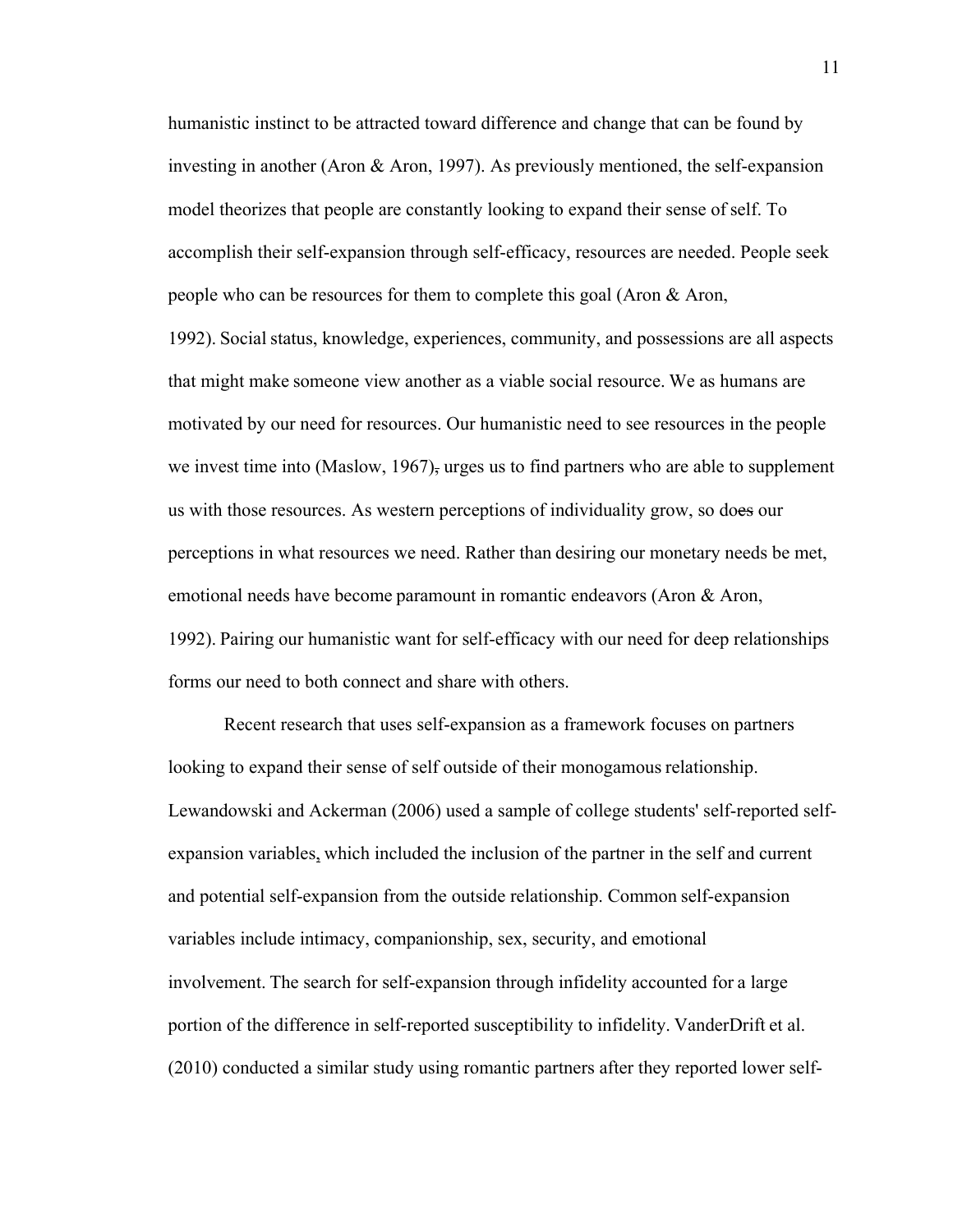expansion and investigated the ways they explore alternative mates. The crosssectional study worked to find how romantic relationships that have adequate selfexpansion would lead to failures in their motivational bias. Failures of motivational bias included devaluing alternative partners' potentially attractive attributes, alternatively favoring their partners. However, those who felt nourished intellectually or supported by their partner were more likely to find alternative partners' abilities more attractive and ones they would like to mirror. Those who did not feel mentally stimulated or supported and lacked self-expansion experienced higher rates of infidelity. This further elucidates our need to better understand how to sustain relations between an individual and their included other. Self-expansion necessitates a nourishment of new ideas, however when the new ideas run out, the other may look elsewhere. 

The inclusion of others in the self, or IOS, has been proven as a staple in feeling successful in the efforts put forth to further expand the notion of self. Previous research has even suggested that one doesn't need to know the other individual personally. Shedlosky-Shoemaker, Costabile, and Arkin (2014) sought to find how parasocial relationships aid in the expansion of self. Parasocial relationships refer to a one-sided relationship with another entity that feels extremely personal to the individual. However, the other entity often does not know the individual and/or the depth of that imagined relationship. They propose that this expansion of self happens when there is a cognitive overlap of perceived similarity in background or narrative: (a) cognitive overlap with the character and (b) perceived self-expansion. Additionally, the study worked to find the role of psychological transportation, or one's ability to be entranced in a story, on cognitive overlap and self-expansion experienced in relation to an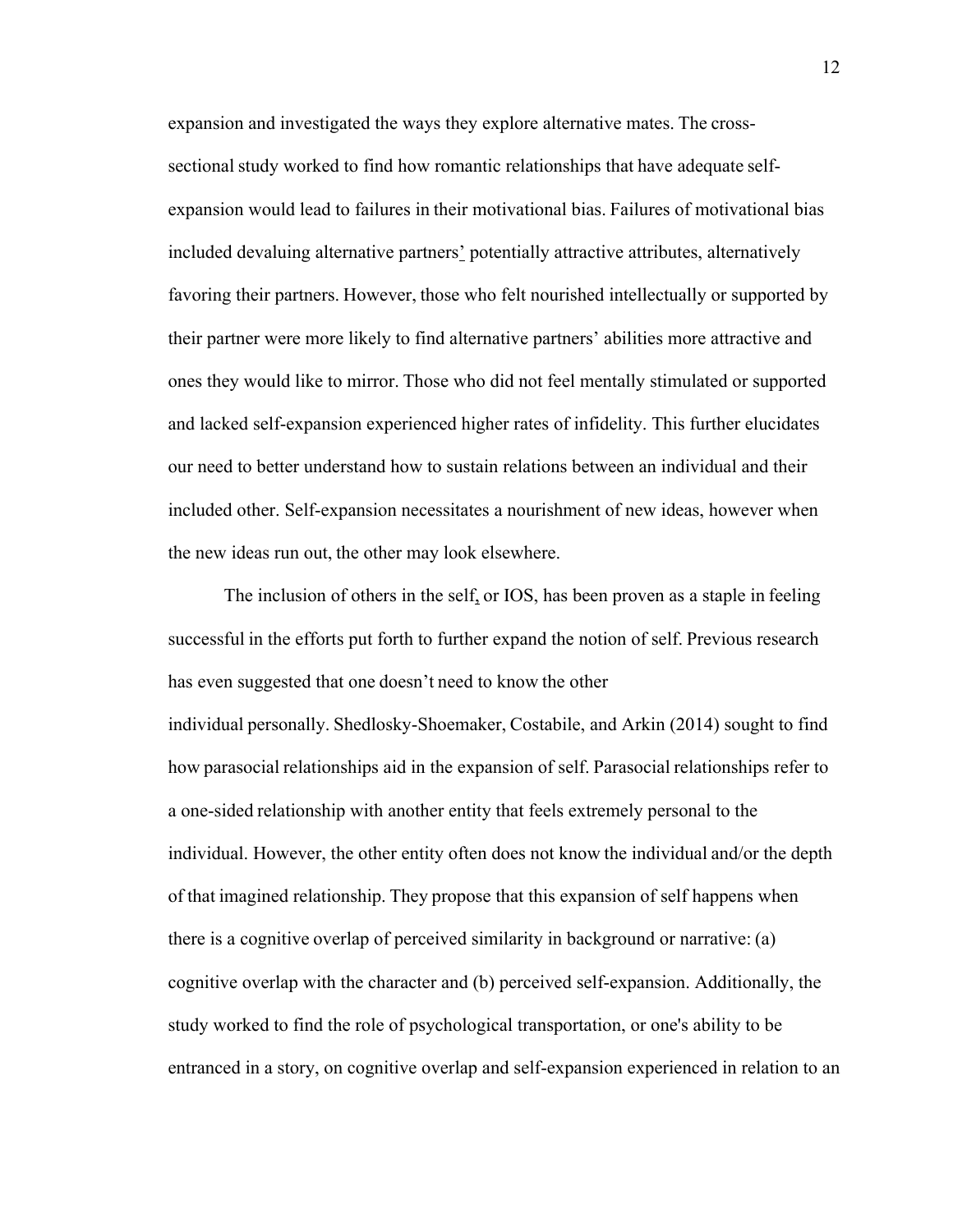unfamiliar character (Shedlosky-Shoemaker, Costabile, & Arkin, 2014, p. 560). To test this, they had participants read a first-person story about triumph. Participants were given a questionnaire that inquired about their perceived psychological transportation, their inclusion of others (i.e., the fictional character), and most importantly, the similarity to the character and one's ideal self. This study supported that self-expansion is possible when characters have believability to their audience. Transparency in the characters own self expansion inspires onlookers to continue to seek ways to have similar experiences.  

The work needed to expand the notion of self is clearly important. The inclusion of the other has proven itself to be an important tenet in doing so. However, individuals must decide how to share the information that aides in self-expansion. This includes how one negotiates how and when to disclose information. Privacy considerations are paramount to make sure survivors feel in control of their disclosure. The literature proves the importance of accepting the other. However, seldom are platonic, meaningful relationships investigated. Emotional intimacy goes beyond romantic partnerships. This study will aim to further investigate the notion of emotional intimacy through disclosure in platonic relationships. Through investigating the notion of likeness, we can better understand the motivational factors as to why individuals decide to disclose.  

## **RQ #1: Does self-expansion theory necessitate likeness in order to achieve selfexpansion?**

Enacting a boundary-controlled environment would be paramount in creating a positive survivor experience (Ullman & Peter-Hagene, 2014). However, in the context of sexual violence, these boundaries become much more important. Sexual violence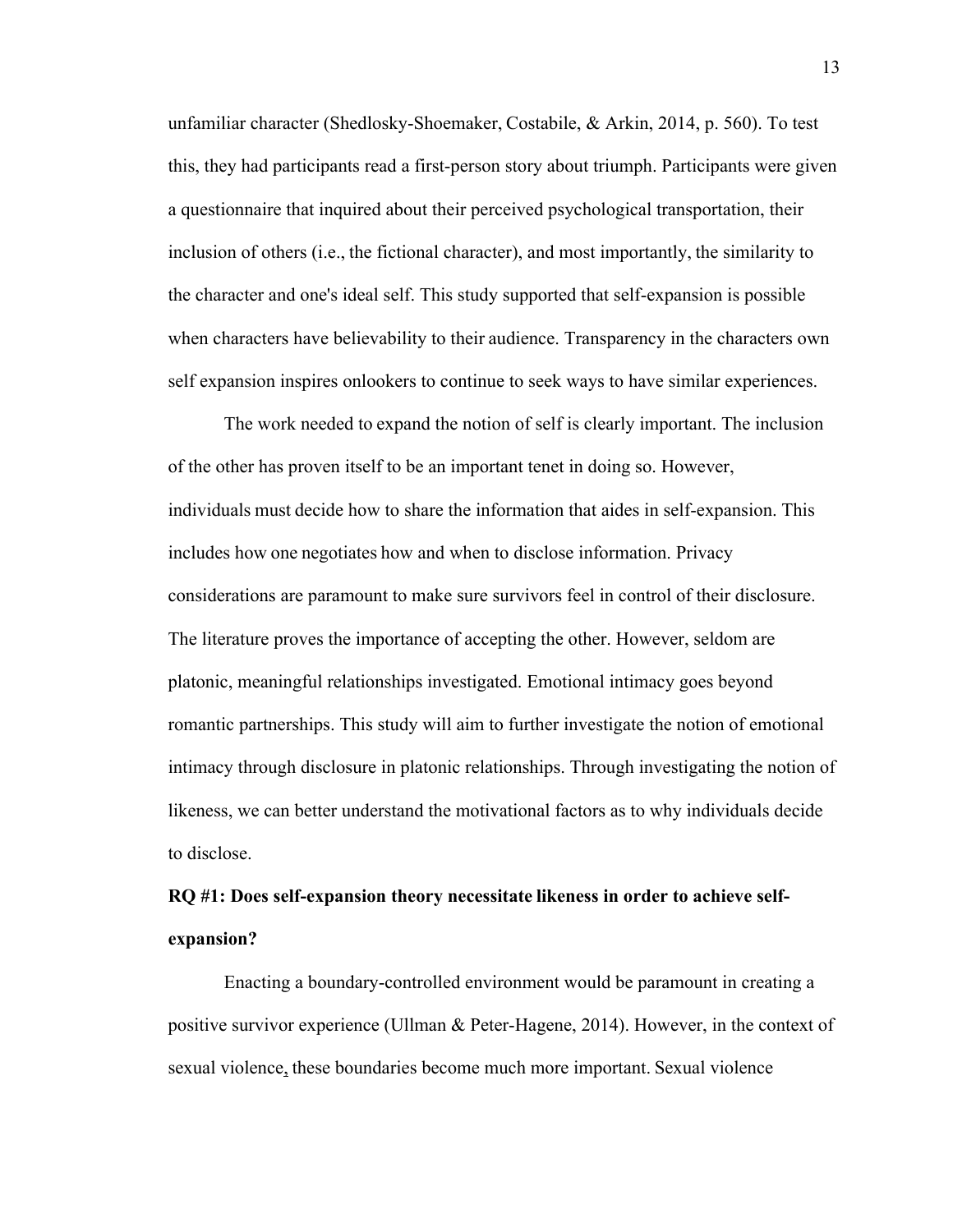survivors lose a large amount of control after their attack. Allowing victims to regain control over their life, and their stories, is extremely important to their healing journey (Middleton et al., 2016). This work should be empowering for participants. PMT/CPM provides us a framework (McBride & Bergen, 2008) to talk about disclosure, but not too much about participant feelings or the listeners' post disclosure (O'Connor, 2005).     

Communication research on sexual violence is limited because of the taboo nature of the topic. However, the less we talk about the topic, the more taboo it will become (Angelo, 2008). Disclosure requires two parties: The sender and receiver. Little has been written on the receiver's perspective. The inclusion of others is a huge pillar in selfexpansion. However, the role of the other has yet to be explored in the realm of selfdisclosure.   

#### **RQ #2: How does the inclusion of another help survivors of sexual violence heal?**

The perfect victim myth has plagued survivors for decades. Many try to fit into being the perfect survivor years after they begin their healing journey. It can be questioned that survivors yearn for their previous selves, before becoming a survivor. Understanding the yearning for ones "ought self" or the self that others think they should be to earn social understandability and love.    

#### **Privacy Management Theory**

The core property of privacy lies in one's capability to manage others' access to private information (Altman, 1975). Altman and Taylor's (1973) Social Penetration Theory was the original starting point for Privacy Management Theory (CMT). Altman and Taylor posit that self-disclosure is necessary for social penetration or getting to the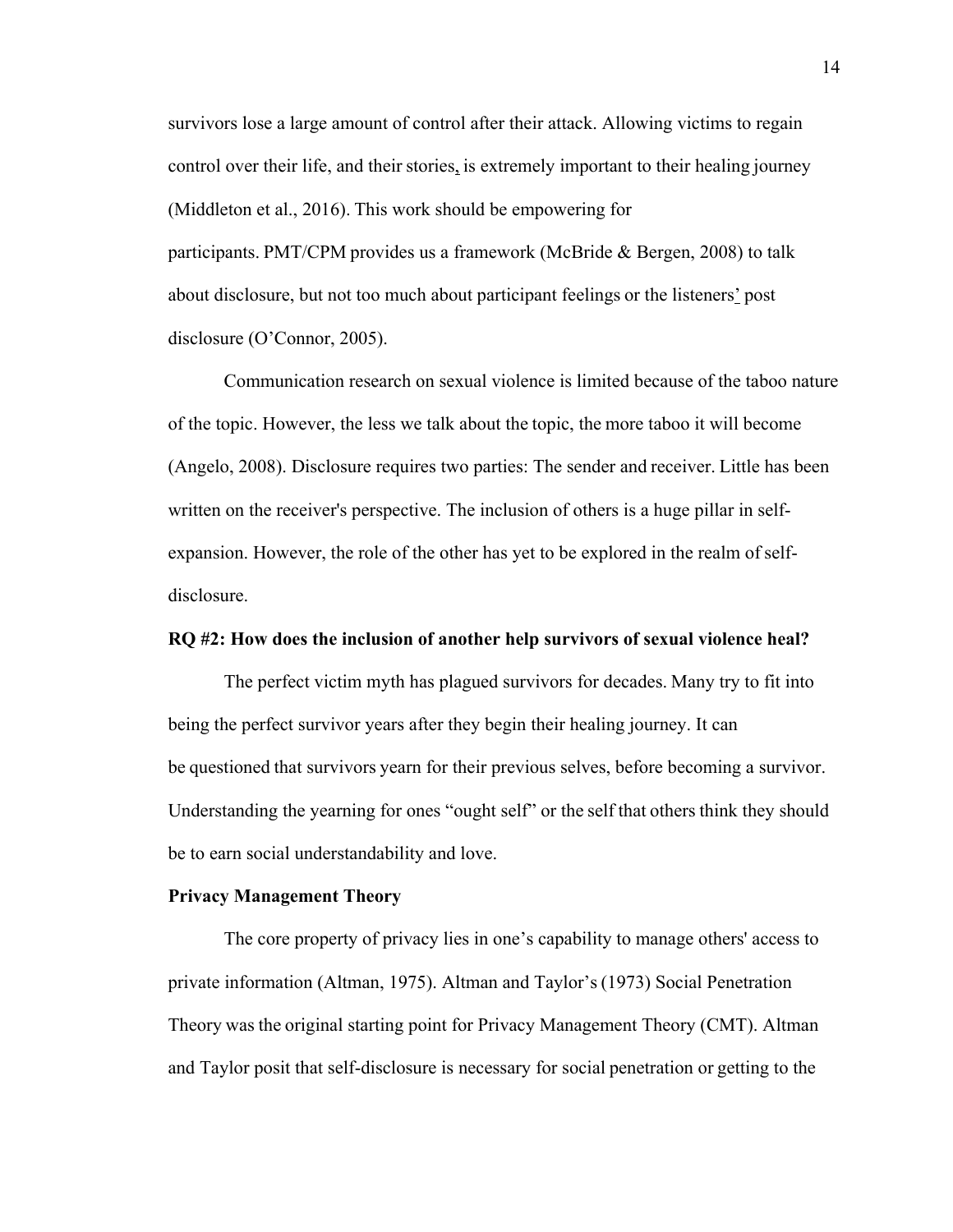others' center core of who they are, thus creating a deeper connection and bond.

However, Petronio (1991) knew there was more to how people decide to self-disclose and our natural human desire for privacy. Petronio's theory explains that we are all owners of our private information. We have the agency to decide who knows what about us with full knowledge that once we give someone that knowledge, they too have the agency to share that information, though it is not moral (Petronio, 1991). To aid in this process, loved ones create privacy rules to better manage the privacy for the disclosure (Petronio, 1991). In this process, people develop privacy rules based on criteria set by the disclosure. These rules are often used to conceal or reveal information based on cultural norms, gender, context, risk factors, and numerous other factors used to help protect anonymity and the face of the one disclosing (Petronio, 1991).    

Privacy Management Theory has been explored within numerous fields, but especially in the familial, organizational, and telecommunicative realm. Misoch (2015) worked to find how self-disclosure online impacts its users. In this qualitative study, the researcher watched and read the comments surrounding videos that disclosed about one's own battle with self-harm. The researcher hypothesized that the increase of anonymity online would increase the likelihood of greater self-disclosure online. Over 70% of videos watched were visually anonymous and used usernames that omitted any possible real identity of the actor. It was found that people were able to share more sensitive information when they felt that their identity was covered. Most importantly, it gives individuals the chance to have ownership over their personal information. Often, individuals are hesitant to share personal information out of fear that others will misinterpret their story or their intentions (Petronio, 1991). However, disseminating this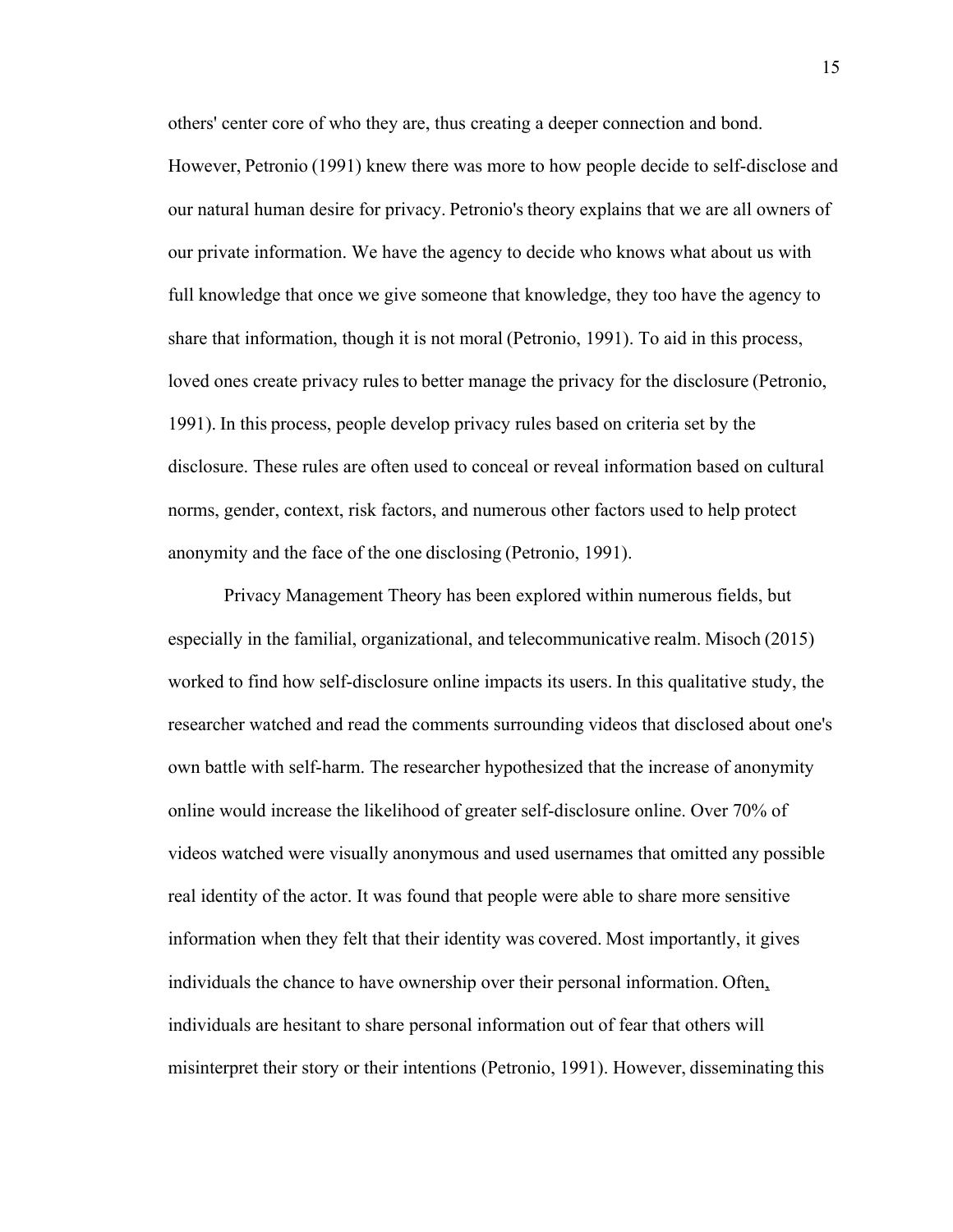information anonymously online can create the feeling that it is okay to misinterpret them because they will never know the real them.    

Frampton and Child (2013) sought to analyze organizational relationships in light of Privacy Management Theory. This framework was used to understand how working professionals respond to coworker Facebook friend requests. Through snowball sampling, students at a mid-sized midwestern university were asked to send a survey to 20 contacts that were Facebook users and full-time employees. Upon screenshots of the 20 people emailed, participants received extra credit. Over 312 participants were found through this sampling tactic. These individuals completed a survey that asked them if they accepted Facebook friend requests from coworkers in the form of a yes or no question. They were then asked how they handled being friended by their coworkers. Lastly, they were asked if they made any modification to their privacy setting or the posts they made after they accepted a request. Participants were then asked to complete the 6-item interior family privacy orientation measure, reframing the measure to the organizational notions of privacy, rather than family (Morr, 2002). The results found that oftentimes, workers accepted the friend requests of their coworkers. The majority of participants said that they did not revise their privacy settings after accepting coworkers' requests, which surprised the researchers. This could hypothetically suggest that people are willing to be more frivolous with their privacy management online. The context the internet provides, the publicity of being on a social network, removes the need to manage your privacy—or at the very least changes perceptions of one's private self online.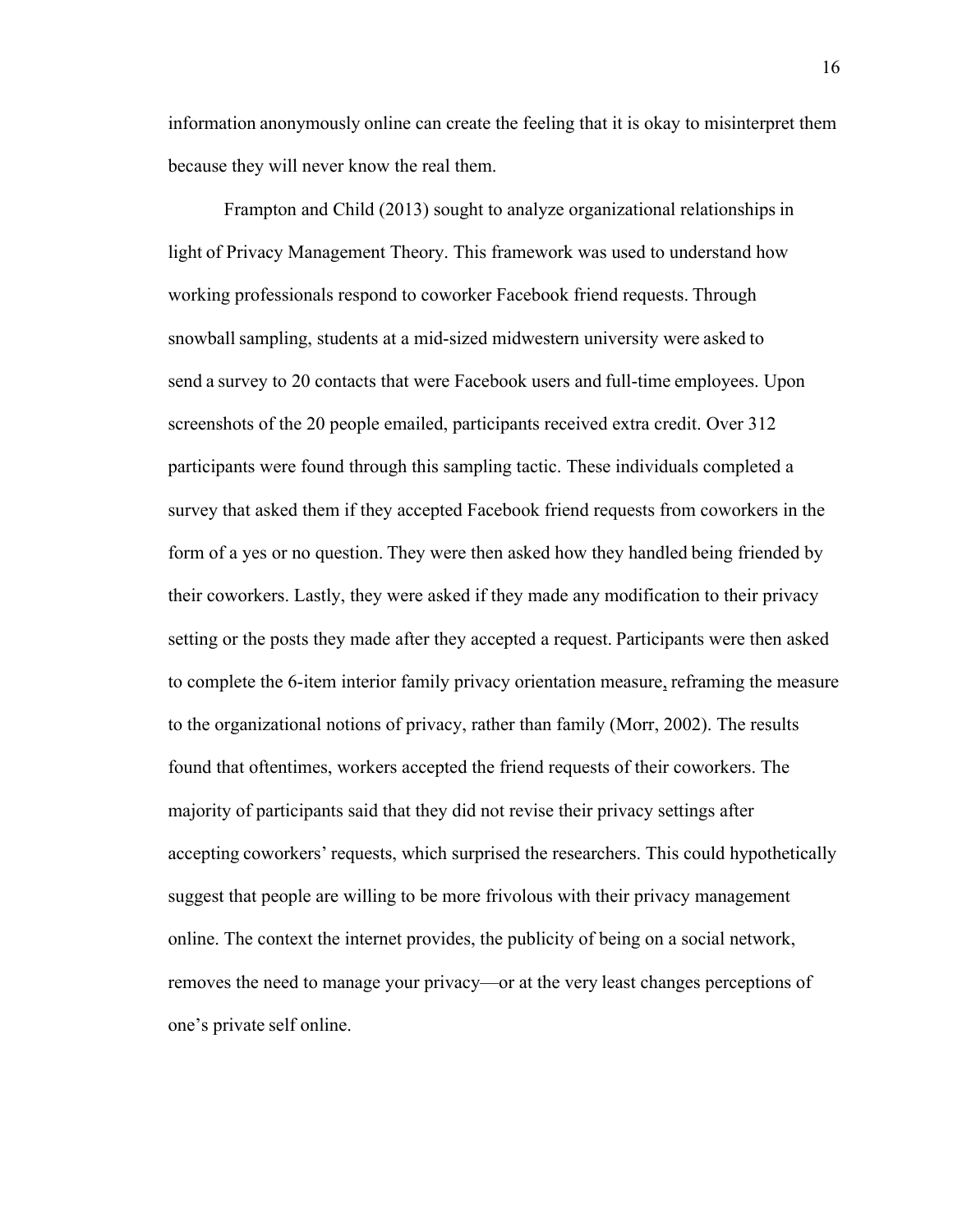Privacy Management Theory has seldom been used to speak on the terms of those who have come forward as survivors or victims of sexual assault. This is particularly interesting because of the cryptic relationship of sexual violence and the shame associated with the crime (Henry & Powell, 2015). The abuser often creates the grounds of the privacy rules or who gets to know about the crime committed. Out of fear and shame, survivors and victims' feel like they must agree to the rules (Ramirez & Lane, 2019). The responsibility survivors feel to tell their story to be their own advocate is exhausting. Survivors have already lost a huge amount of control after an assault; it is important that they know they have control over their body and perception (Ullman, Peter-Hagene, 2014). The literature surrounding privacy management theory lends survivors the boundaries to control how and when they tell their stories. This is particularly present in sexual crimes that are perpetrated on minors.    

Petronio, Reeder, Hecht, and Mon't Ros- Mendoza (1996) consider underage abuses in their study that focuses on children and adolescents who experienced violence under the age of 18. They conducted 38 face-to-face interviews with participants who experienced violence in childhood and/or adolescence about how they worked to disclose their status as a survivor or victim of childhood sexual violence. Because of the sensitive nature of the topic, researchers enacted boundary access rules in order to protect individuals' privacy and anonymity. They asked a series of open-ended questions that were then analyzed and transcribed by the research team. How these questions were asked and how the sample was acquired followed PMT boundary access. They asked the participants to describe conversations they had with others that were centered around boundary access and boundary control. The idea of understanding boundaries and the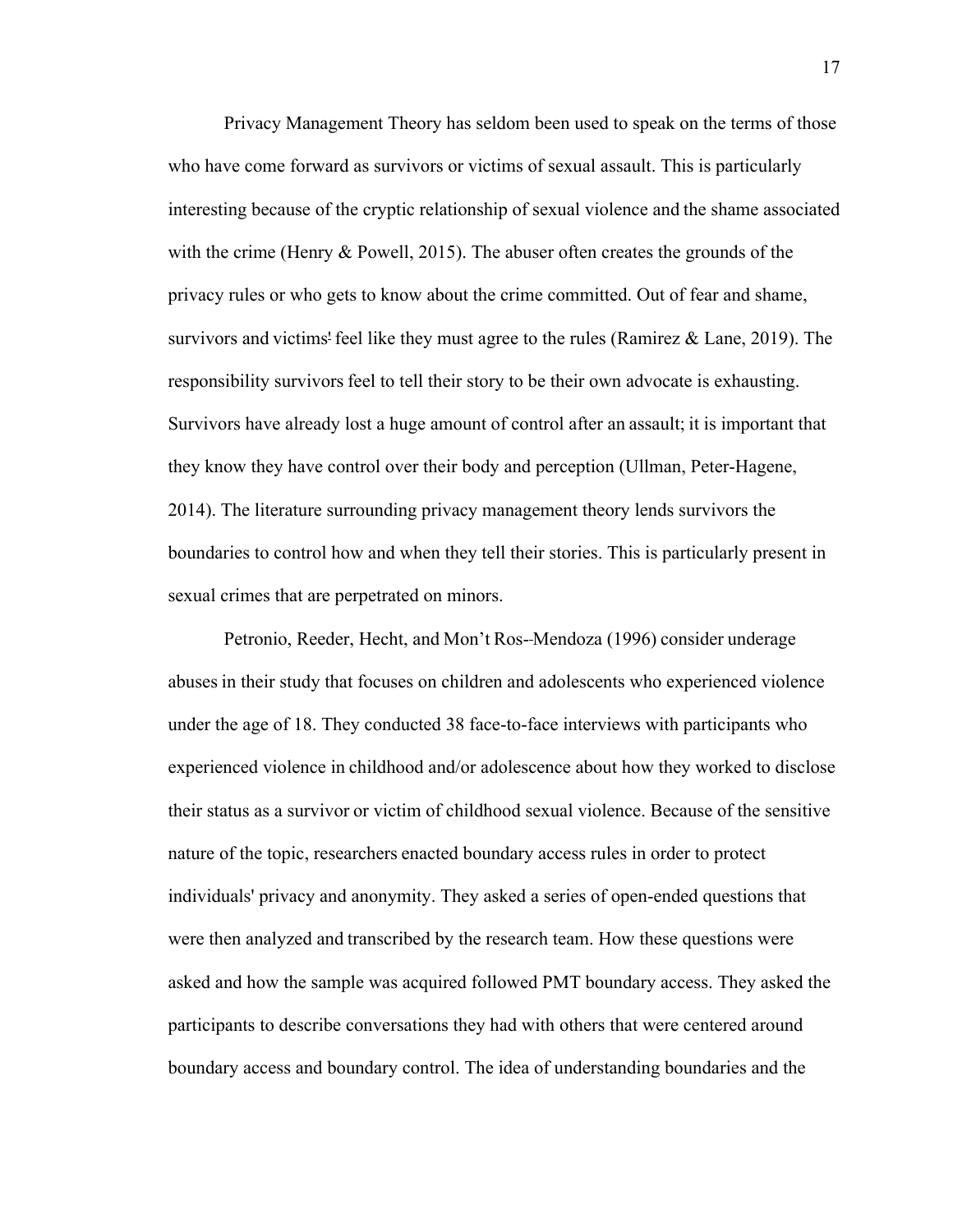boundary rules around young adults who have experienced sexual violence is the goal of this thesis. The influences of the acceptance of boundaries given by the sender has the possibilities of creating more meaningful post-traumatic communicative situations. Questions around boundary access asked questions that pertained to the kinds of criteria needed to disclose. Researchers were primarily interested in the characteristics of the first person that they told. Environmental considerations were also asked, including what time of day and where the conversation took place and why they felt it was necessary to disclose when they did. The boundary control questionnaire included who they wouldn't tell and how they worked to control the dissemination of their story. This study is an excellent example of the power of disclosure and its environmental factors that are not always considered. Past research has inquired about the reasoning behind choosing the person to disclose, but it's within the contextual conditions that can make the experience of disclosure meaningful, and healing for both parties.   

PMT reminds us how we need to be careful with other people's stories, especially while conducting qualitative work. While Petronio (2002) and her research team sought to find answers, there had to be a careful methodology that included the involvement and role of a social worker. The social worker's primary place was to be a social advocate for participants. The idea of having a social advocate whose main focus is to ensure the safety of the participant further encourages the idea previously mentioned. The inclusion of another can be a powerful tool to encourage survivors to tell their truth 

Survivor first research that focuses on the survivor in the present day, rather than what had happened to them in the past, is severely lacking. The legal system is a window into how we forget the survivor over their survivor narrative. Campbell (2012) reviewed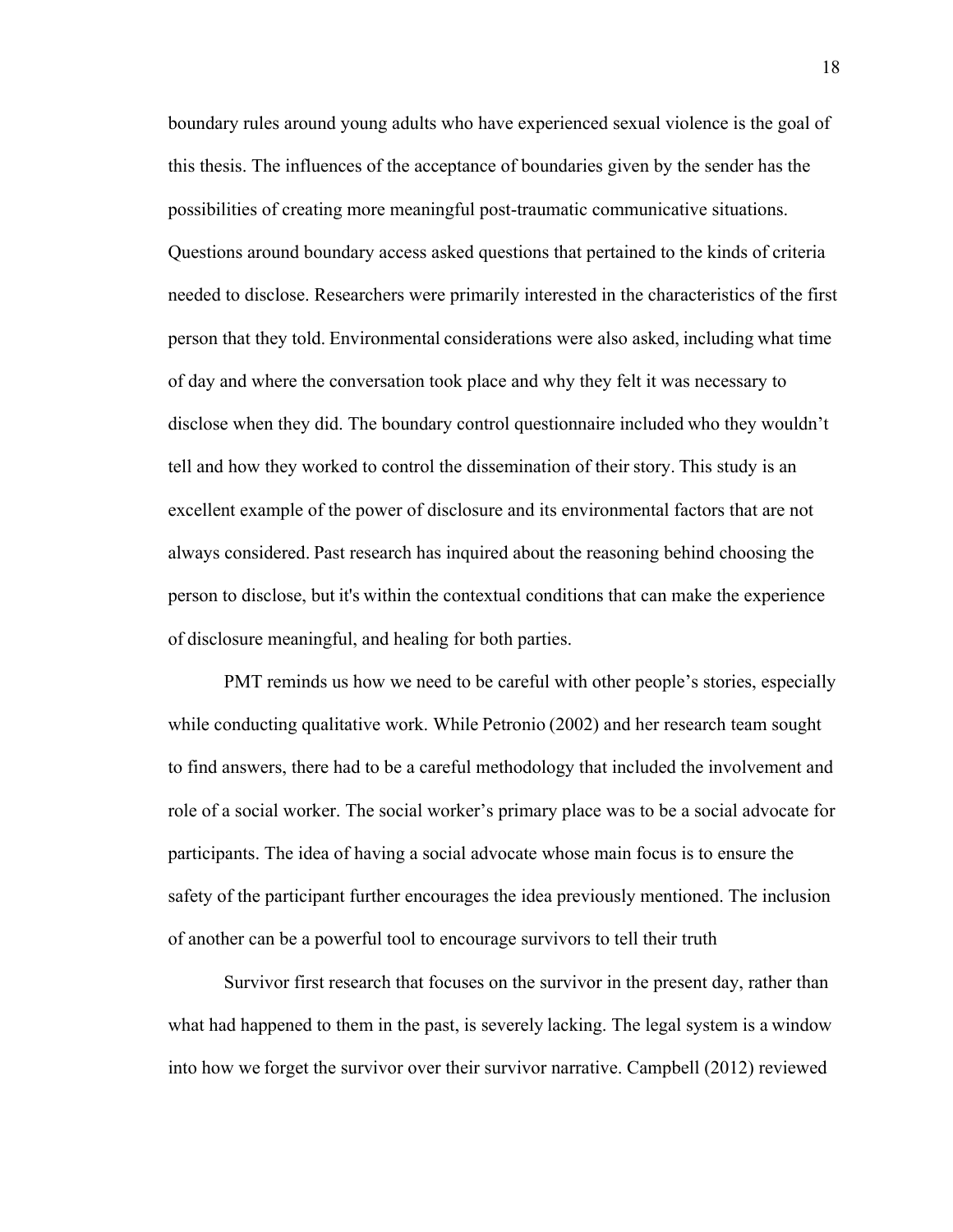the problem of sexual-assault case attrition. Campbell mentions that survivors' contact with investigators has often left them feeling anxious, depressed, and overall upset. Stobl (2004) spoke to the anxiety survivors feel during legal procession. Often, these legal entities are some of the first entities survivors disclose to. The negative feelings that occur can be attributed to having this first admittance to violence be centered with the violence, rather than the survivor's wellbeing. Labeling those who have experienced violence as victim or survivor without knowledge of how they have metabolized that experience may result in the sender feeling like there process is delayed if they do not feel comfortable with the survivor label.. Instigating labels of victimhood or survivor may instigate feelings of dysphoria.   

Privacy management has an important role for survivors after violence because it provides control. Telling a story of survival is never easy, but at the minimum it should be empowering. However, this disclosure can bring negative emotions associated with victimhood. Anxiety, depression, and post-traumatic stress disorder are common after violence. Disclosure can trigger these symptoms and cause a lapse in victims' sense of self (Rubin, Berntsen & Kindt-Johansen, 2008). This discrepancy between who they knew themselves to be and who they are now may have serious impacts on how they choose to disclose.    

Creating meaningful boundary rules has been proven in the previously mentioned literature to create a layer of safety for individuals. This study works to understand what different privacy boundaries survivors put into action. With any identity, labels become an important aspect when first introducing included others into who you are. Labels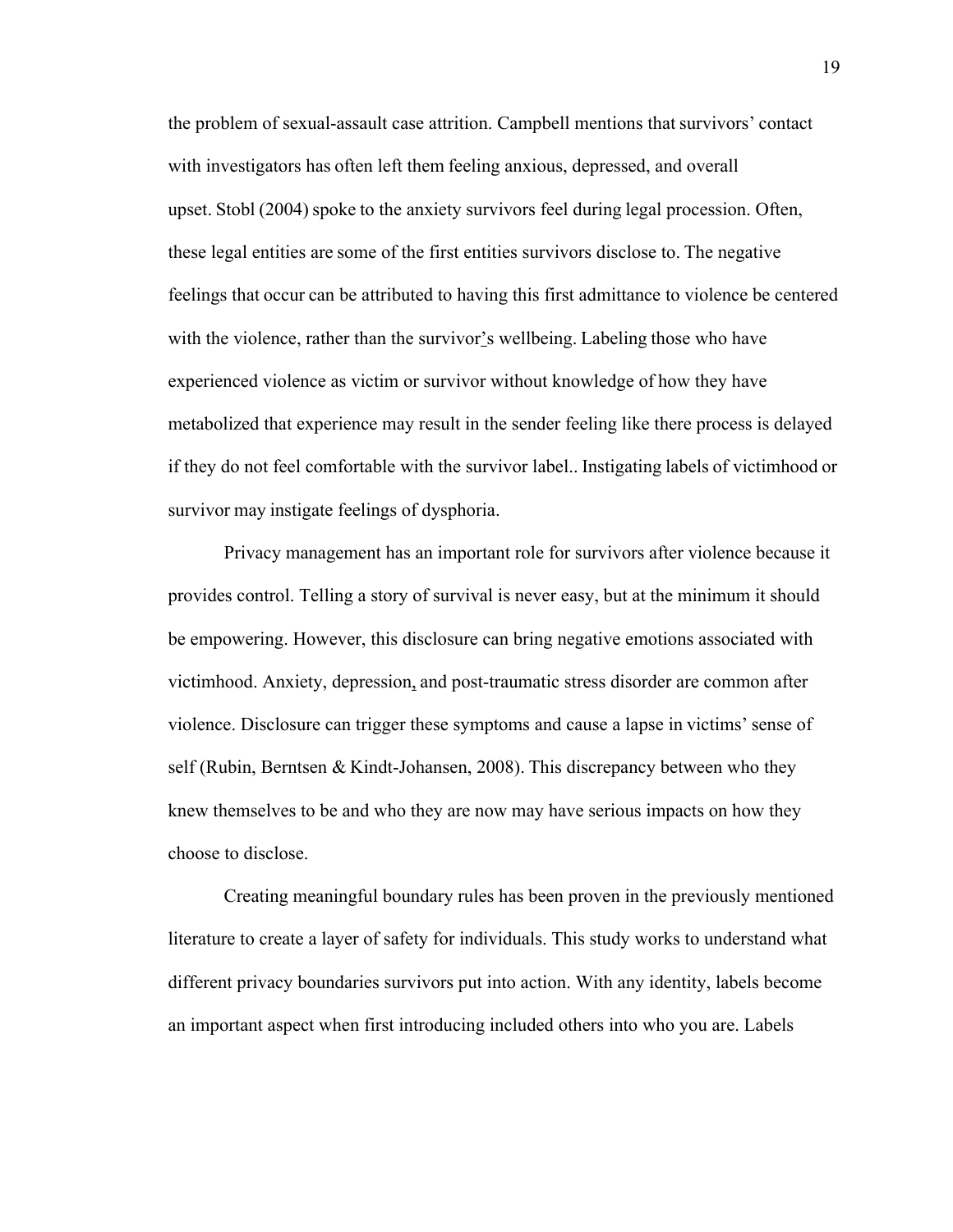matter. The inception of calling someone a survivor before they mourn their victimhood may intercept a privacy boundary for the sender.  

## **RQ #4: How do survivors work to set meaningful privacy boundaries when sharing their survivor narratives?**

Privacy boundaries aid survivors to take control of their narratives, including who they allow to know this sensitive information; how it is told also gives the control back into the survivor's hands. Contextual influences in conversation before disclosure can give us a better understanding if disclosure must be transactional between the sender and receiver. By understanding the setting and background information needed for a positive disclosure experience, we can better understand what the survivors in our lives need to self-expand.  

#### **Self-Discrepancy Theory**

Self-discrepancy theory was originally developed to be an extension of multiple theories such as self-inconsistency theory, cognitive dissonance theory, and the imbalance theory (Heider, 1958). However, Dr. Edward Tory Higgins (1987) sought more out of his original framework. Previous theories only focused on negative and positive emotions associated with individuals' self-concept. Higgins, conversely, was the first to assign specific emotions and affects to the disparity.    

Self-discrepancy calls upon the occurrence of when your self-concept, or your perceived self, does not align with your ideal self. Oftentimes, people associate a negative life event to their actual self now. There are numerous negative self-discrepancies that occur after one experiences a traumatic event. This theory's primary goal is to understand which contrasting ideals cause negative emotions. The structure of this theory is three-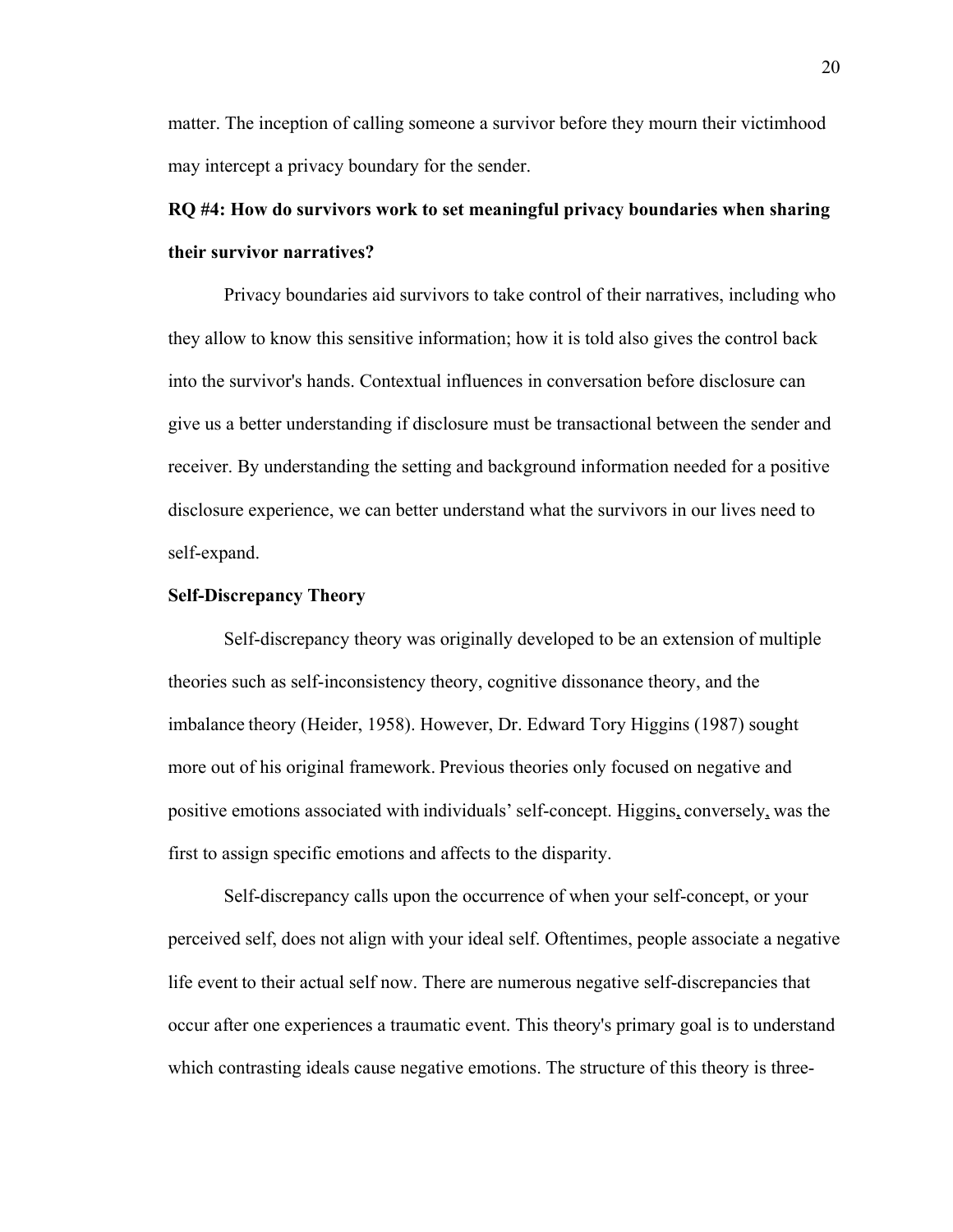fold. The first is to (1) identify the discomfort felt by people holding contrasting ideas about what they have experienced versus others perception of their experience as well as the (2) emotional vulnerabilities felt by the emotional discrepancies. Lastly, the theory considers (3) the role of the discrepancies in influencing the different kinds of discomfort participants may be experiencing. These can be labeled as the three basic domains of the self: the *actual* self, the *ideal* self, and the *ought* self (Higgins, 1987). The actual self refers to the attribute that you, or someone else believes, you, actually have. The ideal self refers to the attributes that you wish to have. The ought self speaks to the attribute that you believe you *should* have (Strauman, 1996). The different domains are all analyzed by the different standpoints of their own and others. Own refers to participants' perception of themselves, while the other is classified as a meaningful others perception.  

Barnett and Womack (2014) sought to find how the distance between one's ideal and ought self and one's own and others' perceptions influence college students' selfesteem and possible narcissism. In their hierarchical multiple regression analysis, they found a positive relationship between actual-ideal and actual-undesired self-discrepancies predicted self-esteem. Similarly, Bond (2014) distributed an online questionnaire to 573 LGB adolescents. Surveys were divided among high schools and were delivered to the schools' Gay Straight Alliance, with parental consent before giving the questionnaire. The selves questionnaire (Higgins et al., 1985) was used to measure self-discrepancies. Their measure asked participants to list up to ten attributes associated with different domains of self. The selves questionnaire was scored following Higgins' (1985) protocol. Participants' answers of their actual selves were compared to their ideal self answers by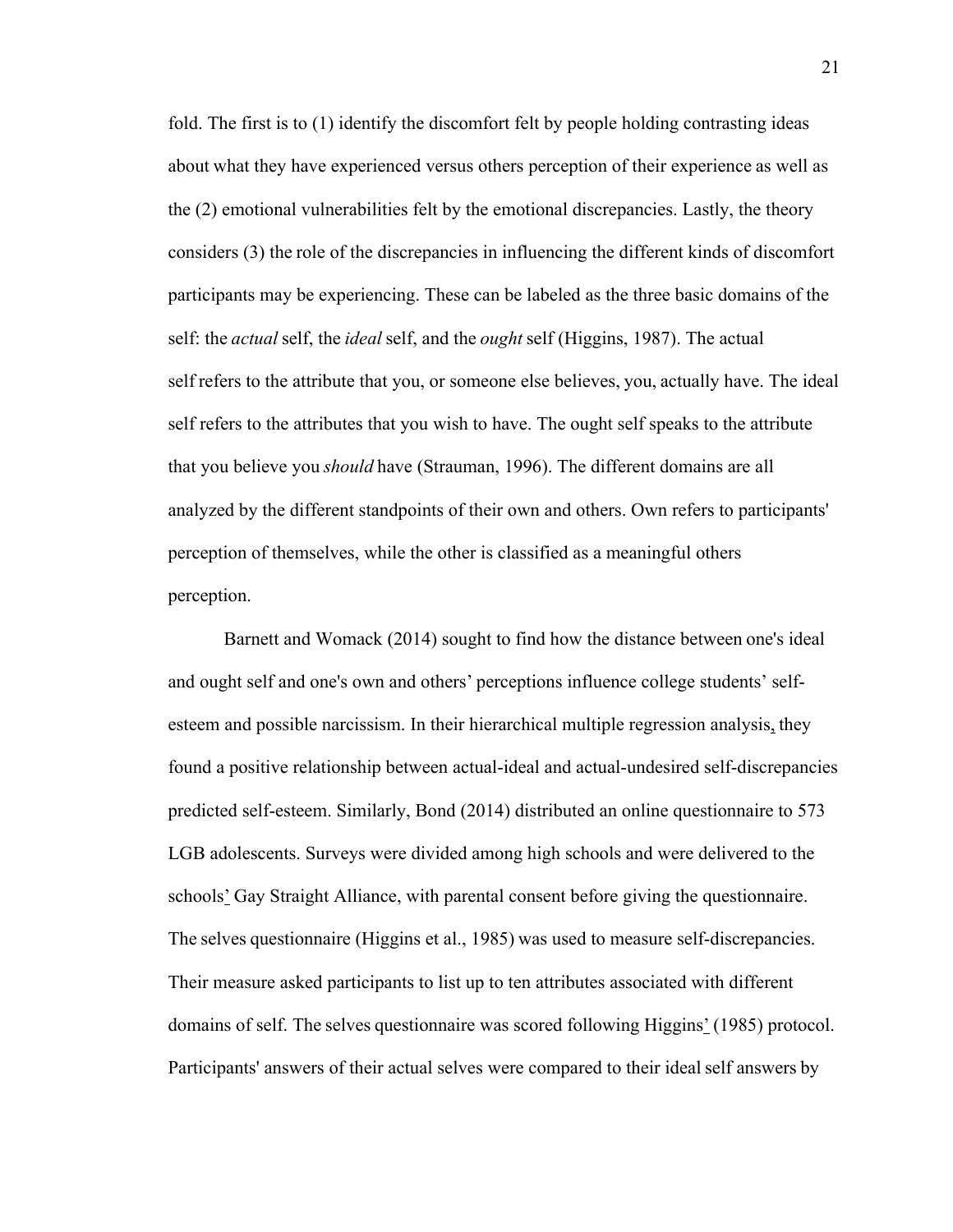outside coders who were not aware of the meaning of the study. A large amount of high esteem answers centered around the social support of friends and family members that offset the negative media representation of their identity.    

However, this study has numerous limitations, which are referenced to in the text. One of their biggest missteps was priming their subjects about their identity and then asking for background information on how they found that identity to be most true. While this priming proved helpful in orientating subjects' answers to be more identity focused, it influenced their natural flow of answers. While this priming made answers more applicable and easier to sort through for researchers, researchers missed the opportunity to achieve genuine reactions about one's identity. This might have impacted the answers of those who have intersectional identities.  

Self-Discrepancy Theory is often used in the context of image. Perhaps most popularly, studies using self-discrepancy focus on body image. Vartanian (2012) asked both male and female participants to answer Higgins (1985) selves questionnaire. Questions centered around respondents perceived attributes of their bodies, or their actual self versus the attributes of their ideal self, or ideal body. Researchers also have proposed another way to measure the different selves within this theory. By providing participants with a list of attributes and having them assign each within the different combination of self, we can better compare the nuances and differences between participants' perception of their actual, ideal, and ought self in a more controlled way. However, within this standardization, we miss exactly what we were looking for, the further nuances of those discrepancies.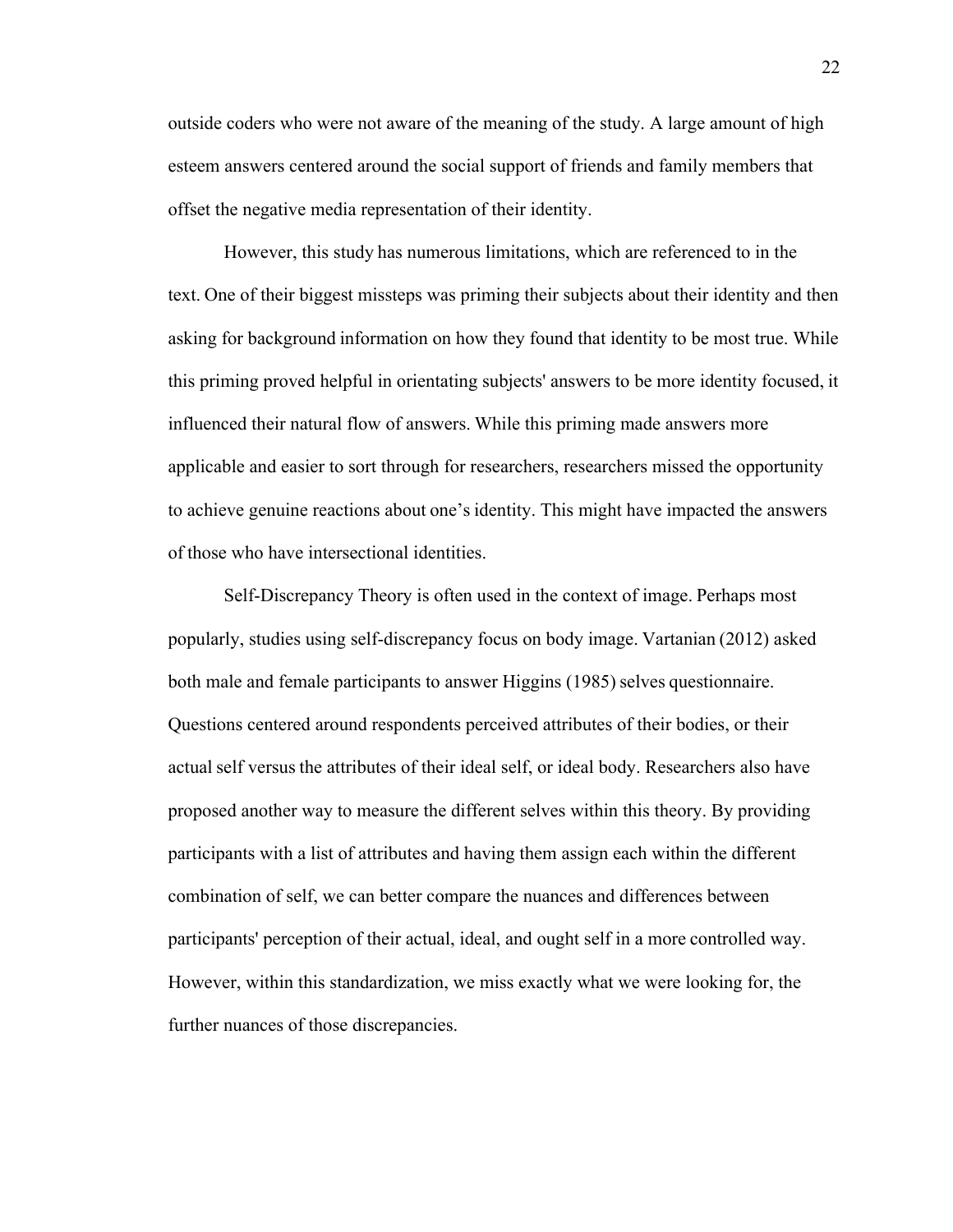Self-Discrepancy Theory started primarily as a psychology-based theory. However, as the study of this theory has developed, its uses have become more communication based. This theory is continuing to grow into an important aspect of interpersonal communication. Brewin and Vallance (1996) sought to understand the role of violence in childhood and the role of violence had in their identity formation. The identity formation was associated with discrepancies between participants actual self and their ought self. Participants noted their extreme anxiety around others' expectations of who they will be in the future. There is no road map to be a perfect survivor. Facing this adversity as a child has unforeseen future impacts on participants. Many feel guilt after their trauma, wondering if their identity will be centered on

this survivorship. Questions were centered on participants future development were often met with anxiety for participants. A depressive pattern was found surrounding those who were questioned about their actual perception of self and who they wished to be in the future, considered the ideal self. A total of 66 participants filled out the questionnaire along with the Conflict Tactics Scale. A limitation of this study is that small number of respondents. However, it is understandable because of the nuanced participant they were looking to fulfill the survey. Results also found there was a lack of correlation between violence and vulnerability, suggesting there are more mediators that need to be considered. Looking conceptually at this study, the types of vulnerability factors or other self-discrepancies should have been a larger mediating factor.    

Self-Discrepancy Theory and Self Expansion have been used in tandem before. Campbell, Sedikides, and Bosson (1994) hypothesized that romantically tied participants would report being closer to their ideal selves than would romantically uninvolved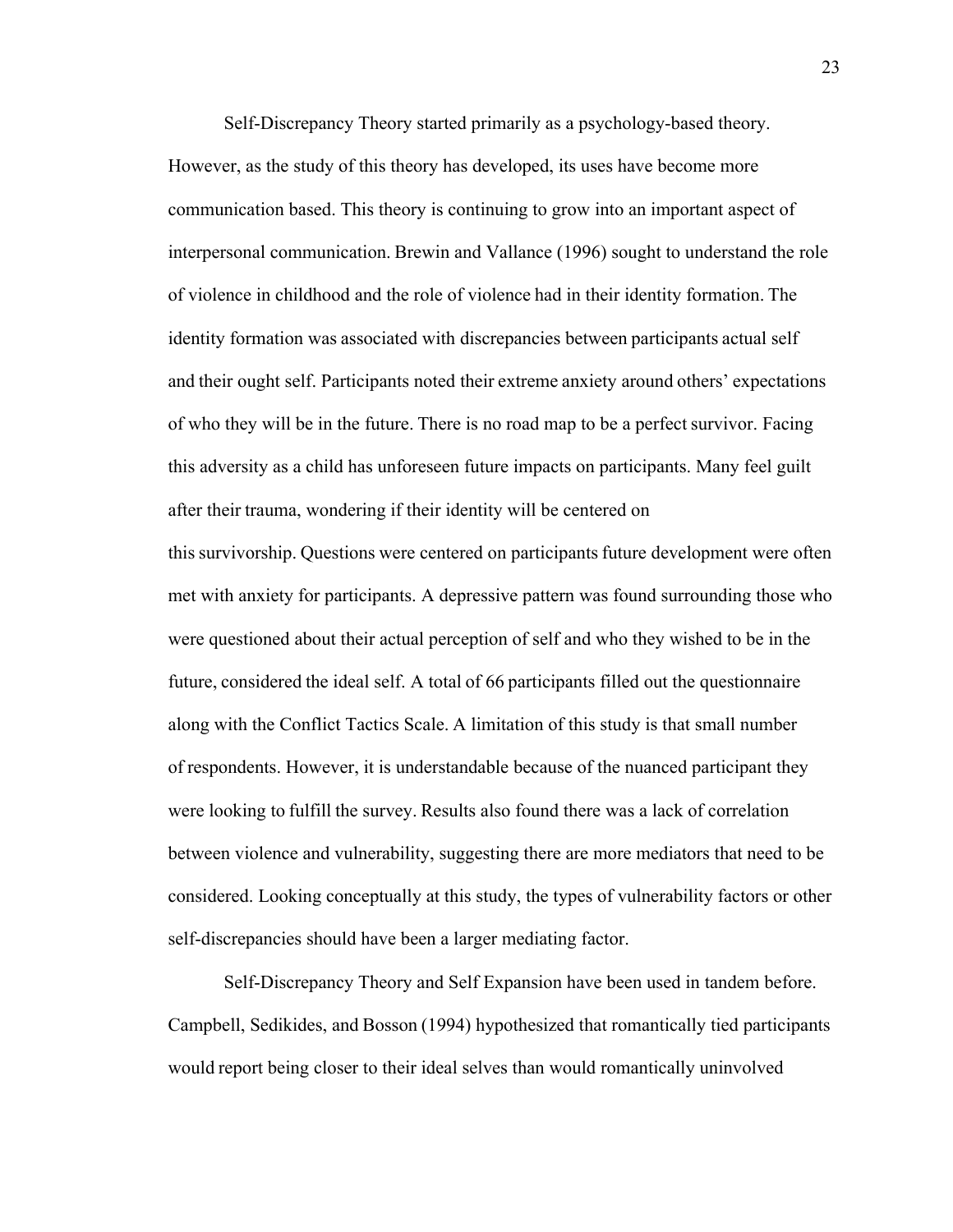participants. Researchers worked to also identify whether or not a reduced selfdiscrepancy reported by romantically tied participants would be related to their overall well-being and higher self-esteem versus their romantically uninvolved counterparts. Subjects were undergraduate students recruited at a large public school in the Midwest. There were 128 subjects who were in a minimum 8 month long heterosexual relationship in this study. These participants had to also take the Relationship Assessment Scale (Hendrick, 1988) and have a total relationship satisfaction score of 28.5 out of 35 to be considered for the study.  After responding to these statements, participants were asked to take another questionnaire, the Pelham and Swann's (1989) Self-Attributes Questionnaire. The reasoning behind the questionnaire was to rate their closeness to their actual self, and the closeness to their ideal self on a series of 10 different attitudes. The attitudes they tested included intellectual ability, social competence, artistic ability, athletic ability, physical attractiveness, leadership ability, common sense, emotional stability, sense of humor, and discipline. Subjects rated themselves on a 10-point scale between the extremes "top 5%" and "bottom 5%". Participants further explained themselves on another 10-point scale ranging from "very short of my ideal self" and "very much like my ideal self." The last questionnaire given to the same participants was the Psychological Well-Being Scale (Ryff, 1989). Subjects rated their level of well-being along 6 domains: positive relationships with others, autonomy, environmental mastery, personal growth, purpose in life, and self-acceptance. The results were consistent with their hypotheses. Both romantically and non-romantically involved participants did not differ in ratings of their actual self. However, romantically involved individuals reported being significantly closer to their ideal selves. In the end, romantically involved subjects tended to report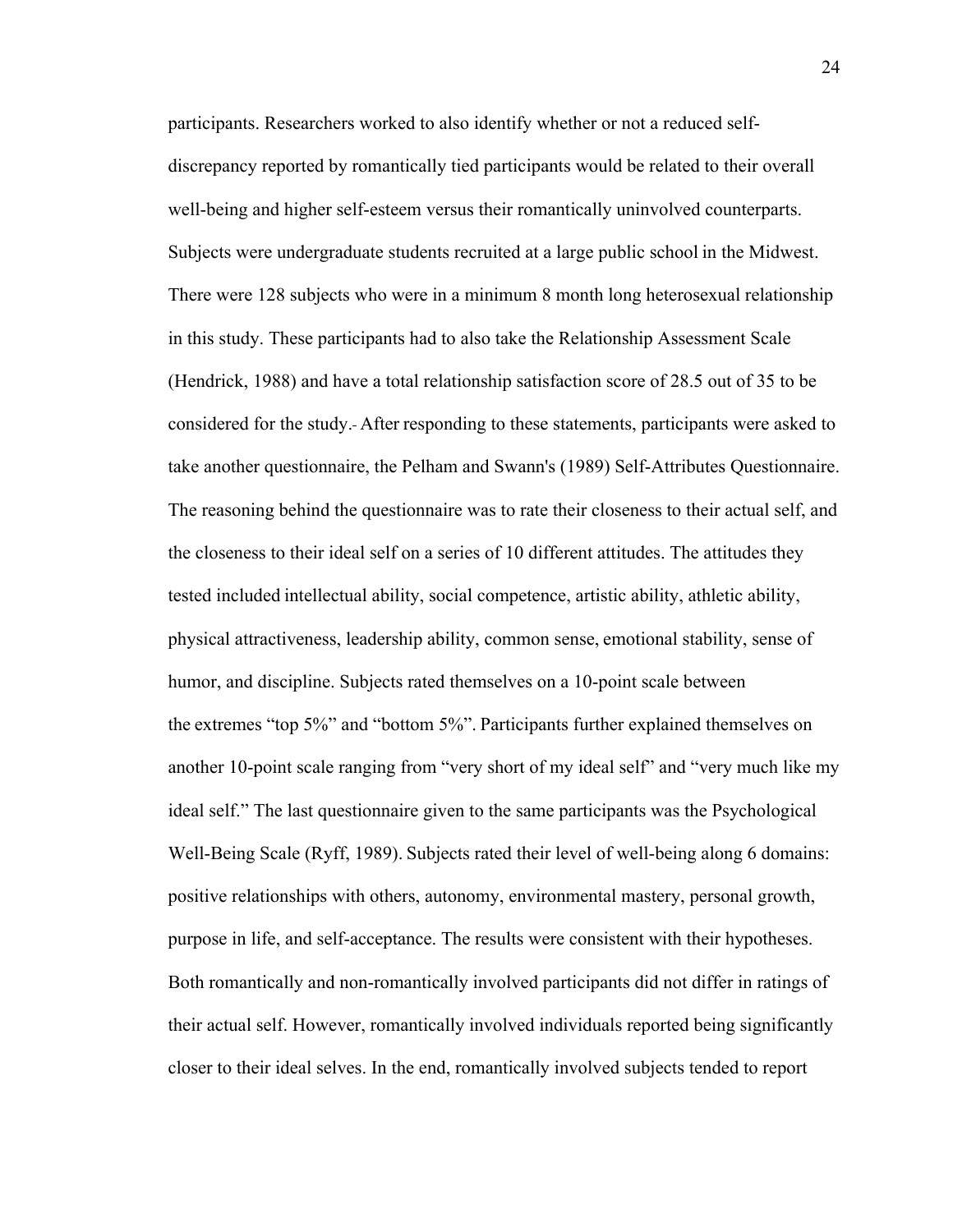higher psychological wellbeing, thus, self-expansion. This study only begins to answer the question of how we value outward likability. It brings an interesting question to the surface: How do people work to define their ideal self? It is understandable that participants would find their ideal self met when they start meeting consistent communication and care for another. However, platonic relationships and their depth are sorely underrepresented and valued in these communication situations. Platonic relationships have the potential, if tested, to create a community and fulfill important relational roles. Acknowledging the difference between one's ought self and ones ideal self could give more clarification about how these different relationships fulfill these senses of self.    

This idea of including the other in your expansion of self is a continued idea throughout both self-discrepancy theory, self-expansion, and privacy management theory. This suggests that having adequate social support is an important pillar to reaching your ideal self. It is an important pillar because the inclusion of another gives you someone to lean on that encourages you to become your most ideal self. 

RQ #3: What discrepancies in survivors' idea of their "ought self" lead to prolonged paralysis of disclosure?     

Literature has provided us a notion of an expedited healing process that survivors must go through, often having to tell their narratives before they are ready. The telling of these narratives span from having to testify in front of a court to having to disclose to a group of friends or family members for the purposes of believability.  The idea of having to be the "perfect victim" can further plague narratives, and their breadth of honestly because of previous notions on what a "good" survivor story looks like. The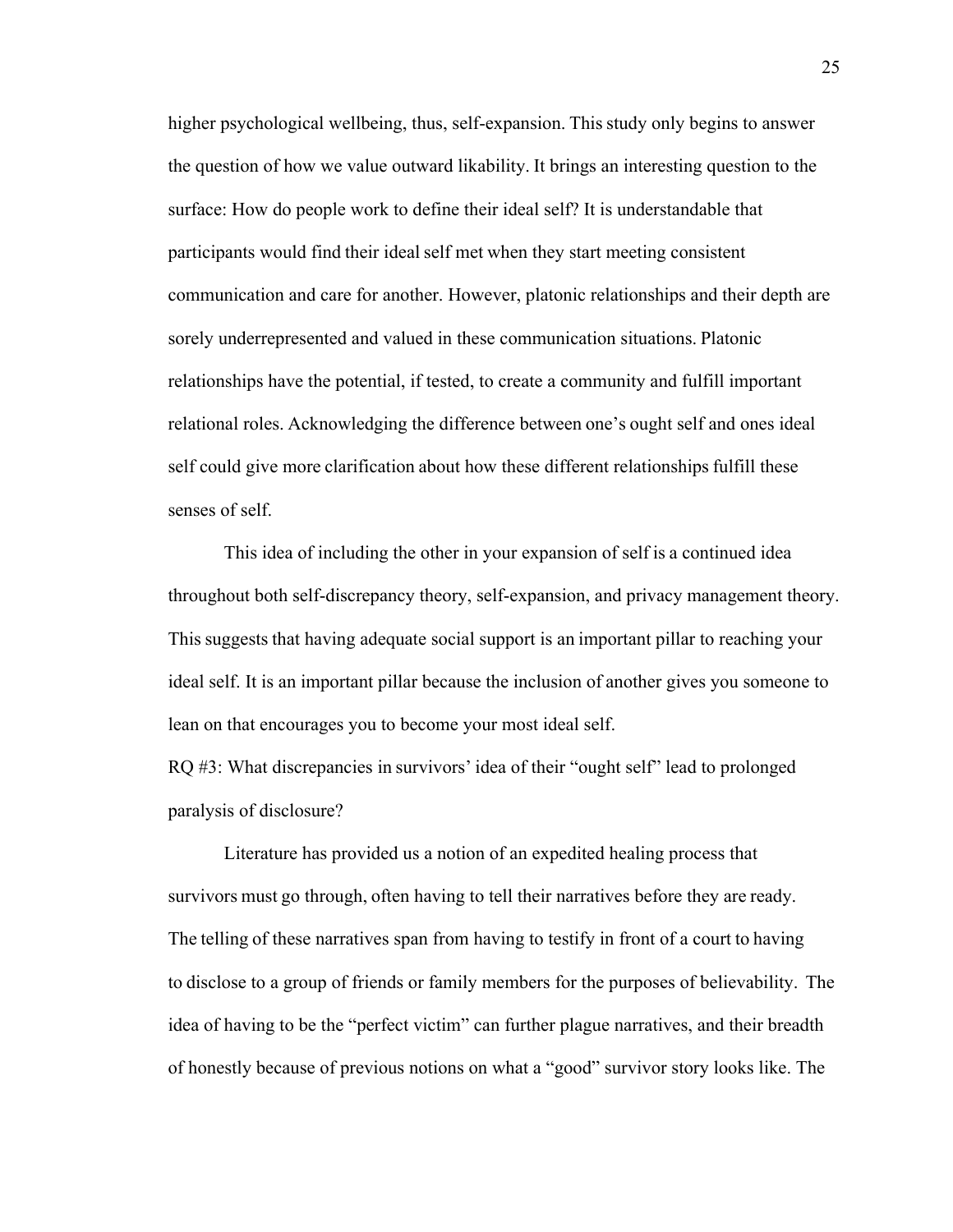perfect victim narrative often is a survivors ought self of who they think people wish them to be. 

#### **Framing Blame in Sexual Assault**

Violence is pervasive in its nature. It seeps into everything we know. Hearing of sexual violence in our classrooms, to our neighbors, loved ones is no longer looked upon with furrowed brows and gut wrenching "*we are here for you*" speeches. Rather, the admittance of being acted on in violence is met with "*how did this happen*?" (Sabina & Ho, 2014). Media portrayals of violence and the perfect victim have a lot to do with how others deal with their classmate, neighbor, or loved ones' experience with violence (Alaggia & Wang, 2020). Social support has taken on a new, more nuanced role in survivor advocacy.    

#### *The Perfect Victim*

Often, coming forth as a victim of sexual violence is a delayed process because of the nuances of sexual violence. Whether or not you will be believed has been framed on how sexual violence is portrayed on media platforms (Uy, 2011). Frese, Moya, and Megías (2004) sought to understand how rape myths and situational factors infiltrate our bias. Researchers asked 182 psychology students to put four judgements to three different rape situations. The judgements include victim responsibility, perpetrator responsibility, intensity of trauma, and likelihood to report the crime to the police. The situations put forth included a date rape, marital rape, and     stranger rape. The Rape Myth Acceptance Scale (RMAS) (Burt, 1980) was used to understand their attitudes and understanding of sexual violence. Those who had higher RMA scores put more blame on the victim than those who scored lower on the RMA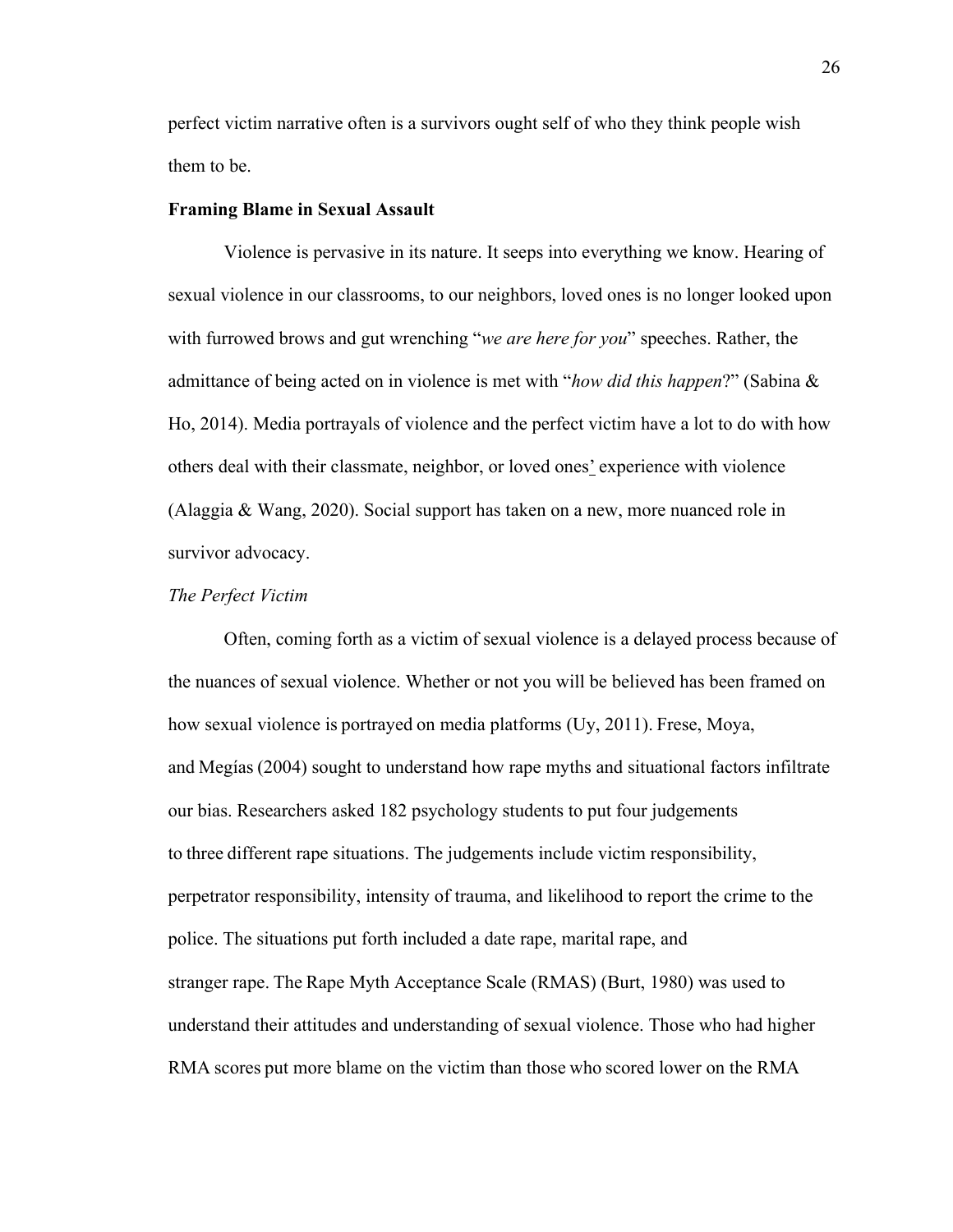scale. These myths were created by western standards of shame and guilt but have been perpetuated by media portrayals of what victims should do to not be liable for their attack, rather than placing the blame on the perpetrator.    

Criterion for having a case for prosecuting an assault has aided in curating the perfect victim paradigm. The perfect victim was not intoxicated, they fought back, they reported immediately, they were caught off guard (Barraca, 2017). The list could go on and on about what a salient case looks like in the 2020s. This perfect victim paradigm is pervasive; it can be seen as the through line for many movies and television shows that hinge on violence. However, being a perfect victim is not the reality for many survivors. The nuances of interpersonal violence make it hard to report and share. Believing survivors is paramount in healing and restoration for survivors (Miller & Cromer, 2015). Miller and Cromer sought to understand the delayed disclosure for childhood sexual assault (CSA) survivors. Participants who had experienced CSA completed a survey about their experiences. The survey used was Brief Betrayal-Trauma Survey (Goldberg & Freyd, 2006). Upon completion, a vignette of a survivor of CSA was used. A Likert scale was used to measure the believability of the story, 0 being not at all believable, and 5 being very believable. The results proved that many survivors of CSA did not disclose because of fear they would not be believed by the important people in their lives. It was a particularly higher probability that those who have experienced a successful disclosure process were more likely to believe other survivors of sexual violence. It is proposed that empathy of fearing to not be believed is what catapulted the blind believing of survivors.     

#### **Social Support**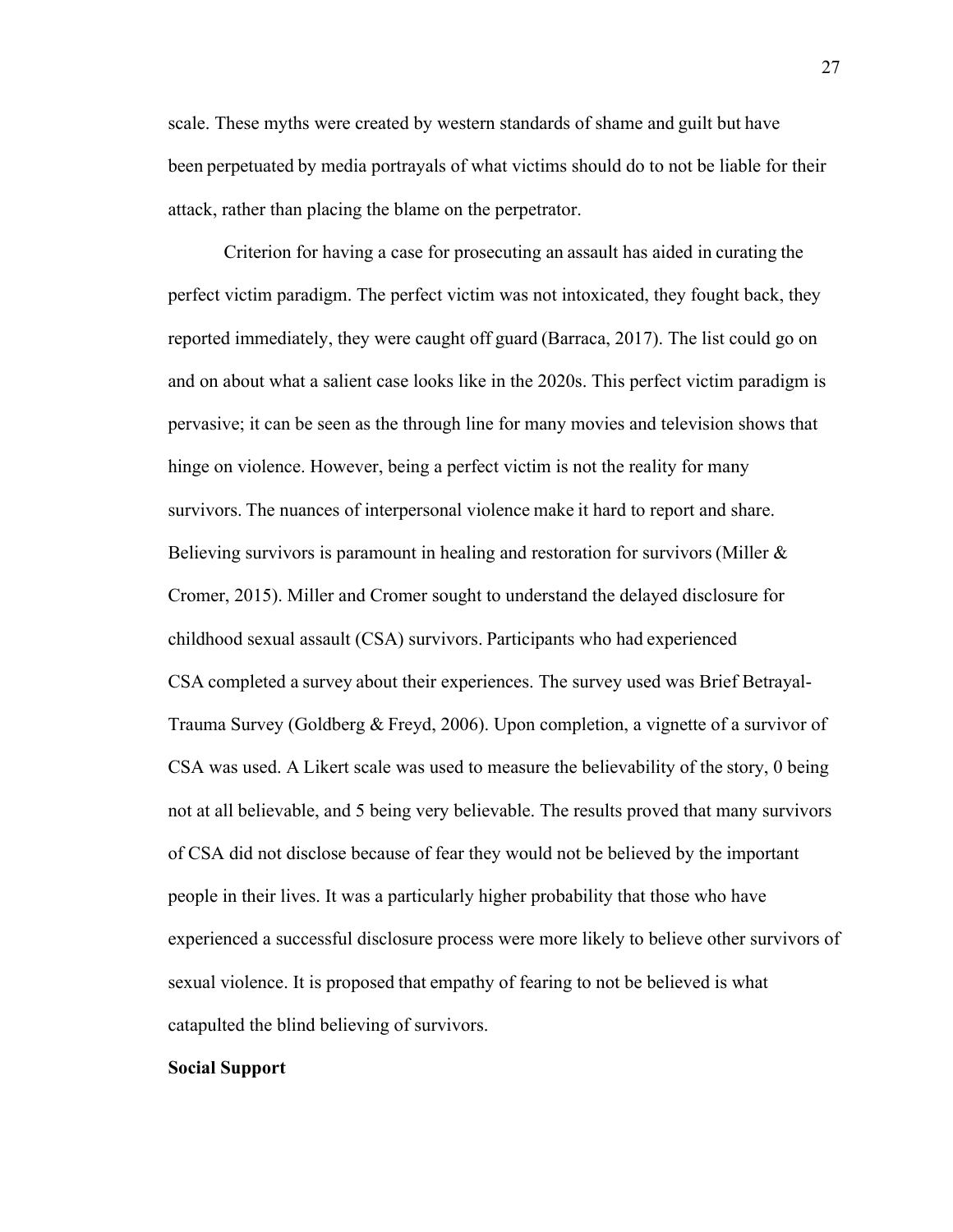Sexual violence can cause a multitude of physical and social harms, from psychological distress, to repeated abuse, to physical health problems (Gutner, Rizvi, Monson, & Resick, 2006). However, these manifestations of trauma do not have to be suffered alone can be alleviated by social support. Patterson, Greeson, and Campbell (2009) put fliers all over the city of Chicago, noting that they were looking to interview female survivors of sexual violence, whether they sought help or not. The research team recruited 186 adult women to participate. Participants began their interview by being asked if they sought "legal, medical, mental health systems or rape crisis centers for post assault assistance" (Patterson, Greeson & Campbell, 2009, p. 129). If they referenced that they did not seek outside support, they were asked a series of questions about why they chose not to disclose, the preventive factors that kept them from disclosing, and whether they regretted not seeking help. A thematic content analysis was conducted on the transcripts of these events along with testing empirical assertions within the data. Results found that survivors were reluctant to find support because of the anticipation of rejection. This was consistent whether that rejection came in form of not believing the event occurred or that their assault wasn't valid based on the nuances of the event. Another reason for not reporting was not believing in the legal system, knowing they would be asked to report and not wanting to do so out of skepticism of the legal system to help. Many survivors felt confident in their coping skills and didn't think the legal process would aid them in their own individual healing process. With widespread

publicization of a failed system, many found it hard to believe that there would be a sufficient end to their case. The major theme found in the study was the selfprotection participants enacted on in fear that they would also be mistreated by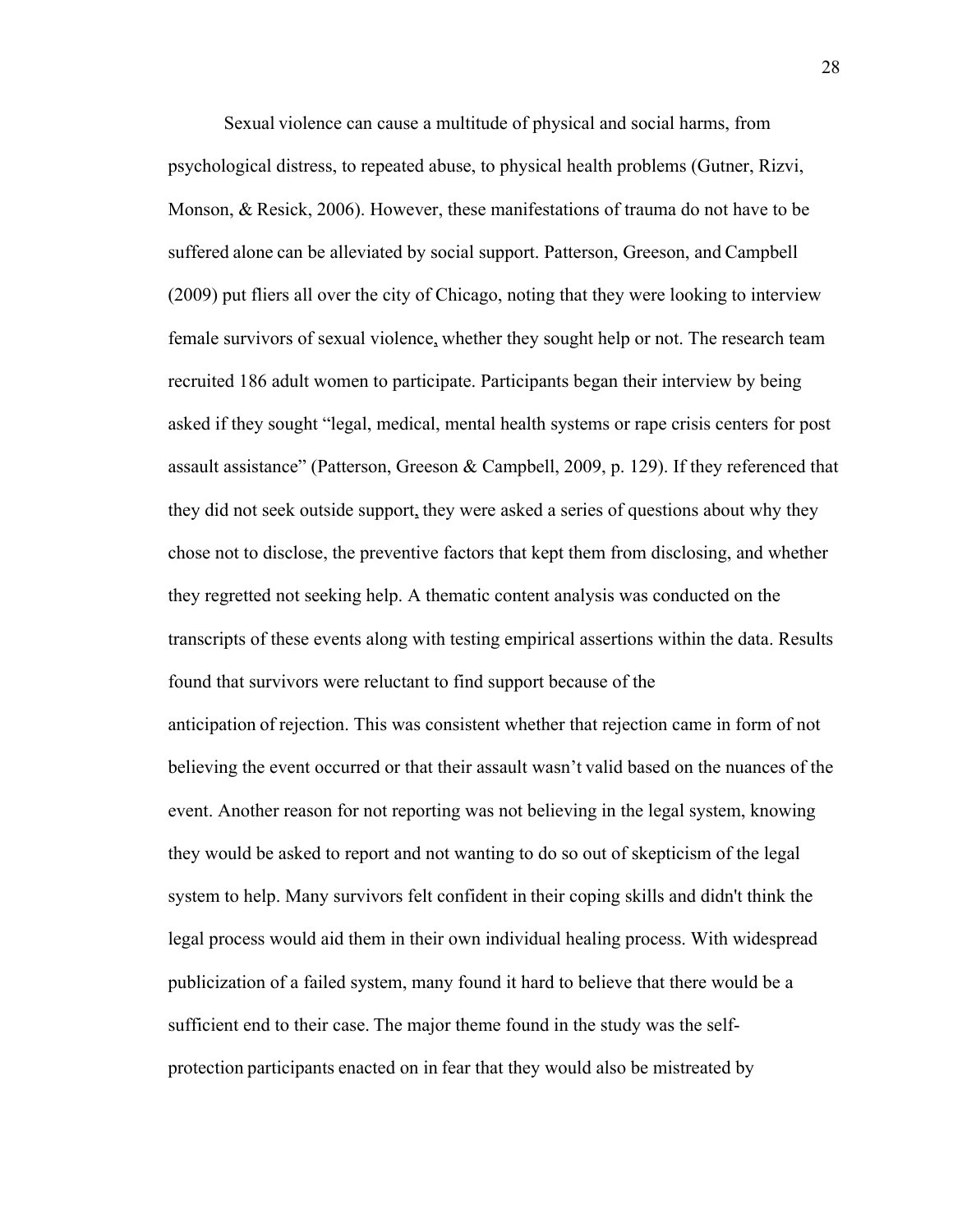professional personnel. Many participants noted feeling worried about probing questions about a story they aren't always ready to tell. They often felt that they would "require them to disclose the rape in detail and answer numerous, potentially invasive questions" (Patterson, Greeson & Campbell, 2009, p. 132). 

In a system where citizens expect their legal system to further hurt and traumatize them, where else do survivors turn? Many survivors have turned to social media and online advocacy groups for solace. Bogen, Bleiweiss, and Orchowski (2019) looked to explore the potential for social support via social media sites. The study conducted worked to explore social reactions to sexual violence disclosure using the Twitter hashtag-#NotOkay. Over a five-day period, 305 pieces of content were collected. Ullman's (2000) Social Reactions Questionnaire served as a preliminary coding guide. Themes that were found included "egocentric and distracting social reactions." These were classified as more negative reactions. Many commentors mentioned that the only reason you would post about something is to get a reaction. Most responses were positive and emerged with the themes of providing emotional support, providing tangible or informational aid, and expressing validation and belief. This study proves the positive experiences of social support, even if you cannot see your supporters.   

Eysenbach et al. (2004) sought to find the effects on health and social outcomes of computer-based peer to peer communities and electronic self-support groups that are used by those facing health and social challenges. This metanalysis found that community was built in online communities that were explicitly labeled as "peer-to-peer" or explicitly for those who identify with said community. The study notes the lacking in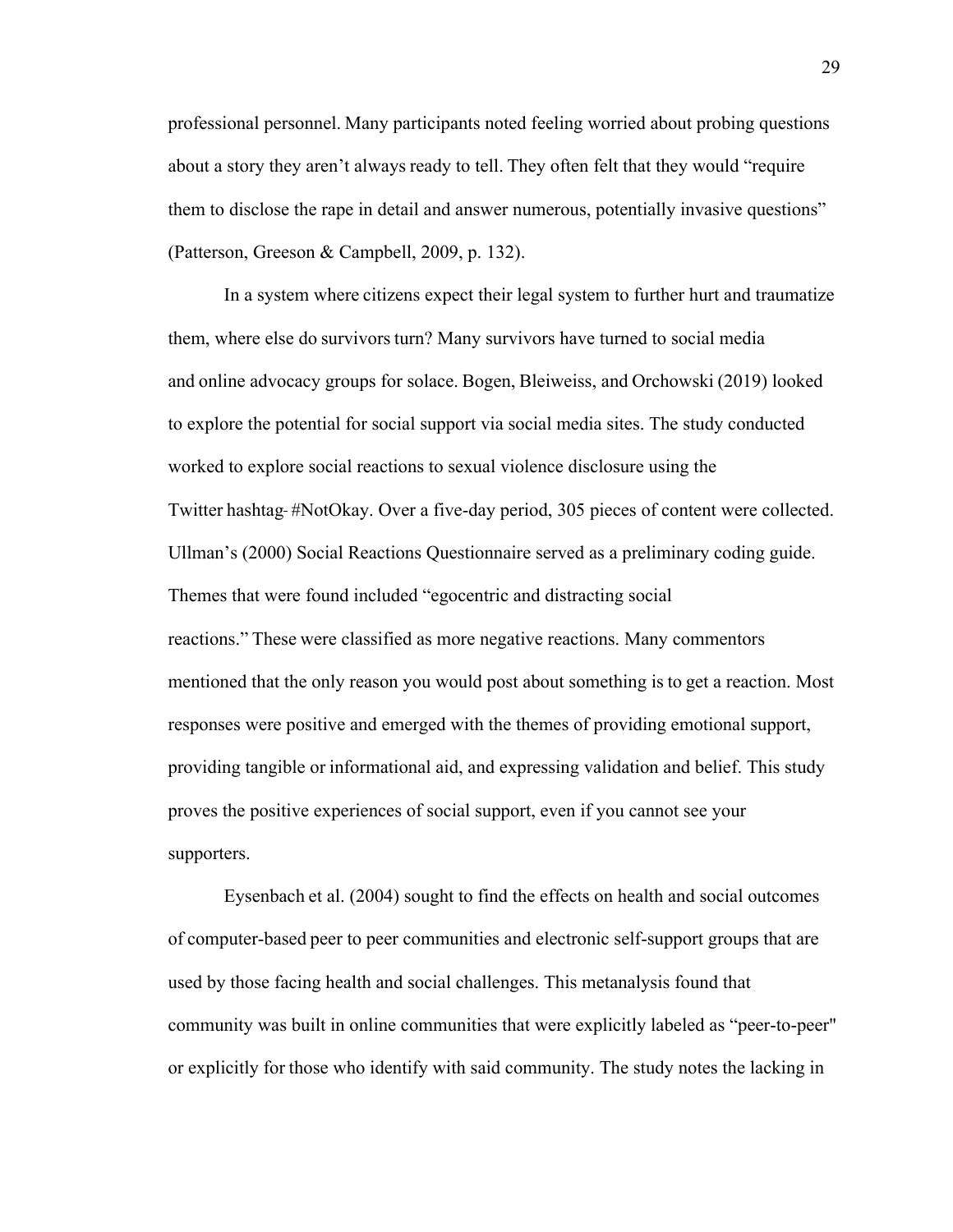research about online communities, because most "peer to peer communities have been evaluated only in conjunction with more complex interventions or involvement with health professionals" (Eysenbach et al., 2004, p. 6).     

Neuwirth and Federick (2004) wanted to understand role of peer and social influence on communicative acts related to drinking behavior. A survey sample of 549 students were asked to evaluate three social settings involving the consumption of alcohol. These included: being sober and offering to drive the car of someone who has been drinking, asking someone who has been drinking and is loud and obnoxious to be quiet, and requesting that no alcohol be served at a graduation party. The actors in these scenes also changed between being an acquaintance and a close same-sexed friend. A nine-point scale was used to evaluate their reactions. The results found that a person's own attitude and self-efficacy played an important role in bystander interaction. Above all else, peer influence and majority attitudes were found to be associated with the willingness to make alternative opinions known. Those who bear witness to the after effects of another's recovery after a traumatic event can be labeled as a bystander to recovery. One's own self-efficacy is powerful, whether or not they are willing to intervene in potentially harmful behaviors after the fact is huge it being a helpful advocate for a survivor.    

#### **Gaps in the Literature**

The gaps found within this literature review proved stark. Little has been spoken about in the realm of disclosure and self-expansion. Much research that inquiries about sexual violence, focused more on the act and actor rather than the survivor. The literature that surrounds adults learning to reckon with violence is low. Self-expansion is sought

30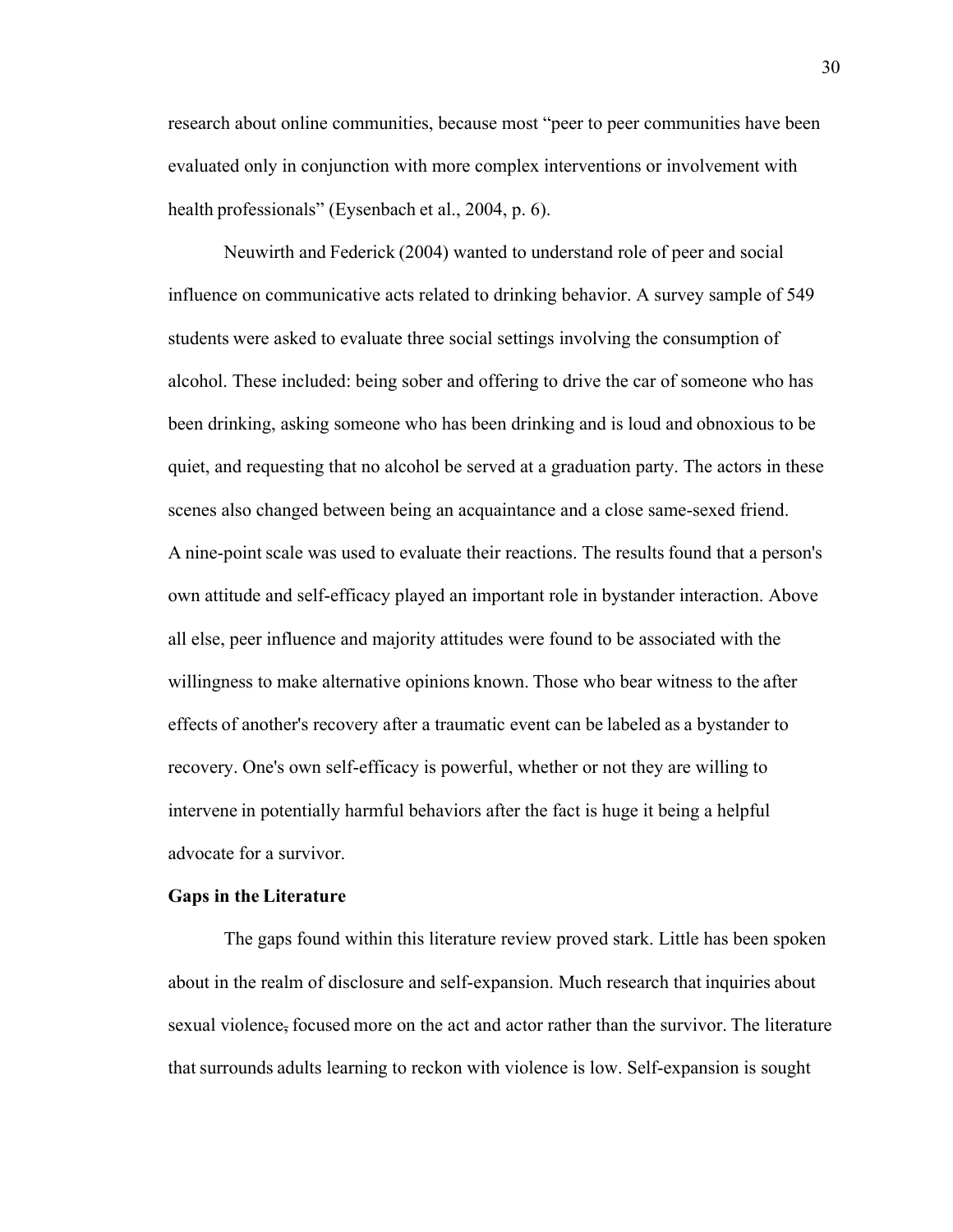after by relating oneself to a positive counterpart in hopes to open one's horizons. It can be hypothesized that survivors could do the same by having a positive fellow survivor counterpart to learn from or by having an encouraging social support experience. Thus:   

**RQ #1: Does self-expansion theory necessitate likeness in order to achieve selfexpansion?**    

**RQ #2: How does the inclusion of another help survivors of sexual violence heal? RQ #3: What discrepancies in survivors' idea of their "ought self" lead to prolonged paralysis of disclosure?**     

**RQ #4: How do survivors work to set meaningful privacy boundaries when sharing their survivor narratives?**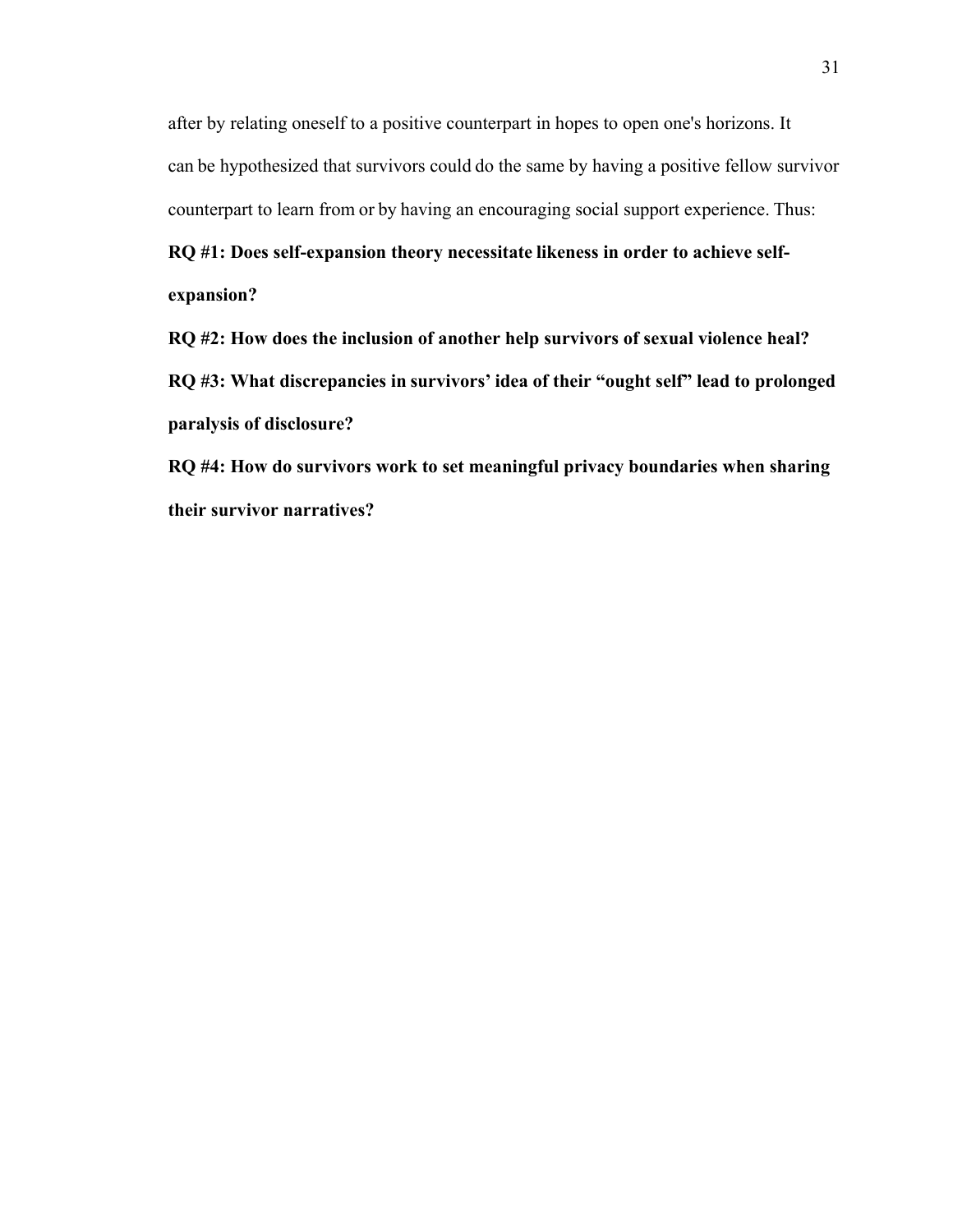## CHAPTER III: METHODOLOGY

The review of survivor literature and existing theoretical framework largely focused on quantitative survey results. However, many survivors of sexual violence often report that they "feel like they are just another number." This is exactly why it is important we look at this study through a qualitative lens. The purpose of this study is to evaluate the ways survivors of sexual violence work toward self-disclosure with others. As explained in the previous chapter, disclosure can aid in the expansion of oneself and coming to terms with traumatic events. The vocalization of one's experience with violence is one of the hardest things a survivor can do, because vocalization is the admittance that it happened (Phelps, 2011). This chapter's purpose is to give a full description of the design that is be used for this study. This section will explore (a) the nature of qualitative work, (b) review its sampling approach, and (c) explicate the data collection and analysis.    

#### **The Nature of Qualitative Work**

Qualitative research methods are imperative in "providing rich descriptions of complex phenomena" (Shaeffer, 1999, p. 1101). Qualitative work allows subjects to speak outside the parameters given to them, to speak freely without the worry of there being a "wrong answer." Rather than relying on a generalizable hypothesis or a general set of numbers, hearing the perspective of survivors can give us the chance to further understand nuances that come with disclosure.   

### *Snowball Sampling*

Due to the serious nature of the topic of hand, snowball sampling has proved to be the most ethical (Noy, 2008). Snowball, or referral, sampling is the best sampling method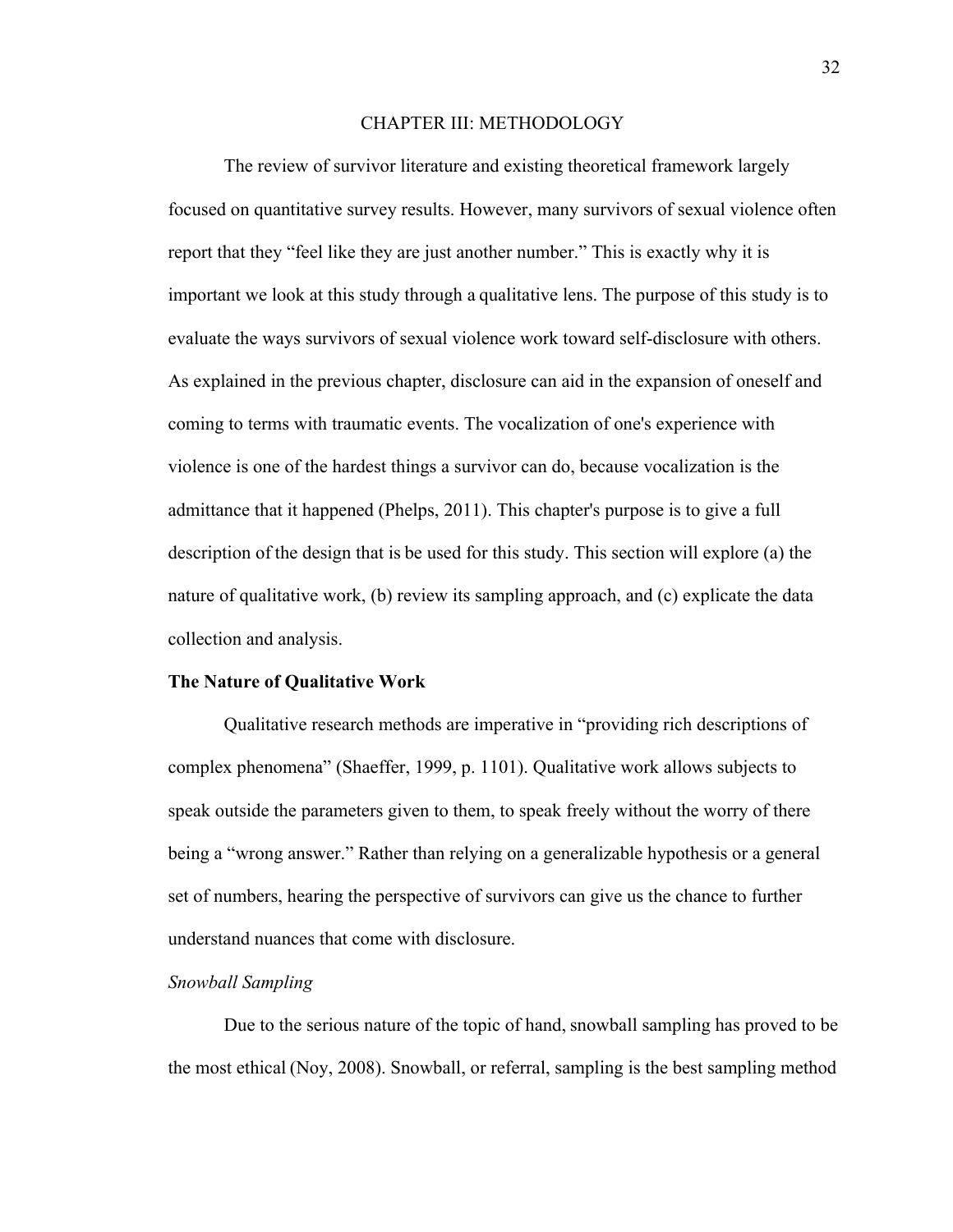to use when asking participants such personal matters, without them feeling like they have "outed themselves." However, when done ethically, snowball sampling can "lead to dynamic moments where unique social knowledge of an interactional quality can be fruitfully generated" (Noy, 2008, p. 328; Denzin & Lincoln, 2005; Hay, 2005; Limb & Dwyer, 2001). Snowball sampling starts with a willing participant, and if the subject has any other contacts that they believe could be another subject, may give you that contact, and so on. When working with highly stigmatized groups, it is often hard to find willing participants who have a survivor narrative that they are willing to share. However, when you find a pocket of willing participants, interviews are filled with meaningful data to better understand the small group (Zhou & Sloan, 2015).    

Purposeful sampling aids in researchers' validity because it "lies in selecting information-rich cases for study in depth" (Suri, 2011). The sample used in this study will include men and women from the ages of 18 -29 who have disclosed sexual violence to a close partnership. The purpose of this younger age range is to give an even acknowledgement of the impact the MeToo movement has had on the younger generation. Social media has acted as an archive for the MeToo movement that younger generations more readily revisit. The 18-35 age range actively witnessed this movement in their social media feed from a young, pivotal age—perhaps even before they identified as survivors. This has the ability to influence participants in innate ways. Men, women, and non-binary individuals were welcomed to participate in this study. Sexual violence is pervasive and can affect anyone, regardless of sex or gender. While gendered differences in communication are acknowledged (Henry & Powell, 2015), it is important that we acknowledge survivors of sexual violence as equal in their ability to contribute to the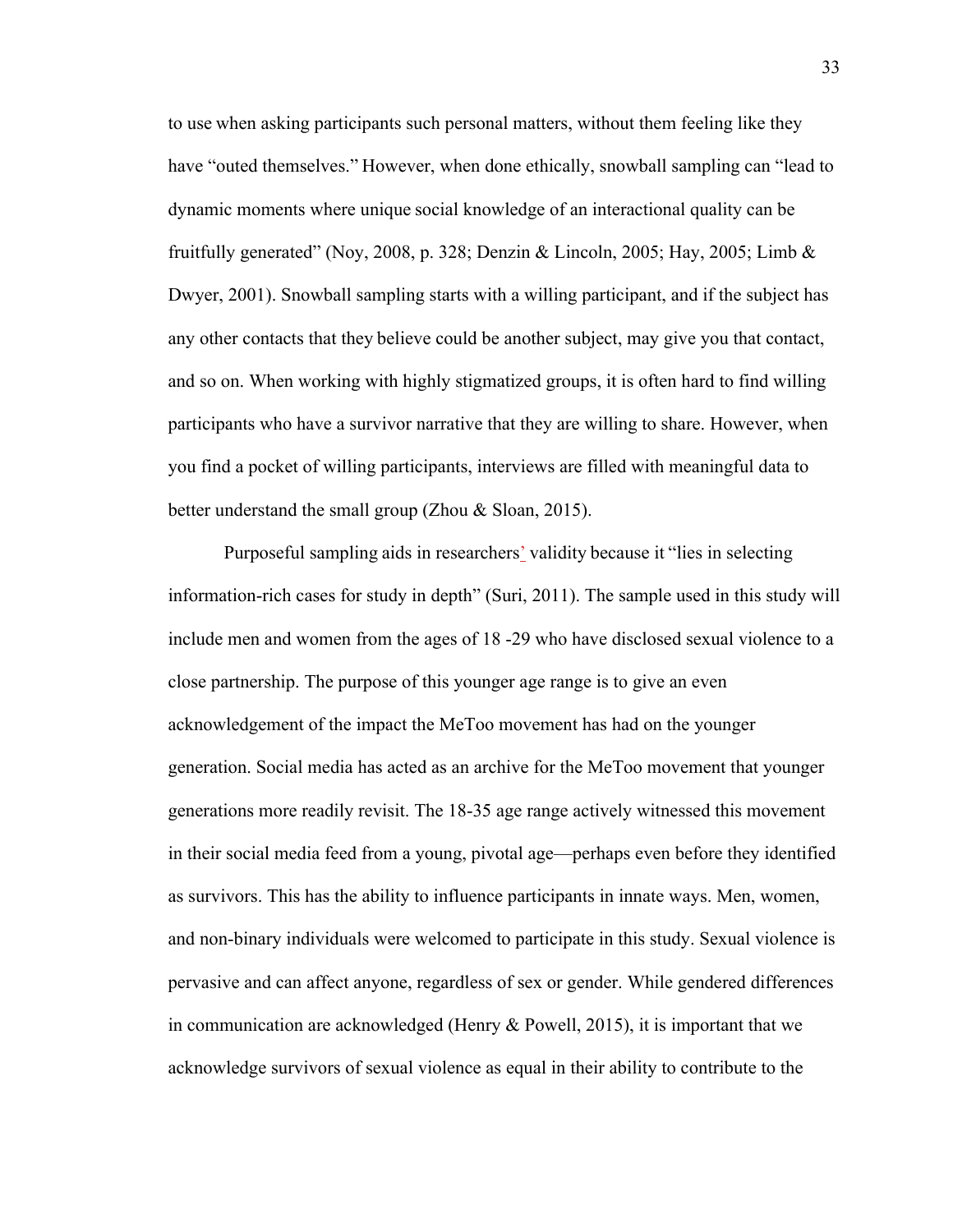conversation about their own identity as a survivor. This partnership does not need to be romantic in nature, but a relationship that is close in nature. Subject anonymity and ethical concerns will be covered under IRB approval (Appendix B) to ensure those concerns are not a problem.    

The goal of sampling is to reach saturation. Saturation is "referred to the point in data collection when no new additional data are found that develop aspects of a conceptual category" (Johnston et al., 2010, p. 3). Snowball sampling has been named a difficult sampling method because it could arguably go on forever. However, without finding new shared themes or ideas emerging throughout the text, the research team can conclude that data saturation has been achieved (Francis, et al., 2010). The saturation of this study was considered reached once reoccurring themes began to be seen at a minimum of 3 participants (Johnston et al., 2010). These participants will be interviewed for approximately 1-1.5 hours about their disclosure practices with loved ones. All participants were found on the subreddits r/Sexual\_Assault violence and r/assaultsurvivor. Reddit is a notably "young" app that appeals to a younger demographic, making the information sharing app the perfect ground to find participants for this study. A biographical survey will be sent to the group for recruiting purposes. This short survey will ask race, age, and whether or not they are interested in participating in the study. I will be careful to make sure to orient my call toward survivors of sexual violence. Upon completion of the survey, participants will be asked if they knew any other survivors in their network that would be willing to be interviewed.    

# **In-Depth Interviewing**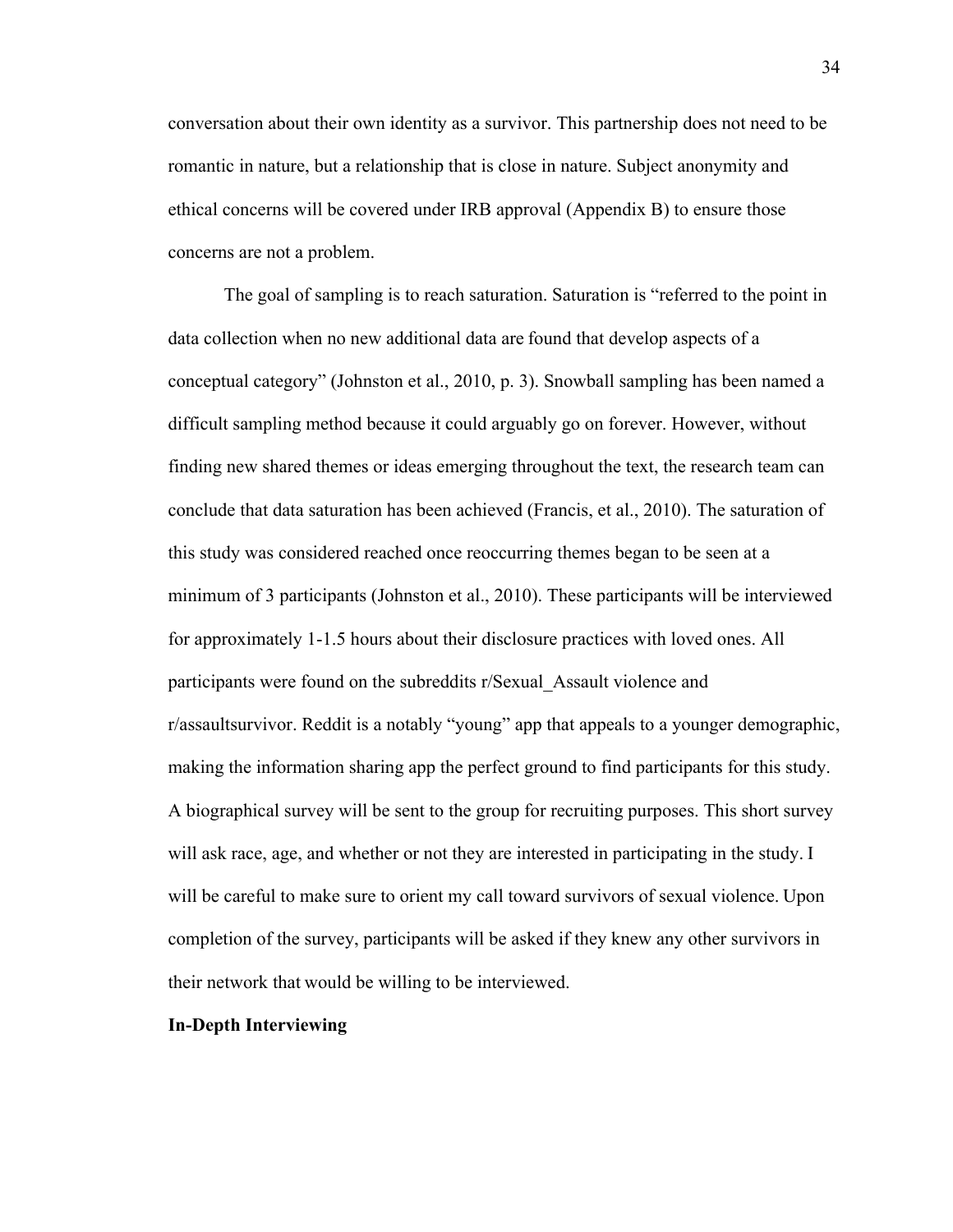Interviewing participants is most apt for this study because it allows subjects to divulge the nuances of their experiences as survivors of sexual violence. It is within those nuances and intricacies of stories that will make this analysis full of meaningful results that have the potential to answer the research questions proposed in the previous chapter. Interviewing is an all-important method for feminist scholars to "use to gain insight into the world of their respondents" (Hesse-Bibder, 2007, p.114). This world building that interviews allow for is the perfect way to understand survivors' perspective and how they arrive at their answers. Giving participants the platform to speak honestly and freely is an honor and responsibility, especially interacting with participants who have been silenced in the past.     

Socialized norms often keep survivors from speaking on their experiences (Neuwirth & Frederick, 2004). This fear of speaking out may keep participants from feeling like they can speak openly and freely. This is exactly why a semi-structured interview style is the best method for interviewing. Semi-structured interviews call for a fully realized interview guide (Appendix A). This fully realized set of questions are the questions that I plan to put forth to participants. It should be noted that no subject is required to answer a question. Individuals are able to enact their own free will to skip questions and omit information. The order of when I ask the questions and flow with the conversation is subject to change, based on participants' responses. As previously mentioned, disclosure is extremely difficult for survivors and may bring back negative emotions. However, having the space and choice to disclose without fear of judgement, being cut off, or even feeling like their story is a burden is paramount to make sure this is a positive experience for individuals who are interviewed for this study. I will refrain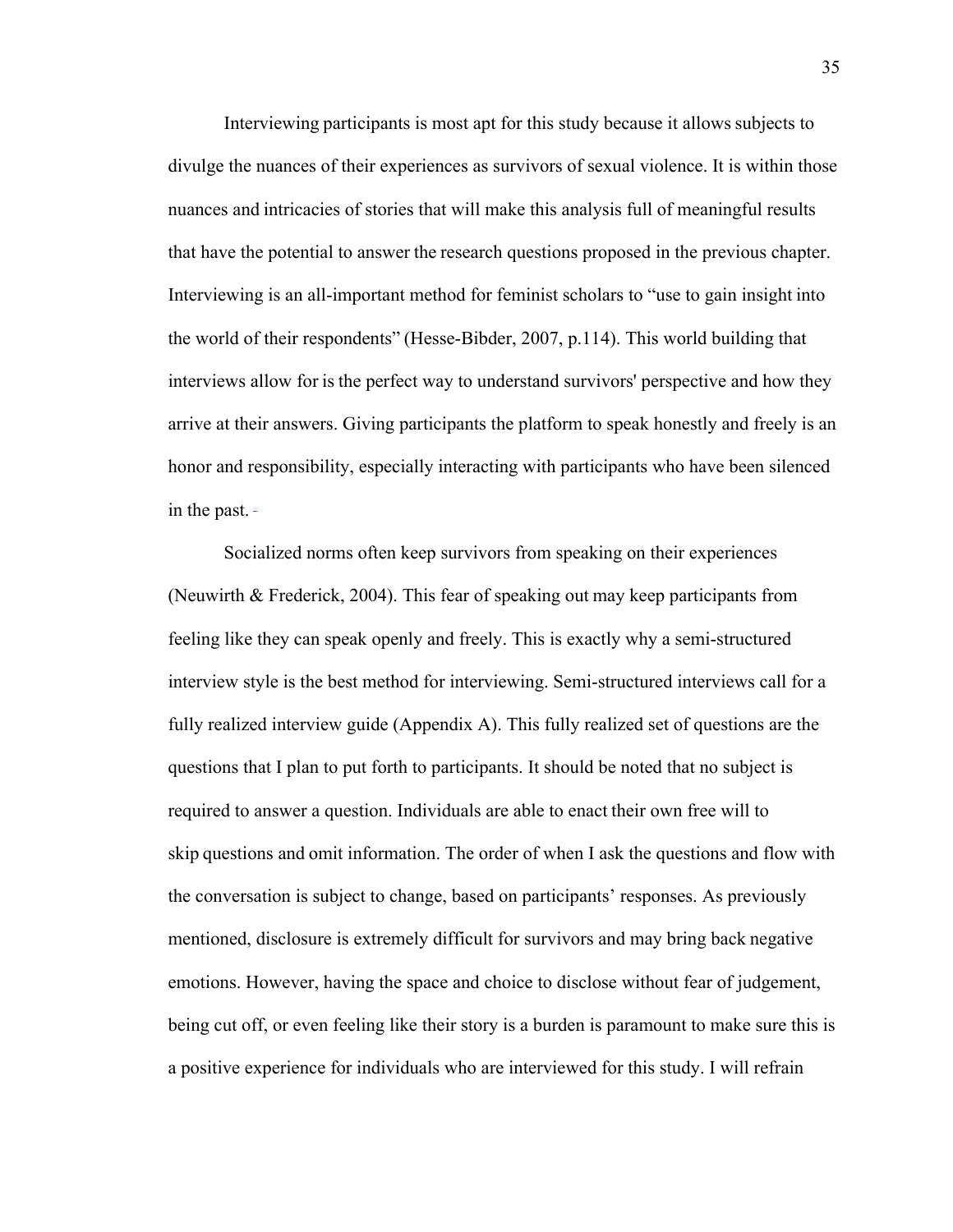from verbally cutting a participant off or reorienting them completely. Semi-structured interviews will take place virtually via the video communication site, Zoom. Zoom is the best application to conduct interviews of sensitive nature because of the physical boundary a camera allows. Participants also have the opportunity to choose the place that they find most comfortable to tell their disclosure story. Semi-structured interviews also allows me to encourage participants to speak out and also control the environment to ensure important questions are answered.     

# **Study Design**

#### *Sampling*

Sampling. Sexual violence is an unfortunately pervading issue that reaches many demographics. It is within the nuances of these experiences that make this research meaningful. Facebook and Facebook groups have become a safe space for survivors of sexual trauma to come together and share their everyday hardships (Rambe, 2013). As previously mentioned, r/Sexual\_Assault violence and r/assaultsurvivor were the subreddits where all of our participants were initially found. There will be a short participant survey form. Ideal participants would be (1) over the age of 18 and (2) have experienced sexual trauma after the age of 18 years old. Other demographic questions will be asked as well, such as race, age, and sexual orientation. From this volunteerbased sampling, we can hope that further snowballing can happen.    

#### *Procedure*

Participants were found through the subreddits r/ r/Sexual AssaultViolence and r/assaultsurvivor. Upon completion of a demographic survey and pre-interviewing questions, participants will be asked to sign up for an interview time. Participants will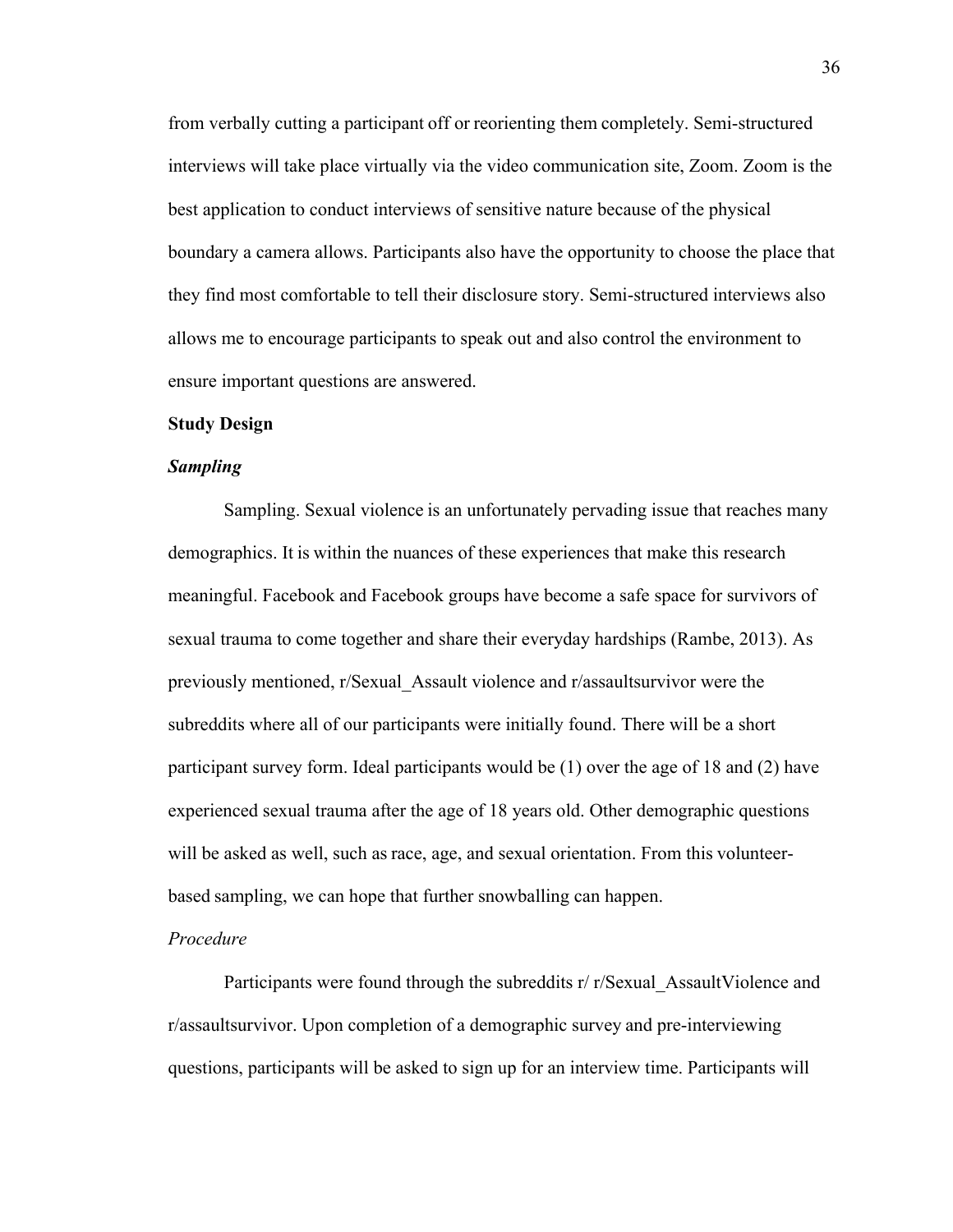receive full consent debriefs after filling out the survey, pre- interview, and post  interview. Informed consent will be given to participants digitally to review, and verbally pre- and post-interview. Participants will be asked to sign for written consent. I plan to remind participants before and after that they can omit any information they wish to remove at any time. The interview can be stopped if they wish to do so. However, interview spans may fluctuate depending on how the interviewee chooses to expand their points. All personal and identifying information will be removed from the record. I will offer participants the opportunity to create their own pseudonyms as well. The sequence of questions will remain the same across participants to ensure the diversity in answers are due to the diversity of participants rather than the questions asked (Gordon, 1975). The exploitative nature of expanding on narratives is a pervasive problem I fully recognize. Ensuring social support for participants is at the forefront of importance. I wish to extend an offer to allow participants to have a supportive person with them for the interview. This supportive person will not be participating in the interview, and any information given from the supportive person will not be recorded or documented. However, the entirety of the interview will be recorded via Zoom, both vocally and visually as well as being documented for transcriptive purposes.    

### *Ethical Considerations*

The subject matter at hand is extremely serious in nature and may invoke intense emotions. As a trained advocate and certified trauma informed person, I plan on employing this knowledge in the construction of my interview questions, reaction, and follow ups. IRB approval (Appendix B) and consideration extremely important as well, to be sure that no one feels like they were taken advantage of, or they didn't know how this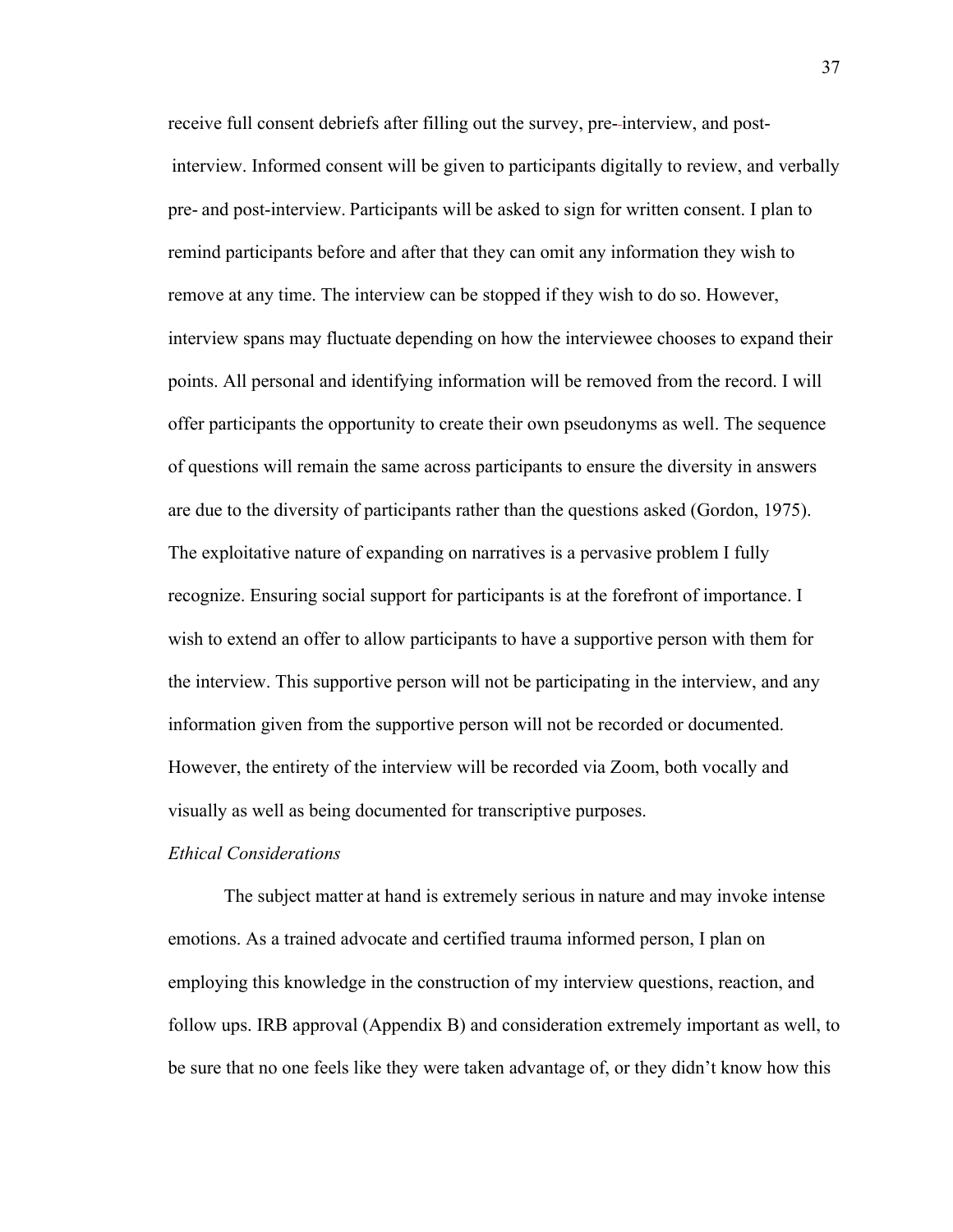information was being used. Using a broad questioning series was an important asset for participants to look inward and expand in ways they feel is best in their interest. In the beginning of each interview, I was sure to reiterate and make clear if at any moment the participant needs to stop, and restart or stop the interview entirely, they can. Removing one's interview from the record will always be an option as well. 

# *Data Collection*

Qualitative measures are best for this study because we are looking to evaluate the ways survivors of sexual violence work toward self-disclosure with others (Treadwell & Davis, 2020). Semi-structured interviews will be best used for this process. Allowing participants to be able to expand, or not in occurrence to their answer will be extremely important when trying to see themes within their answers. Keeping the sequence the same will also prove important as aforementioned.     

#### *Analysis*

Self-Discrepancy Theory (Petronio, 1991) lends us an established list of perceptions, including actual/own vs. ideal/own, actual/own vs. ideal/other, actual/own vs. ought/other, actual/own vs. ought/own. These will provide insight on how survivors might idealize their others.     

Beside fulfilling the self-discrepancy tenets, thematic analysis is the best option for this study because it requires identifying, analyzing, and interpreting patterns of meaning within one's content (Clark & Braun, 2015). Initial coding of items and major themes were individually coded by me, the primary researcher and then a singular outside researcher also generated their own initial codes to ensure reliability. The key categories guided the results. There are three different pieces of content that were searched for.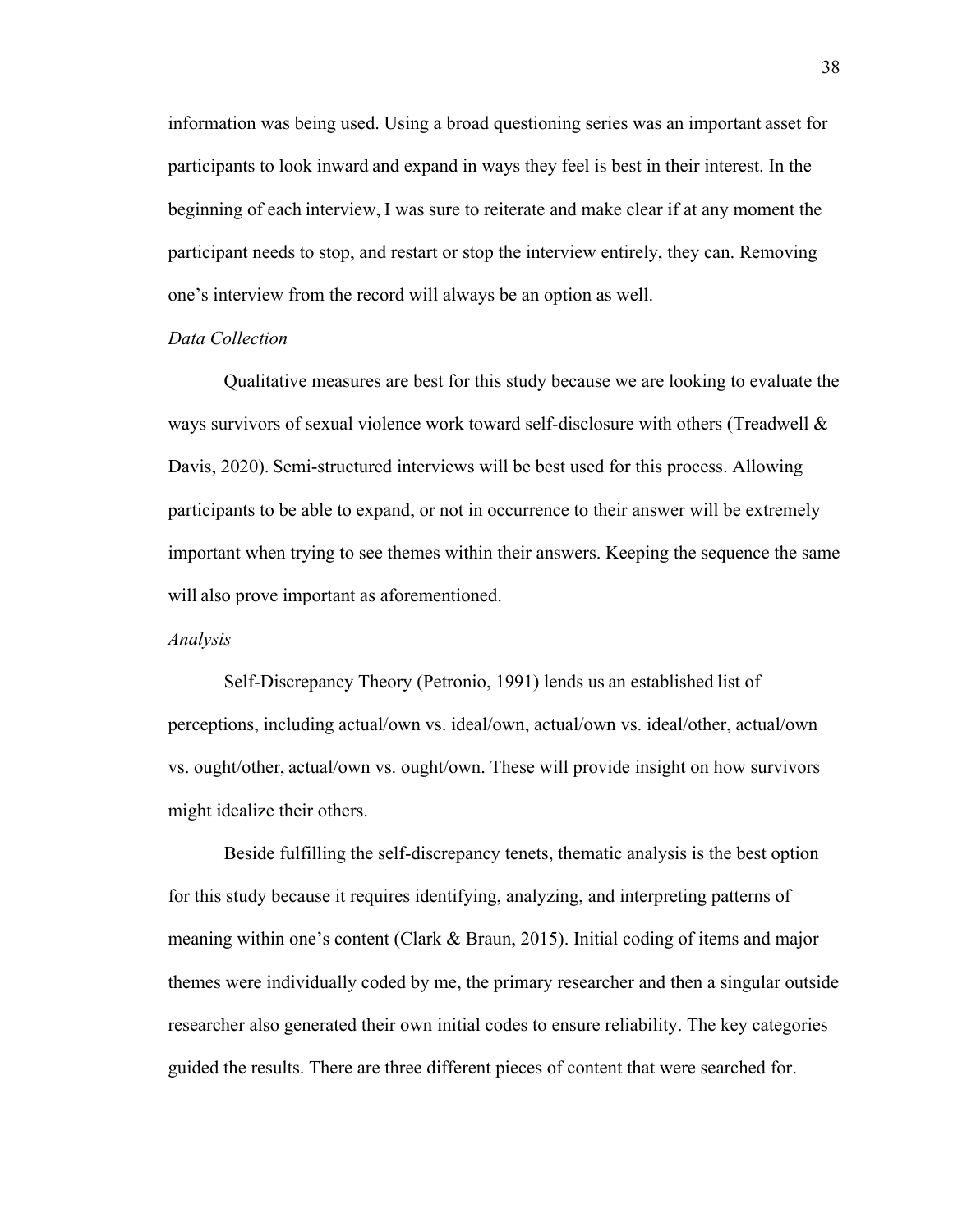Themes within (1) How they came forth as a survivor (2) origins of their relationship with who they first interpersonally disclosed with, and (3) how they now feel authentically themselves around others.     

Braun and Clarke's (2006) six-phase step guide for thematic analysis has been used as a guide, giving us a six-step process:(1) Become familiar with the data, (2) generate initial codes, (3) search for themes, (4) review themes, (5) define themes, and (6) write-up. 

Through looking at the nature of qualitative work, reviewing its sampling approach, and explicating the data collection and analysis, we can see the important intent of qualitative work when working with survivors of sexual violence.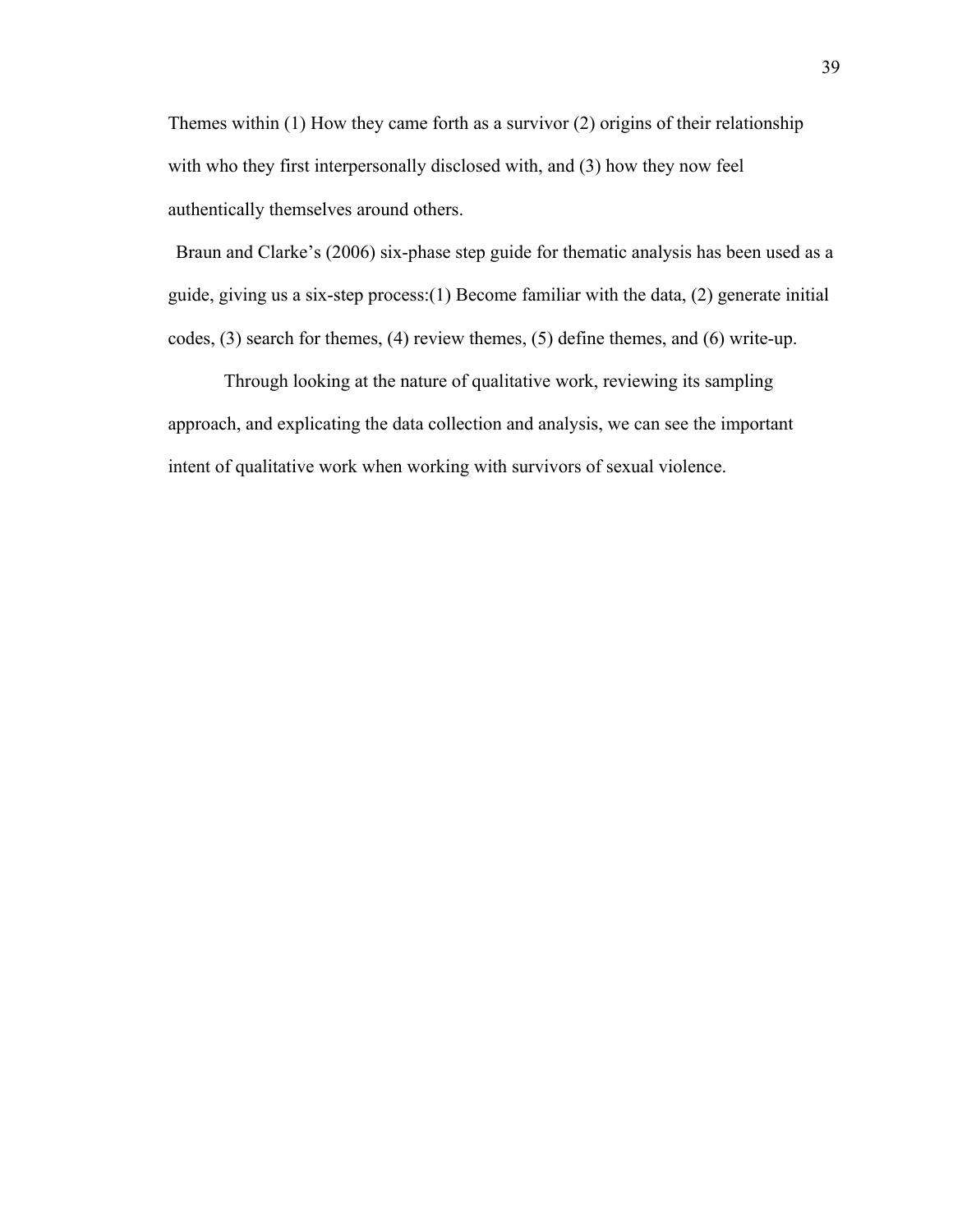### CHAPTER IV: RESULTS

After conducting 4 semi-structured interviews, I conducted a thematic analysis. The initial thematic analysis focused on the recurrence, repetition, and forcefulness (Owen, 1984) that the participant presented in the transcribed data. After the initial analysis, another professional conducted their own thematic analysis of the transcribed data. Once the initial themes were generated by both parties, the accuracy of these themes were confirmed. The results of the 

study is organized by research question, with other themes presented after. 

As a reminder, both RQ 1 and 2 investigated the roles of self-expansion in disclosure. RQ 1 asked if self-expansion theory necessitates likeness in order to achieve self-expansion?  By inquiring if likeness plays a factor in who is included in the initial disclosure, we can begin to investigate if survivors would prefer to disclose to someone they feel like would metabolize their situation similarly, or who have gone through a similar experience to aid in the process of coming forward as a survivor. RQ 2 investigates in need for the inclusion of the other, an important tenet in self-expansion theory. The question asks how does the inclusion of another help survivors of sexual violence heal? By understanding the inclusion of a trust other in their narratives we can start to investigate in this other is included in their survivor narrative. RQ 3 asks: what discrepancies in survivors' idea of their "ought self" lead to prolonged paralysis of disclosure? The previously mentioned literature supports that media has had a profound impact on the survivor narrative and has furthered the notion of the "perfect victim." However, the MeToo movement has showcased a wonderful arrangement of diverse survivor narratives. However, this arrangement has allowed survivors to pull themes of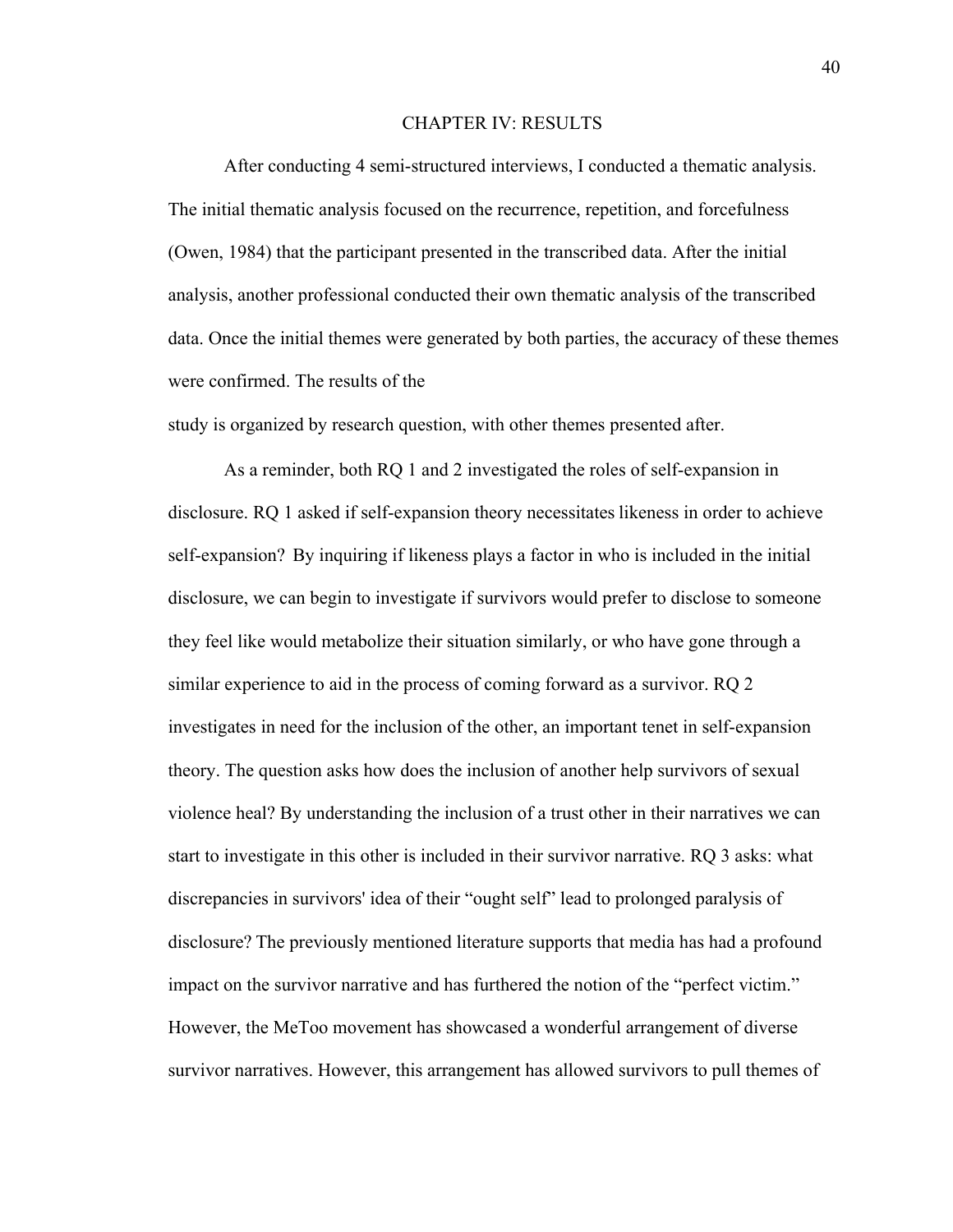what a normal narrative looks like, or their ought self within their identity as a survivor. RQ 4 asked: How do survivors work to set meaningful privacy boundaries when sharing their survivor narratives? With disclosure, comes privacy boundaries (Petronio, 2002). Whether these boundaries are outright vocalized by the sender, or are latent within their initial disclosure, these boundaries are important to further understand how we can come to a public understanding of what boundaries should be expected by allies and receivers. 

As previously mentioned, this section's purpose is to explore the results of this initial study. This section will be organized by research question, with other emergent themes presented throughout the data.  

#### **Self-Expansion after Violence**

#### *Inclusion of the other*

Research question two (RQ2) asked how the inclusion of another person helps survivors of sexual violence heal. Self-expansion recommends close relationships, often developed through inclusion often developed through the inclusion of another (Aron & Aron, 1987). The intertwining of these identities may be the byproduct in participating in events that are novel, interesting, and even challenging (Aron, Norman, Aron, McKenna, & Heyman, 2000). 

All participants noted that the event of violence in their lives necessitated the inclusion of another. Bella, a 25-year-old woman chose her pseudonym because of the French meaning of the word Bella meaning beautiful. She explained "What happened to me was awful, and nearly broke me, if something beautiful can come out of it by telling my story that's what I want." The choice of choosing their own pseudonym was given to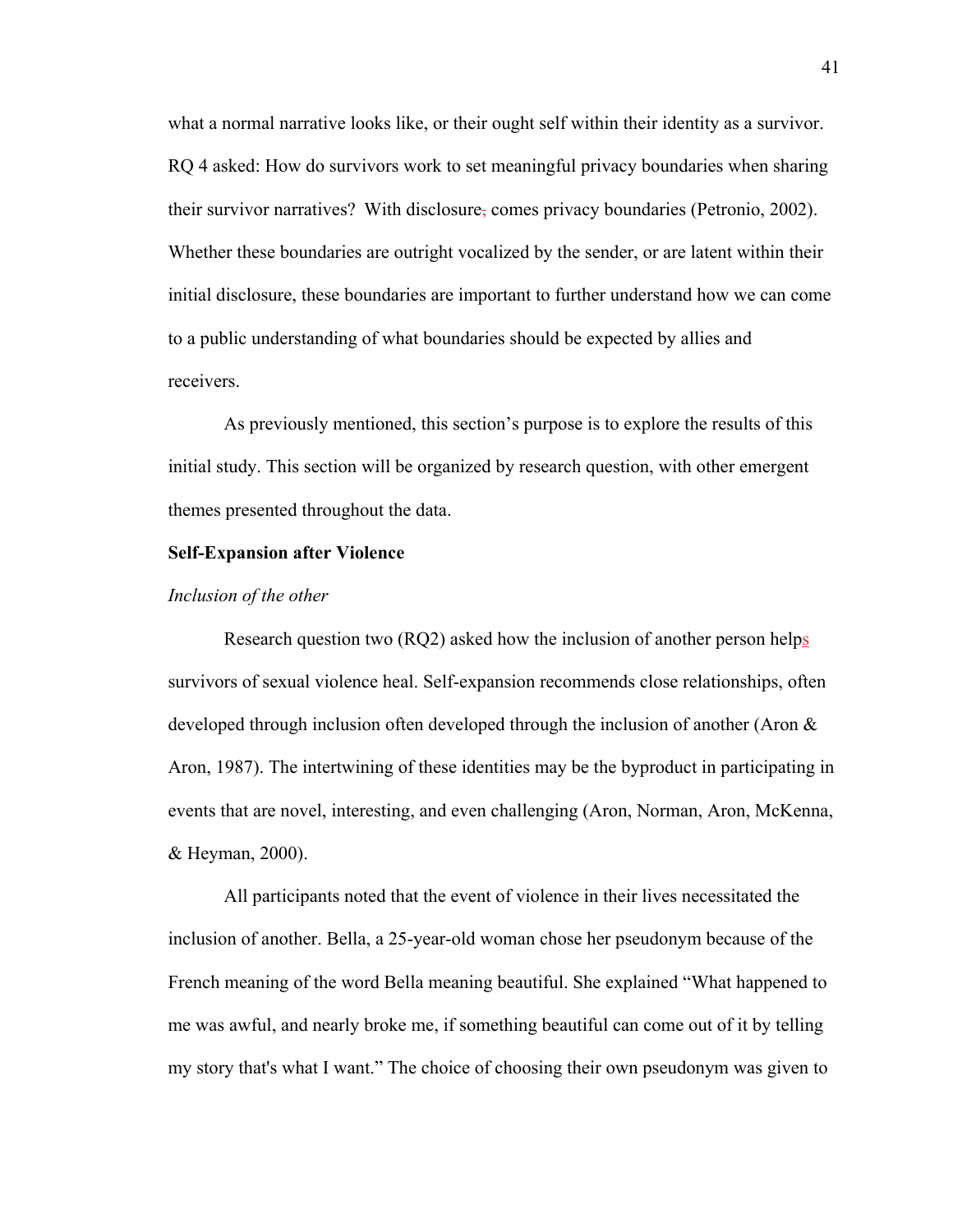each participant. Bella went on to highlight the importance and challenge of disclosing to her choice of other she noted that, "I quickly started to lose my sense of self. I could barely get to my classes let alone eat and take care of myself. I think that's when people started to see cracks in my facade. People kept asking 'what's up with her...,' 'are you really okay?' What was I supposed to say? 'Oh, no, I was just raped but I am okay?' No. I needed to tell someone to, um, I think to just let someone into what was up with me. At least to just acknowledge that it happened." Bella found it hard to acknowledge what had happened to her. Acknowledging that it was time to start thinking of how to start healing, the inclusion of the other was one of the first to come to mind. Alex had a similar experience but mentioned that he didn't feel as though he had the language for what had happened until he, himself had time to metabolize his experience. It was several years later when he decided it was time to come forward. "I decided to tell someone who was in my friend group because it felt like I had been holding on to it, and so many other things for too long. It wasn't really premeditated, it just kind of happened." Elise mentions that the inclusion of others came more as second nature to her. "After it happened, I had to pull my car over and I texted in the group chat telling them what I thought just happened." All participants noted that including another individual into their narrative made them feel less alone or alleviated them of a notable burden of truth.  

#### *Likeness in the Inclusion of the Other*

Research question one (RQ1) asked: Does self-expansion theory necessitate likeness in order to achieve self-expansion? Self-Expansion theory and self-discrepancy theory both test our desire to surround ourselves with people that aren't exactly like us, but instead ones we aspire to be like. However, we do surround ourselves with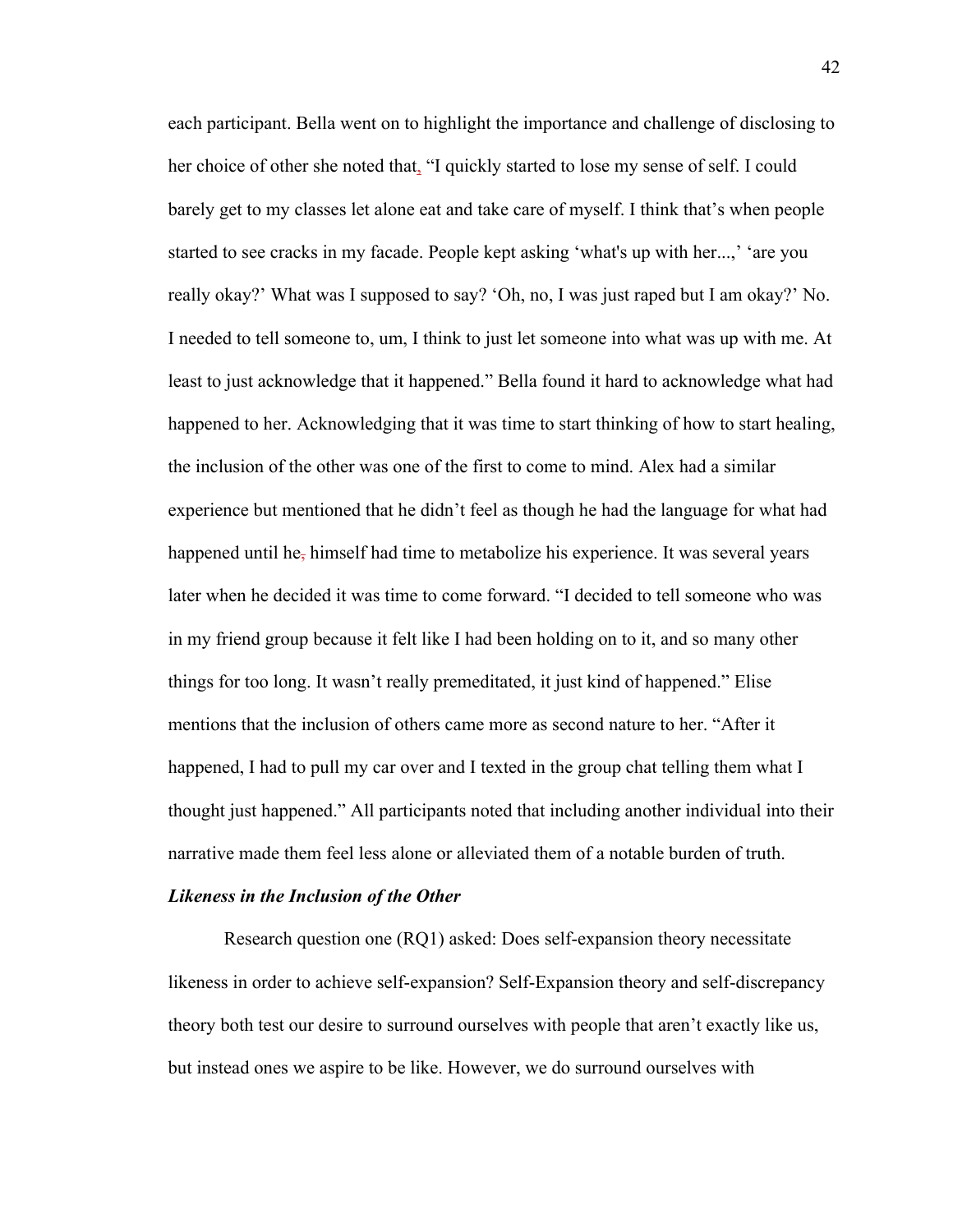likeminded individuals because the safety of familiarity and likeness is comforting (Ashton & Lee, 2008). 

## *Differences in the Other*

Participants noted that the person they first disclosed to felt second nature. The person they initially disclosed to was often a close friend that "they told everything to." Alex explained in a moment of extreme emotion the person he disclosed to asked him "what's going on" and that gave Alex the gateway he needed to know someone cared and wanted to listen to him. "She was kind of the glue that held our friend group together, she was a fixer, she was also a year older than me, but she just felt much wiser." Alex went on to mention that this person went into action in being there for him.  

Elise mentions one of her close friends was in that group chat she first disclosed to. The others in the group chat were gone for spring break, and this person, Jess, was still on campus. "When I first met Jess, she was goth, and pagan, and different from anyone I had ever met when I first came to college, I grew up in a very conservative area. But she was great. She met me at my dorm, and she took me to get food, which is something that I didn't even think of and was very attentive to my needs and just sat with me for the night." Elise mentions the physical difference the two had previously; however, the more she spoke of Jess, the more and more similar they became. They now both have very similar careers and are still very close friends. Interestingly, when asked to describe Jess and her best qualities, she mentions "When I think of Jess, I think of her like just an ability to read people's like, body language or just the way they're talking or anything and knows what to offer that person." Elise described herself in a very similar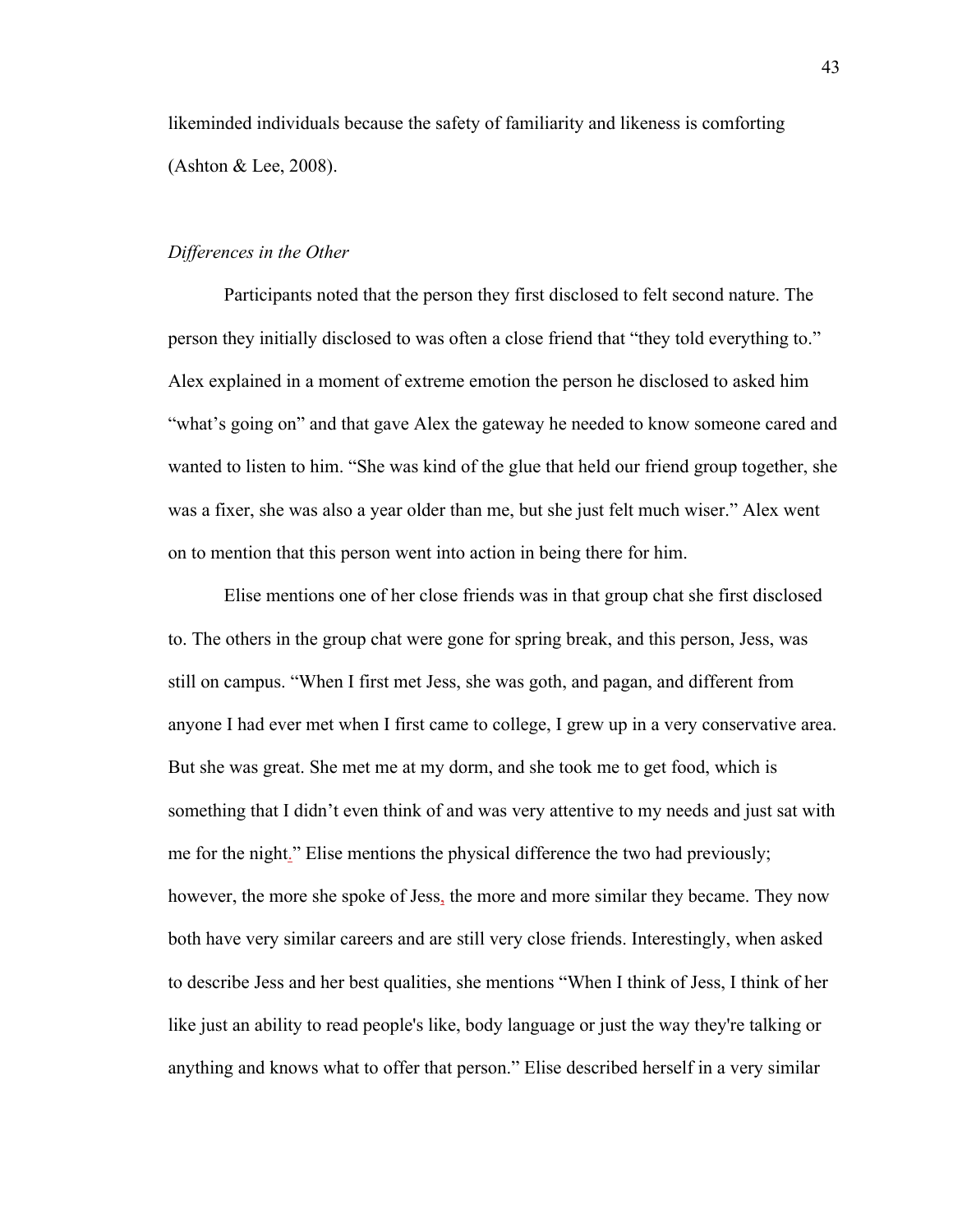way, noting "I'm a person who really cares about other people and tries to look at the world in like, in all of the ways that pushes for justice and equality, and I am very much someone who likes to fix things." Characteristics that she admittedly prescribed to her current self, she also prescribed to Jess.  

#### *Similarity in the Other*

Elise mentioned that her roommate, best friend, Cal was the other one of the people in the group chat. "My roommate, best friend, like, they are one of the best people I've ever met, we met during freshman orientation. And just immediately we clicked, and it was, like, just, we always say we are the same but distinct. We are like the same person in two distinctly different people, because we just have the same sense of humor, the same vibe, even the same speaking patterns." This description of her friend was unprompted and said with the biggest smile of pride and admiration. Elise goes on to say Cal jumped to immediacy, even coming home from break early. Elise described her ideal self: "As I continue to get closer to that ideal self, it becomes, again, someone who doesn't keep thinking about how do I become perfect, Elise, it's just like, how do I be me and be okay with that?" Elise mentions that she is still unsure about what her ideal self looks like, because she is still unsure of who her actual self is. However, her friendship with Cal has supported her in her finding of her actual self because she gets to see herself the way Cal does. She mentions that Cal knows how to support her and loves her as she knows her now. When asked to describe the best quality of Cal, Elise explains that it's their "Empathy, they feel so much and so deeply for everyone in their life, and just will do anything to help support or comfort them, no matter where they are, or what they're dealing with." This empathy is the empathy that comforts Elise to know she doesn't need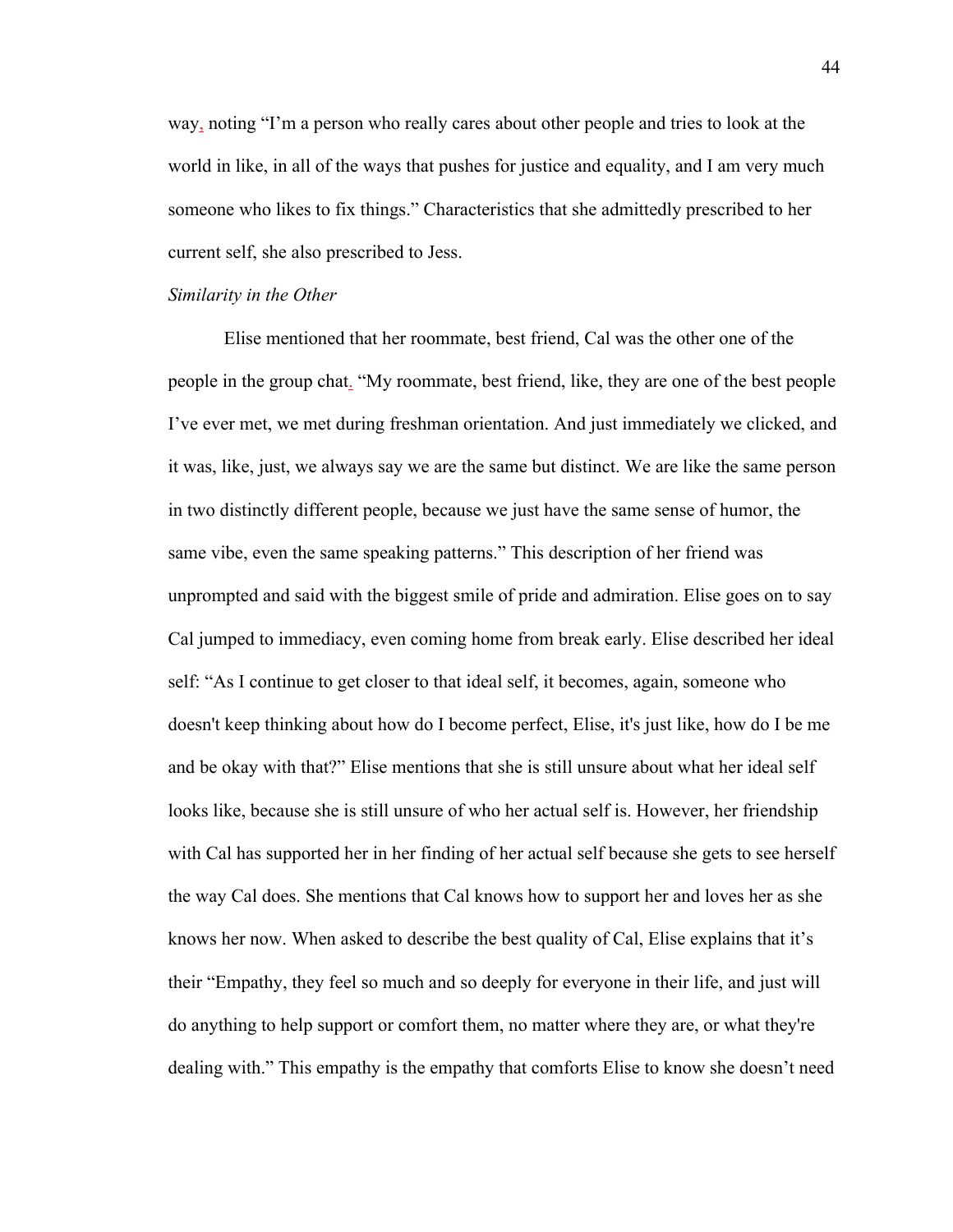to have a super defined ideal self that she should be striving for, because she had asserted that she sees Elise as a whole person. To know that she is worthy of care, and that she doesn't have to hold this information alone. This has proved a common theme for all participants. The empathy that the respondent has shown them continues to be an awestriking quality they hope to show in themselves. 

Shelly was assaulted by a family member. The first person that she decided to disclose to was her cousin Meredith. Meredith was also assaulted by the same family member. Similar to many of the other participants interviewed, Shelly had no plans of disclosing. It wasn't until Meredith and her went back into their family history that Shelly felt like it was time to talk about what had happened. This was before she knew that Meredith was assaulted by the same family member. While Shelly had been assaulted once, she found out that Meredith had been routinely abused for about 12 years. Shelly and her cousin Meredith always had a close relationship. "She was like, my idol when we were growing up, you know, she was beautiful and carefree and athletic. I just felt like she was always so happy, like, just a happy person, a fun person." Shelly looked up to her cousin, and even mentioned that they shared everything: "There wasn't a whole lot that I didn't share with her." Shelly was adamant that they go to other family members and let everyone know what this person had done. Almost immediately, Meredith "just removed herself from the situation and then used a lot of avoidance techniques. Rather than like, I was like, let's go we got to address this hit head on." Both Shelly and Meredith had different ideas for what should happen with both of their experiences. At first Shelly saw Meredith as a trusted member of her support system that turned into someone who has a very similar story to her, nonetheless with the same assailant. They both had different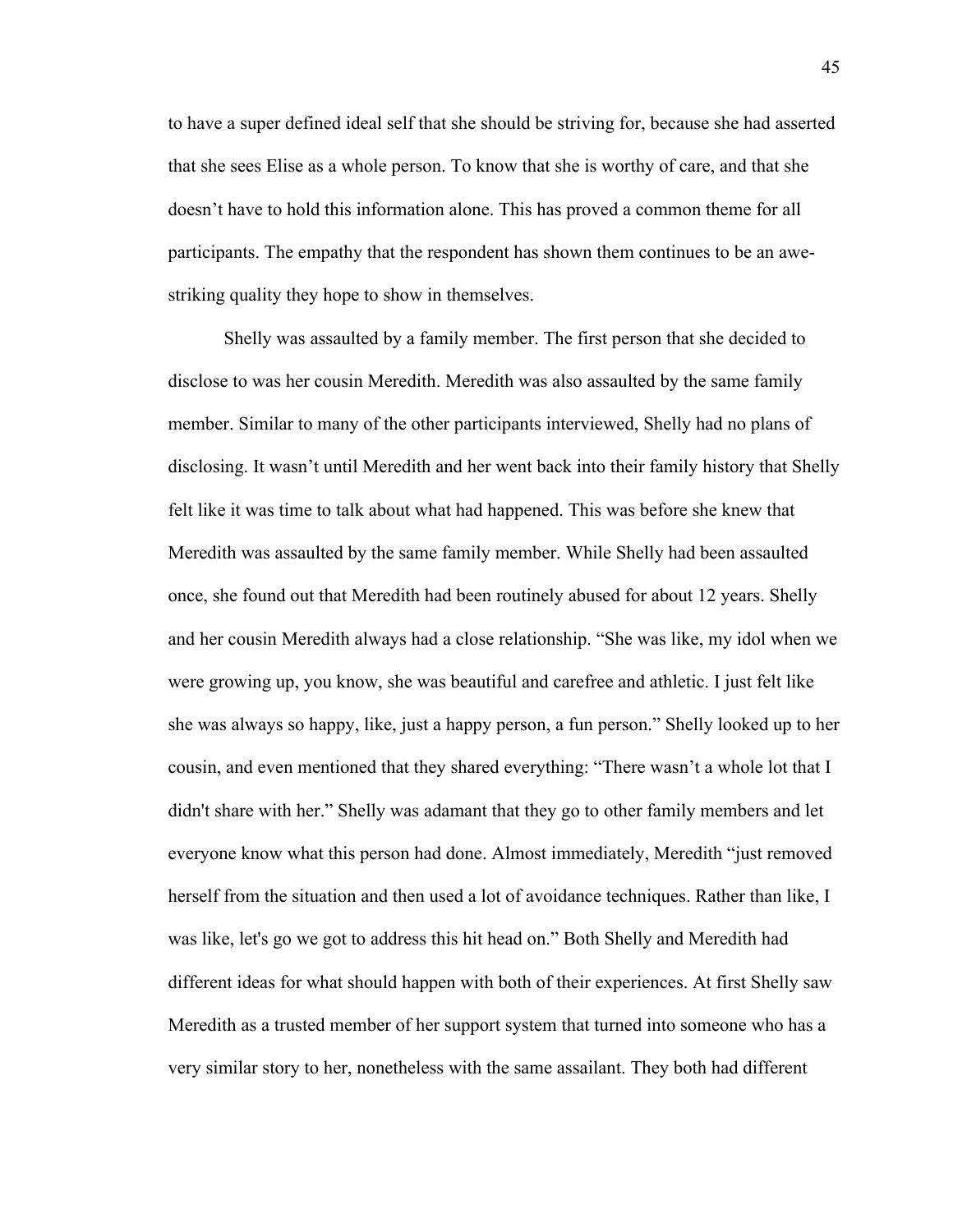methods of going about healing from the situation. Shelly prides herself on being a strong-willed person. When asked how she would define herself the first thing she wanted to note was: 

"I always wanted to be the person that I, like, my daughter would be proud of, I don't even have a daughter yet. But, you know, I'm like, big feminist, and I'm gonna raise my kids as such, and I want to make sure that, you know, when they come to an age where they can kind of understand this and why, you know, I'm so interested in this really difficult topic. And I want to be able to talk to them and tell them what I did, and have them be like, "Wow, my mom's really strong." 

However, it should be noted that not everyone wants to speak out. Sexual violence effects individuals differently. How these individuals choose to rationalize the violence they experience is up to their own discretion. Shelly mentions through reflection and conversation she realized that her and Meredith's narratives are similar but also so different. "While I was assaulted as an adult, she was assaulted as a child. A lot of her survival had been relying on the false narrative he gave her that this is love. And that he does this to her because he loves her. And the fact that he assaulted me as well kind of threw a wrench in that narrative." Shelly and Meredith are two different people, with two very different experiences. The similarities they hold did not add to their understanding of the violence they had both experienced by the same perpetrator. If anything, it disrupted their understanding of how they should metabolize each of their experiences as individuals. However, it should be noted there is no right way to process violence. In both cases, they had the initial reaction to hold this trauma in silence. The inclusion of the other has influenced and forced them to come to terms with what happened, not by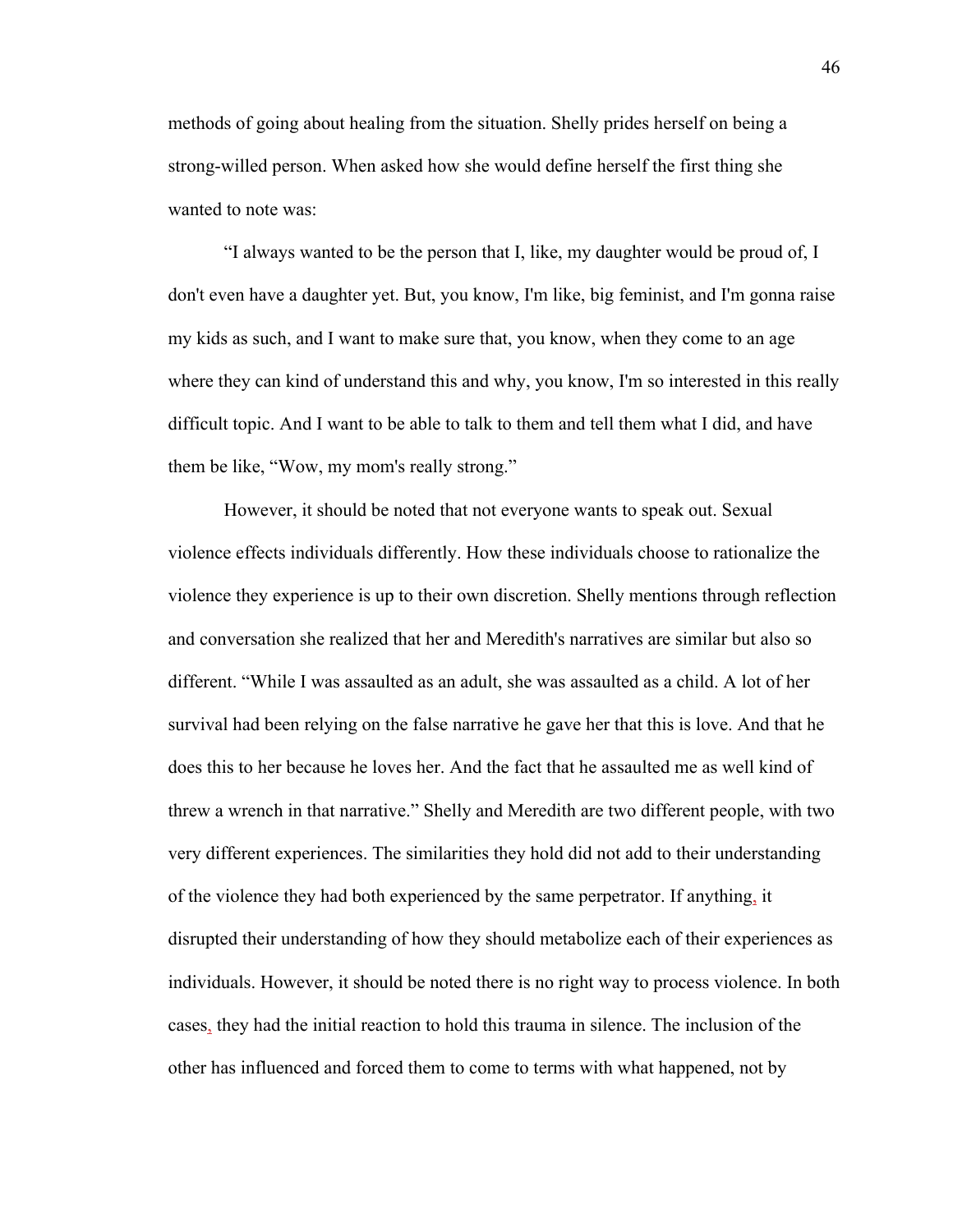choice. While this admittance of violence helped Shelly, Meredith is still trying to find ways to verbalize her experience with violence.  

After Bella was assaulted by a man who she names "the random guy at the bar," she reflects on the relief she felt after she went to the hospital alone. "The nurses were all like, 'You're so brave,' and there was a police report, and all I can think about is that there are people out there [that] don't have out right violence happen to them when they are raped. They are manipulated, and they know the person. I felt so guilty because I was believed so fast because I had bruises and physical evidence." Bella goes on to note that technically, her first disclosure was with medical professionals; and she acknowledges the guilt she felt for being believed because she knows people who aren't. "I was afraid to tell my friend, Sadie, because she went through hell our junior year trying to be believed by our own friends." Coming forward as a survivor can be even harder to a fellow survivor because the included other may still harbor unidentified feeling after their experience with sexual violence.  

Disclosing to another survivor of sexual violence comes with its own set of difficulties. The fear to bring them back to where they were, the fear of having to put them in the survivor position before you know they're ready, and other concerns make disclosing to another survivor difficult. Bella notes that this is exactly what stopped her from speaking out in the first place. "For a few months, I said I just got in a fight outside and went home by myself. I felt really bad for lying to her because all I wanted to do was talk to her about it because I knew she knew what I was feeling but I just couldn't. I would just go on my own and try to figure everything out." The direct aftermath of experiencing sexual violence is seldom talked about and is hard to understand if you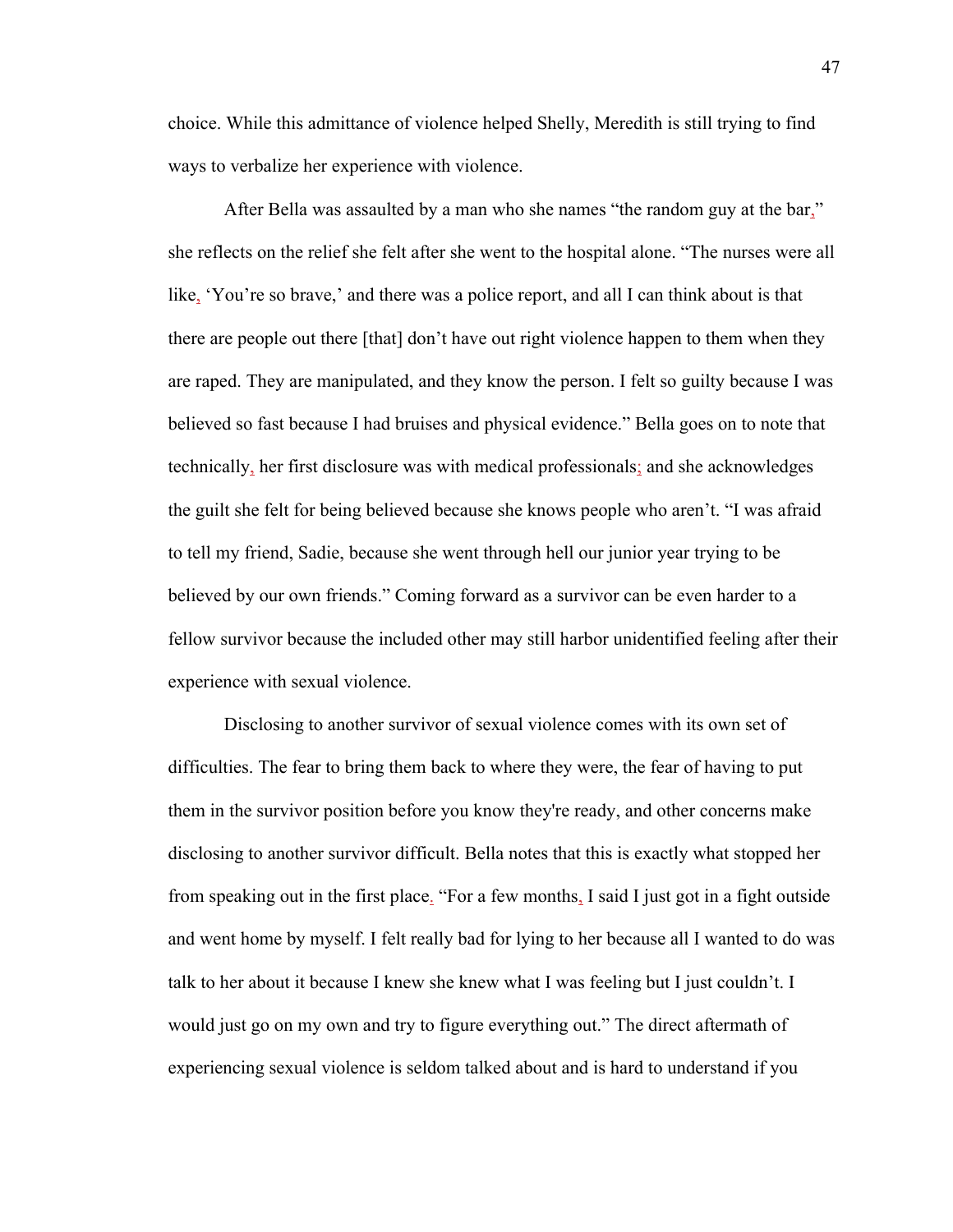haven't gone through it before. Having another person who can bolster and understand your feelings and the process can be extremely helpful. Bella did eventually feel the weight of going through this process alone and mentions she felt direct relief after: "It felt like forever since Sadie and I really talked. After telling her we cried. I even told her I was afraid to tell her, and she said everything I really hoped she would. She wasn't mad, she just wanted to be there for me now."  The fear of being rejected by your included other is a understandable standpoint. However, throughout the participants responses, their included other never wanted to poke holes in their stories. Rather, their included other wanted to work to understand what the survivor needs to further expand themselves.

#### **Ought-Self Paralysis**

Research question three (RQ3) asked what discrepancies in survivors' idea of their "ought self" lead to prolonged paralysis of disclosure. The ought self speaks to one's self that they think other people want them to fit into (Higgins 1987). Across participants, they all described themselves first as a survivor of sexual violence. Though Elise mentions that "I have PTSD from sexual assault, as part of like, dealing with trauma and like little things that, I think there are still things I'm still like, survival mode for." This furthers sexual violence as a part of their overall identity. Bella and Shelly noted similar ideas about being called "brave" after disclosing. Bella mentions: "Hate being called brave. I didn't really have a choice in what happened, nor did I have to be brave to get through it."   

Shelly mentioned that having her family find out about what happened to her and Meredith at the same time was hard to explain: "Our timeline for healing is so different.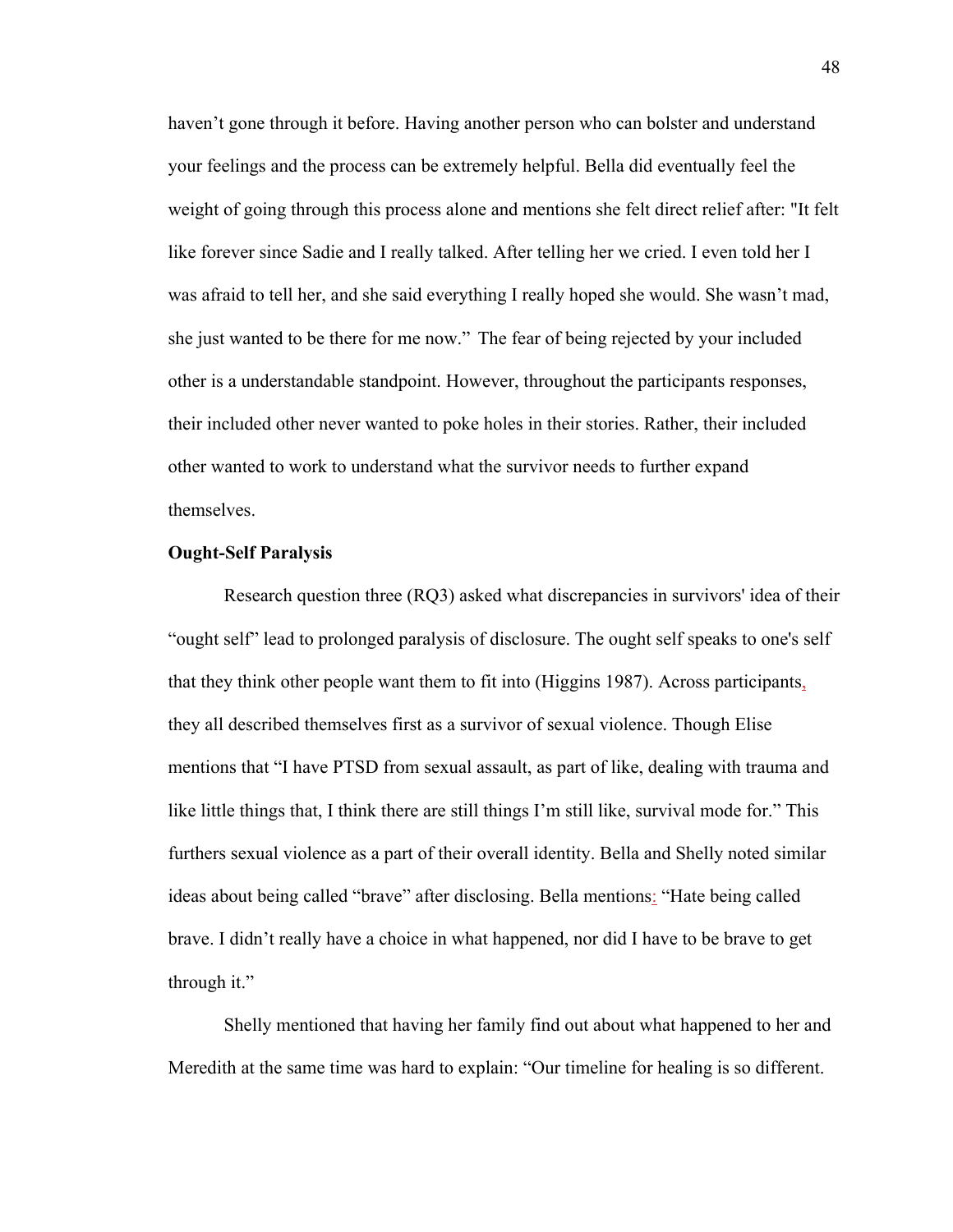And that was really hard because I felt like I was doing wrong by wanting to take different courses of action than her." Shelly mentioned there was almost a comparison with reactions and how well they were carrying the weight of violence after everything came to light.  

Alex mentioned that he felt as though he regressed in college. "There was this person, who was also a survivor, and you know, with social media and such she always talked about how she's healed, and it was in a post that she was like 'my partner has helped me heal so much blah blah blah.' I felt bad about it because that is something I very much struggled with and I was mad that she's been 'healed' in such a shorter time frame than me." The ability to compare our journey with another is easier than ever because the #MeToo movement has emboldened many to come forward. However, with this comparison comes negative self-talk as to why others get to be "free from this burden." 

Social media portrayals of survivorship have had a profound influence on many participants' perception of their journey. Social media allows us to post about ourselves and share sensitive information to a group of people who we know will read. The #MeToo movement, the online movement started by Tarana Burke and amplified by Hollywood to confront workplace sexual harassment and assault took the internet by storm and gave people the place to share their narratives, this has also opened the doors for social comparison about said survivorship. Bella mentioned: "About a day or two after the assault, I remember laughing, like belly laughing with my friends and then feeling immediately guilty. Like how dare I feel joy, all the people in the movies are like brooding out their windows and I don't know… You read about things people have gone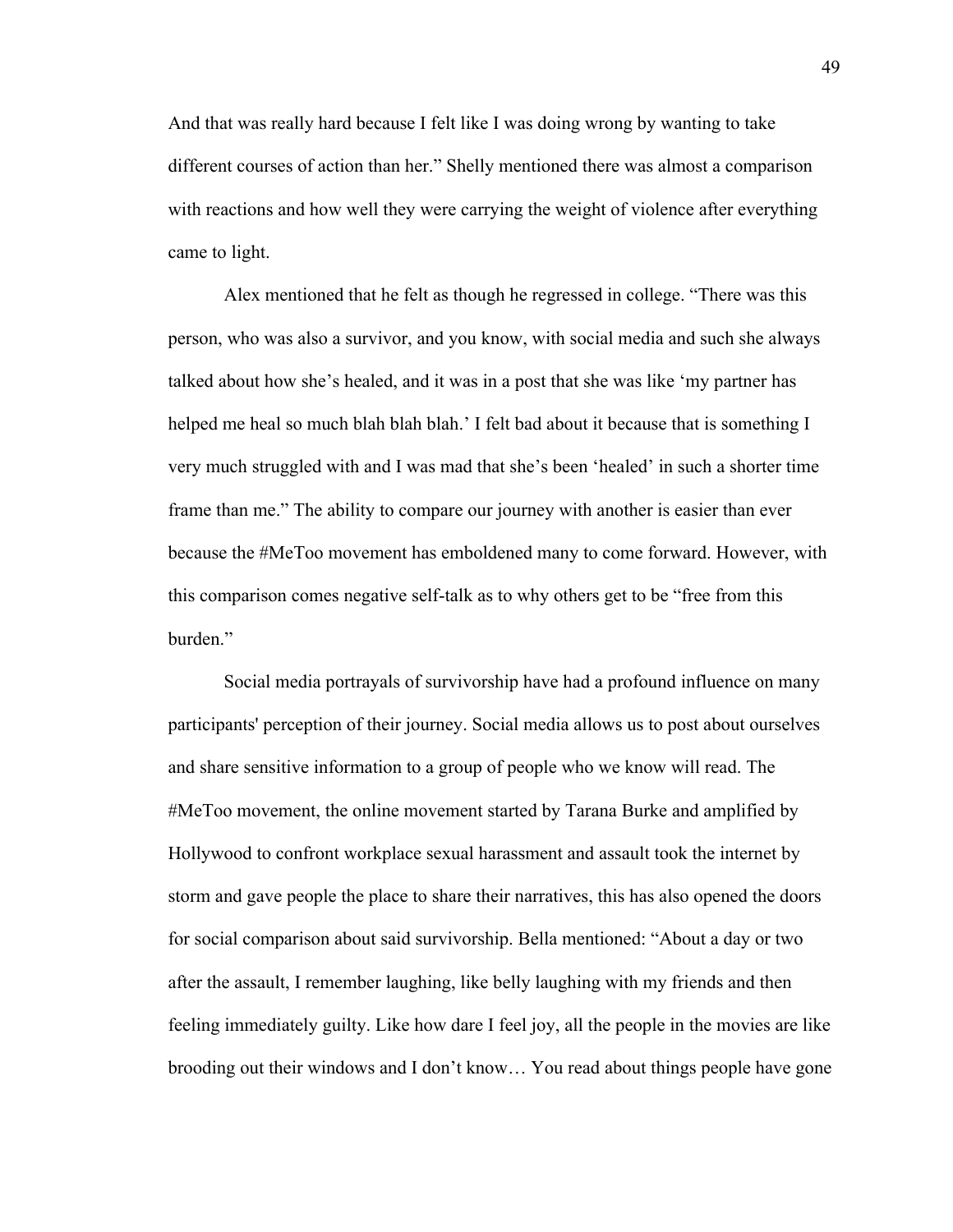through and they don't laugh with their friends on the way to McDonalds you know?" Elise too mentions that she also mentioned posting on social media about her healing journey and being floored by the positive responses that she received. Social media and media depiction of survivors does have a lasting effect on their viewers. Social media has had the impact to encourage survivors to speak out, but also telling how they should move and behave afterwards as well.  

Interestingly, all participants have made an effort to work with other survivors, from working at a woman's center to now being a full-time violence prevention advocate at a university. These survivors of sexual assault all felt it necessary for their ought self to give back to the survivor community. To feel like they are being an active part of making the world a better place for survivors of sexual violence.  

#### **Privacy Boundaries**

One's curated privacy boundary is personal, and individual for every person. This can be especially hard when you feel like your body has been used as a weapon for violence. Both through one's body and through one's narratives, creating meaningful privacy boundaries was imperative for all participants.  

Shelly mentions that at first it was hard to tell people about what happened because it felt "really heavy". However, she says that, "I knew I couldn't press charges. I knew Meredith wasn't willing to press charges. And so all I could do was talk about it. Like that was all I could do was use my voice." Shelly now feels comfortable sharing this information with others because she enjoys having the control over her own narrative.  

Bella mentioned that she feels that this information is really personal, and information not everyone needs to know about her because "people look at you like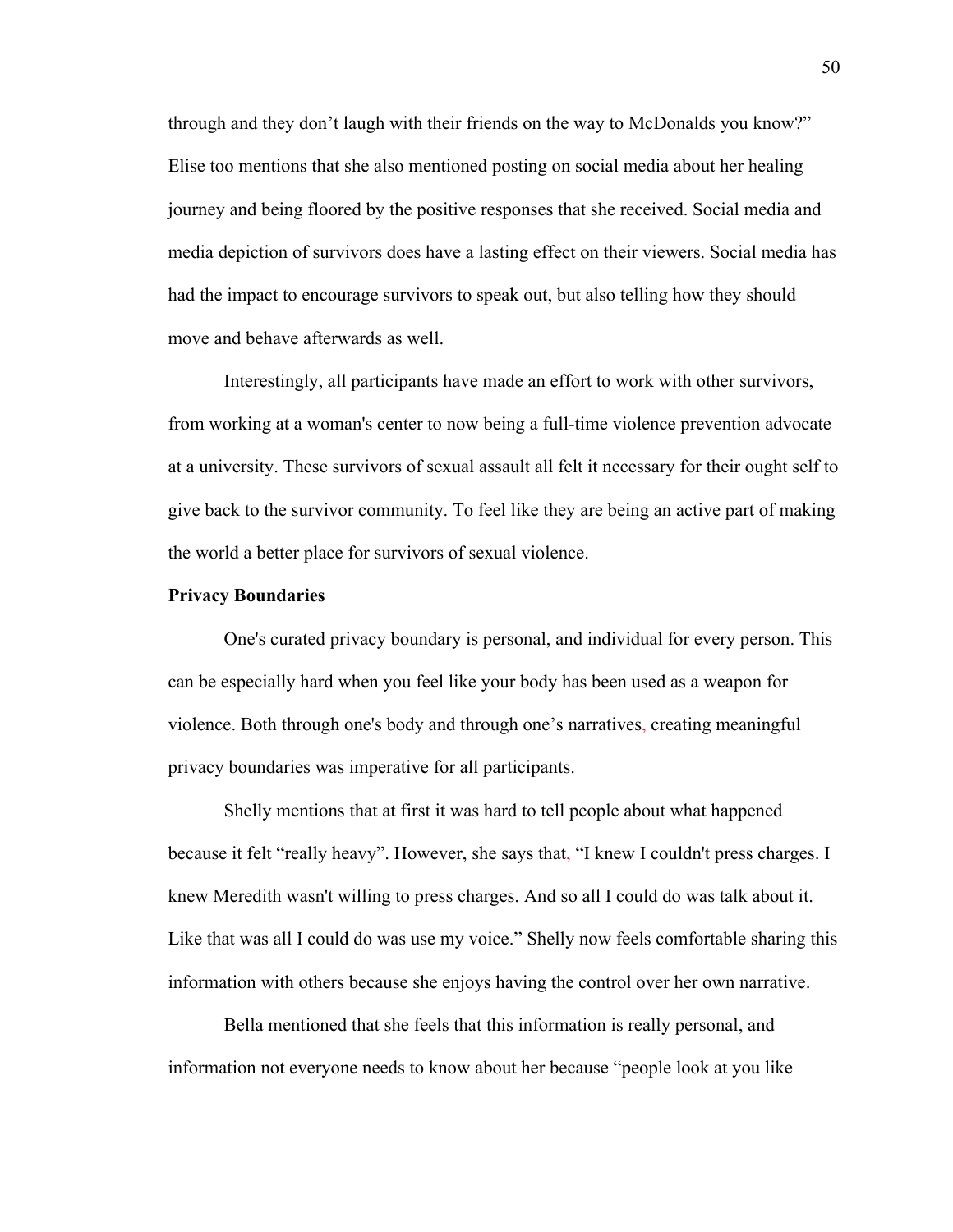you're a baby bird with a broken wing, I don't want to be seen like that. I think it's important to share with my close friends and my boyfriend because it does have a huge influence on why I am the way I am." Disclosing violence lets people into a huge part of yourself, giving access to information that is unique and private to every person. Bella continues, "When I do let people into that info, I keep it very surface level, they don't need details. But I did tell my boyfriend the whole, whole story because… It affected my intimacy with him." Disclosure goes beyond telling people that you are a survivor of sexual violence, it comes with questions. What happened? Where were you? Who did this? These are all questions that could lead the survivor to thinking that you possibly don't believe them at the end of the day without knowing the trauma they went through in detail.  

Alex mentioned that he has regretted disclosing before because he has felt like his story has been a weapon for other people. "When you disclose, people remember, like really remember. I remember my friend was in a really bad relationship and her boyfriend disclosed it to me and I was like 'um, how did you know that and are you using this shared trauma to have an in with me?'" Finding out someone else has disclosed your story before you had a chance can be traumatizing. Survivors have lost a huge amount of control, losing control of their personal narrative is a huge loss for them as well. 

## **Conclusion**

Overarchingly, participants found disclosure to be freeing. Most participants found it helpful to disclose to someone they felt had a similar experience. However, knowing that someone else has a similar experience can come with ideas of their response. Not wanting to add another heaviness to someone's emotional load was a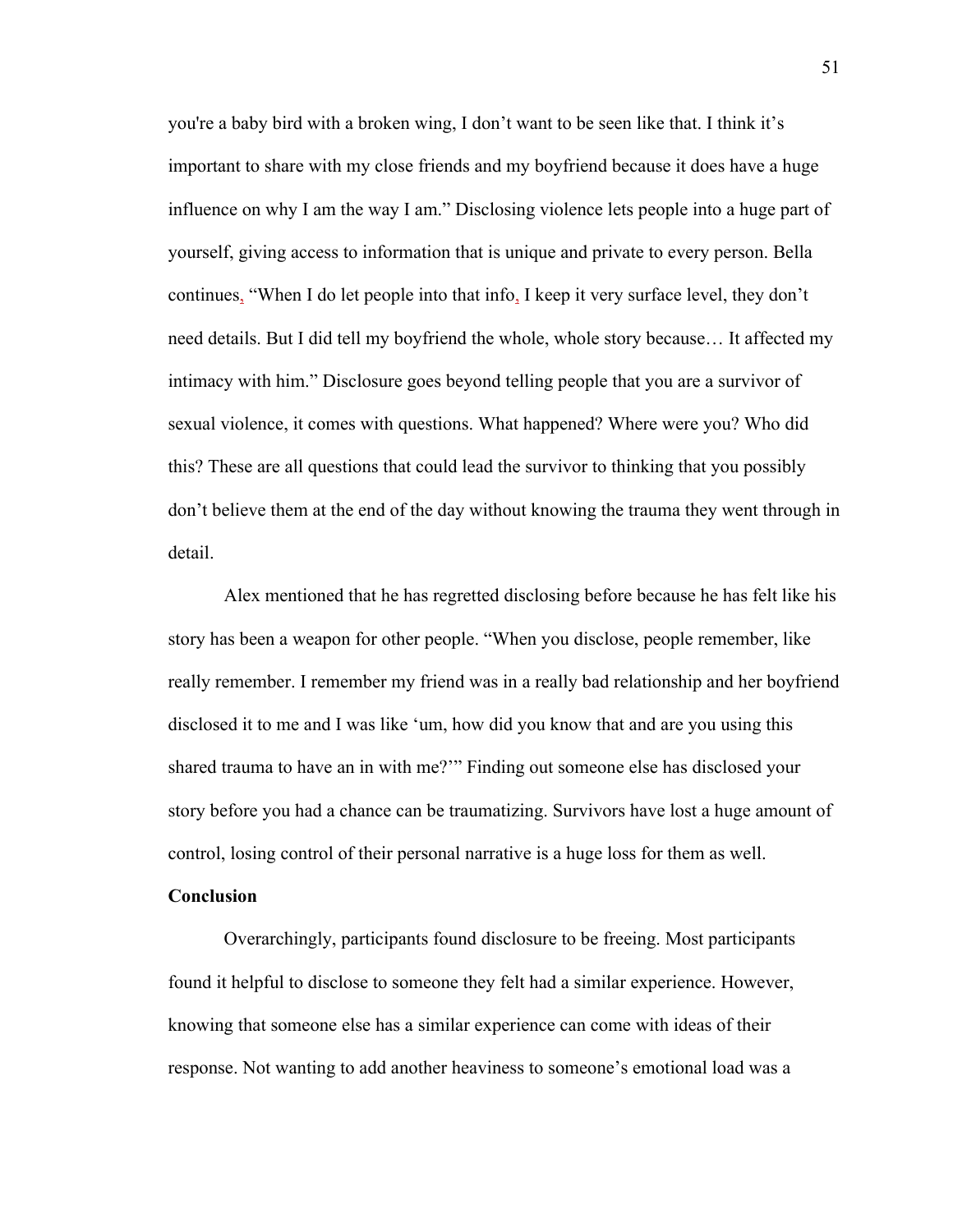continued worry for participants, but all were relieved to know that their disclosure was welcomed and accompanied with help and support. The idea of being a "perfect victim" was pervasive. Media had a huge influence on participants' sense of self as a survivor. Seeing an important part of their sense of self acted out on social media and television still has a lasting effect on the way they choose to exist as themselves.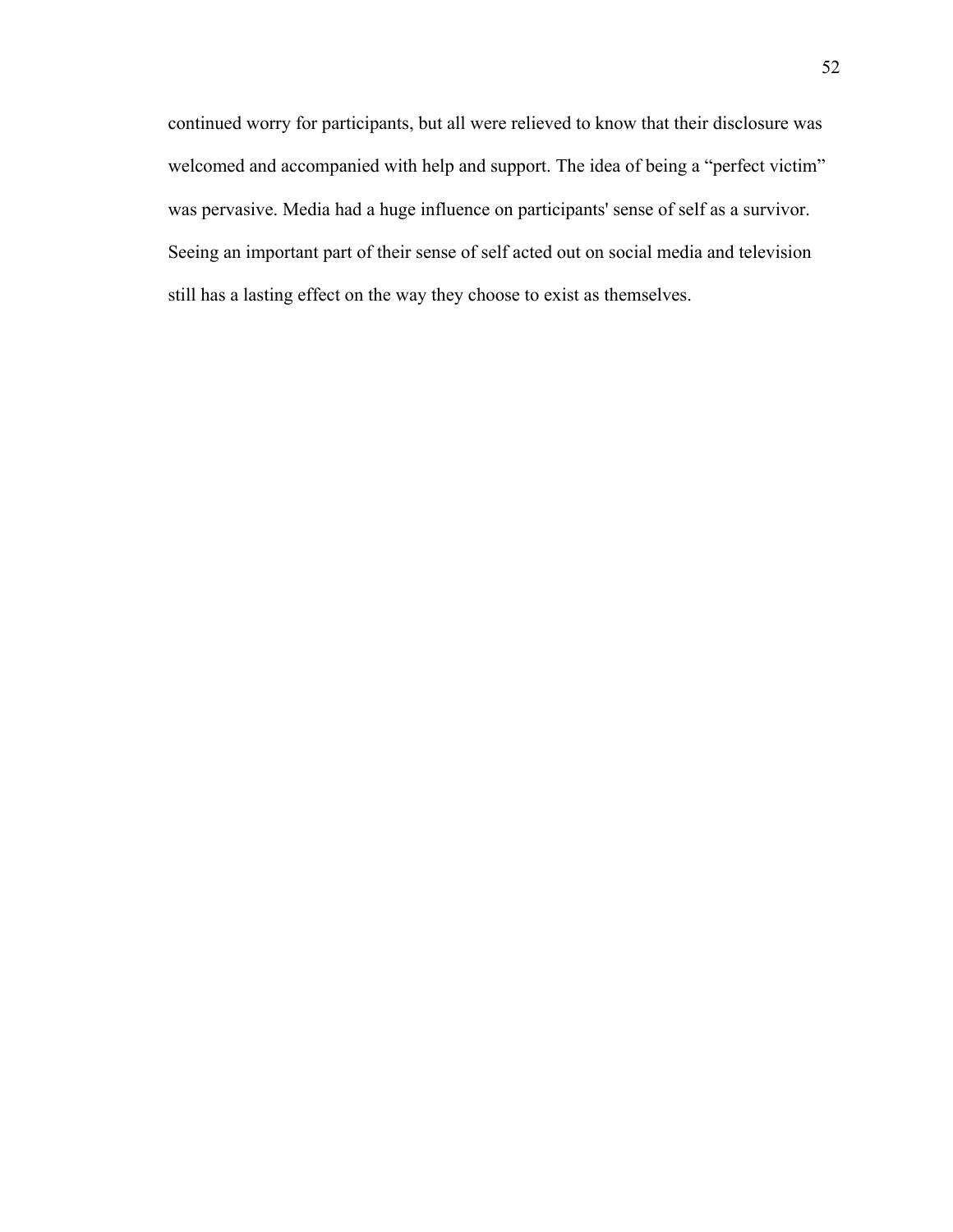### CHAPTER V: DISCUSSION

The goal of this chapter is to further explore the intricacies that sexual violence that lends itself to open dialogue from both the send and receive. Through further expanding on the research questions and theoretical implications and limitations we can continue to see the nuances that further complicate the disclosure of sexual violence and its pervasive nature. This section will also look at the possible continuation of research and possible limitations of this study.  

# **Summary**

This study uncovered themes surrounding self-expansion and self-discrepancy when making meaningful privacy boundaries for those who have experienced sexual violence. The self-expansion model explains that people are motivated to enter relationships in order to enhance the self and increase self-efficacy (Aron & Aron, 1987). Aron and Aron (1987) defined self-efficacy as one's own belief that they are competent enough to have meaningful opinions and make meaningful choices. Self-efficacy in this context, self-efficacy is one's ability to know that healing after experiencing sexual violence is possible, and how they choose to go about a healing process. Self-discrepancy theory explains that  "people hold beliefs about what they're really like—their actual self—as well as what they would ideally like to be—their ideal self—and what they think they should be—their ought self" (Orellana-Damacela, Tindale, & Suarez-Balcazar, 2000, p.1).Thus, this thesis has been able to unveil how people negotiate their privacy boundaries through those who they disclose to and how close to one's ought and ideal self the receiver is. These finding were found through face-to-face semi-structured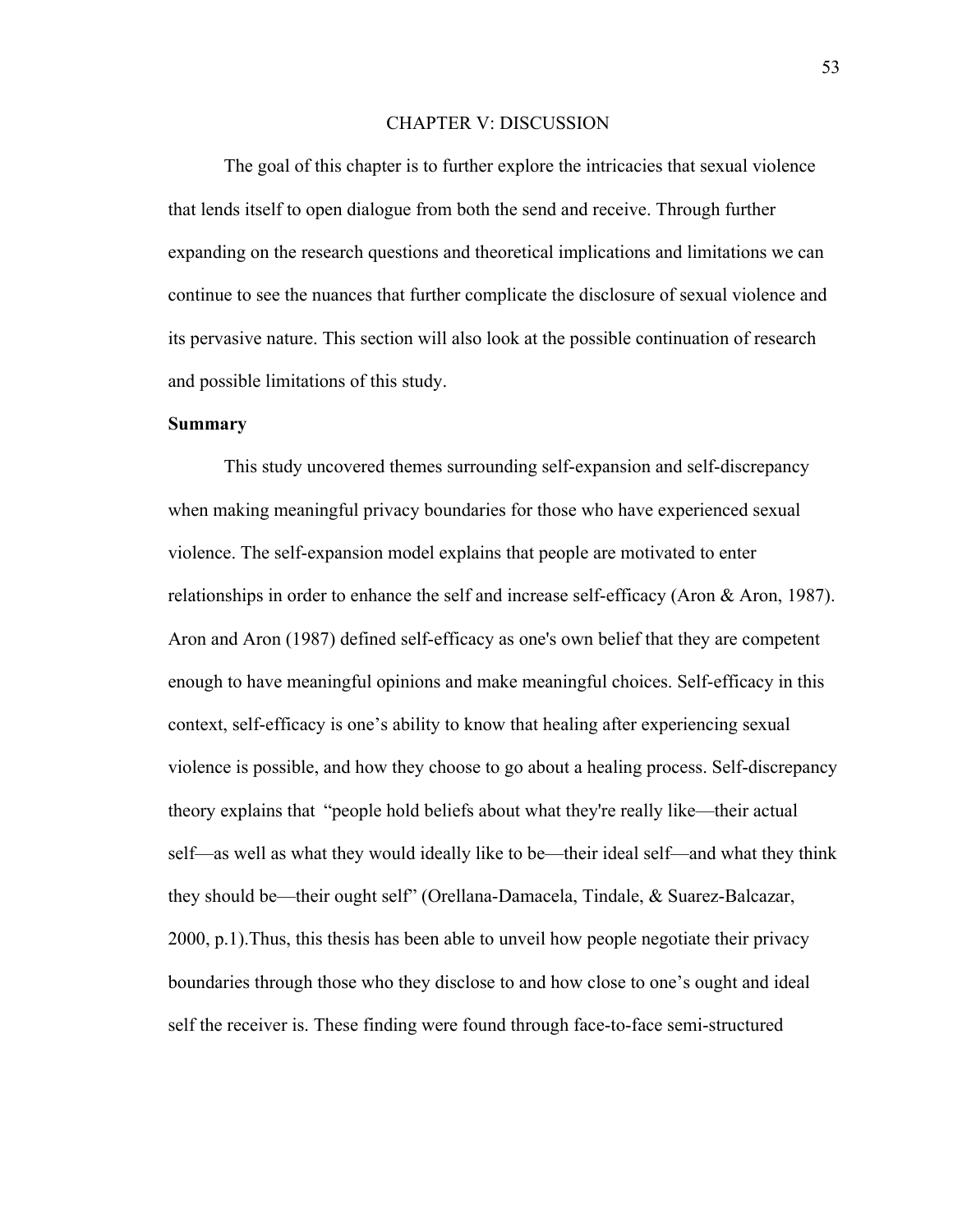interviews with participants who have experienced sexual violence. The research questions were four-fold: 

RQ #1: Does self-expansion theory necessitates likeness in order to achieve selfexpansion?  

RQ #2: How does the inclusion of another help survivors of sexual violence heal? RQ #3: What discrepancies in survivors' idea of their "ought self" lead to prolonged paralysis of disclosure?  

RQ #4: How do survivors work to set meaningful privacy boundaries when sharing their survivor narratives?  

Overarchingly, the results showed a need for casual privacy boundaries to relieve some of the initial heaviness from the situation. Survivors found it easier to disclose after feeling as though their disclosure was warranted due to the situation. It was found likeness in the receiver was not required. RQ1 asked about the likeness between the receiver and the sender, attempting to understand if likeness would encourage the sender to disclose. The idea of perceived likeness is an encouraging factor, suggesting that the sender could see their potential self post-disclosure in the receiver. Alex mentioned that seeing people online have such success learning to love their bodies with their romantic partners made him jealous. He mentioned that above all else "I really want to love my body and to be intimate with someone romantically like that, that would be me living my real ideal life to be completely shallow and honest." However, this is not a shallow want at all. To love oneself enough to give without worry to another. Interestingly, when thinking of the person he had first disclosed to and what their best qualities are, Alex made sure to highlight in an excited tone "she is the type of person to tell you exactly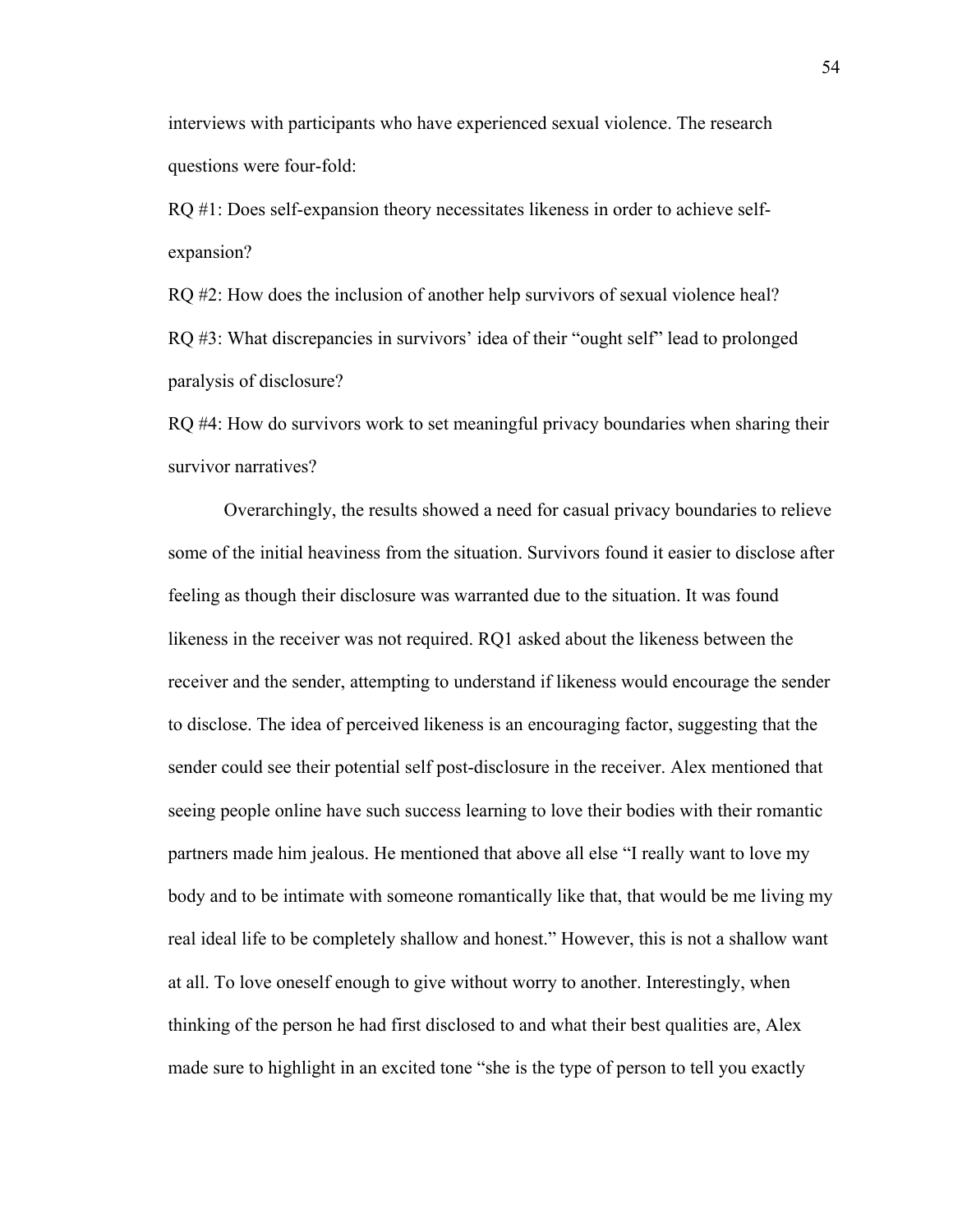how it is, or at least her take on how it should be." Alex disclosed to someone who was willing to accommodate his needs, and never gave him a reason to be self-conscious about her. We can deduce that she is not the person to be straight forward about what they think. Being able to speak one's mind, and not be afraid of the possible outcome is a part of learning to love yourself, and to love yourself wholly.  

Transversely, participants noted trepidation when disclosing to known survivors. This trepidation is best described by participant Bella: "I was afraid to tell my friend, Sadie, because she went through hell our junior year trying to be believed by our own friends." Seeing another friend struggle in their survivorship can cause uneasiness out of fear for bringing up negative emotions for the other. Bella continued to mention that she almost felt unworthy of the believability of her story compared to her friend Sadie. What we can deduct from this is that survivors want to feel justified in their experience. Survivors understand how pivotal this initial conversation can be, especially if they have been the receiver themself. Knowing the possibility of reigniting negative feelings, made Bella want to avoid disclosing to Sadie because of the possible fall out.  

RQ2 inquired about the inclusion of the other to help the survivor heal. All participants in this study noted the idea of their experience of sexual assault as a heavy weight weighing on them. Participants continued to note that while they initially pondered not telling anyone, when they did disclose, they felt that heavy weight get lighter. Bella noted that her initial disclosure was to medical professionals and law officials but then made a note, "I don't think that really counted as me disclosing, disclosing it felt sterile and just a part of a process." Further proving that meaningful communication is a part of disclosing to share the heavy weight of survivorship with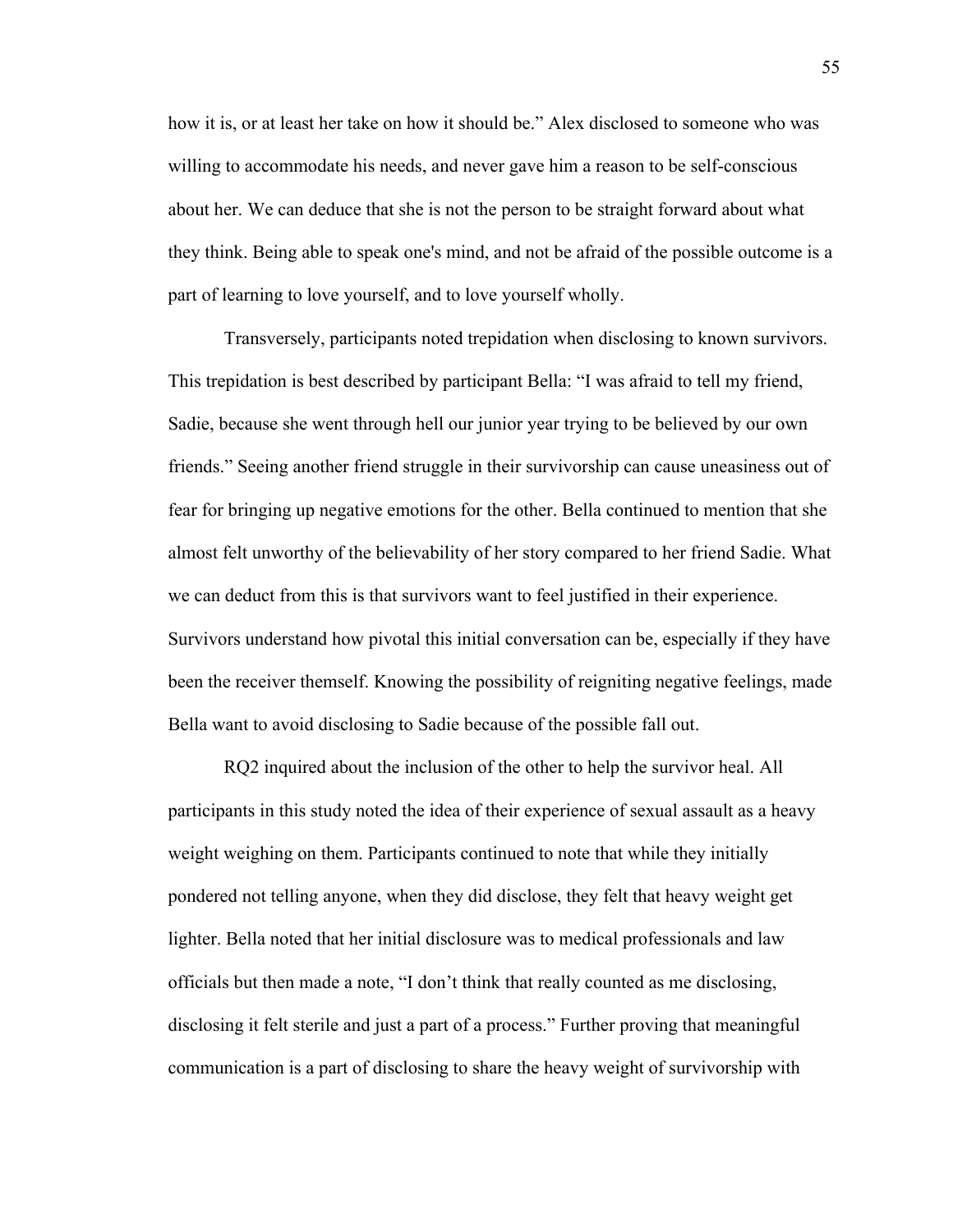another. Though Elise mentioned that she pulled over her car to disclose to her friend, she mentions going through the idea of concealment. It wasn't until one of her friends asked, "how was the date?" that she felt prompted to disclose. What we can deduct is that the more the receiver can create space for disclosure, and dialogue, the more likely the sender is to disclose. Disclosure is the first step to including the other because it breaks down emotional barriers between both parties (Kang & Kim, 2020). Disclosure aided in selfexpansion after violence because the disclosure process is usually started with the other disclosing before the survivor, making this process an exchange. This exchange can leave the sender and receiver feel useful. But across the board, the start to all four participants' healing journey was disclosure, because it was, as Bella put it, "an admittance that something so unutterable had happened." 

Disclosure gives space for survivors to come to terms with what has happened to them. Especially in a world where "bravery" is perceived as paramount when disclosing sexual violence. RQ3 asked if there was a type of paralysis that came with being survivor because of the way society has named those who have experience sexual violence as a survivor. This appeared to be true across participants in this study. Media have given the public an idea of what the aftermath looks like for someone who has experienced violence (Rodenhizer & Edwards, 2019). However, individuals' responses to stress are different and occur on a spectrum (Cortina & Kubiak, 2019). These media portrayals often confirm survivors' ideas of having to "just move on," often not wanting to disrupt their loved ones' lives with the heaviness of their situation. Survivors' ought-self confirm the "perfect victim" narrative. The perfect victim narrative speaks to the normative behavior that wouldn't have led someone to sexual violence, that sexual violence is only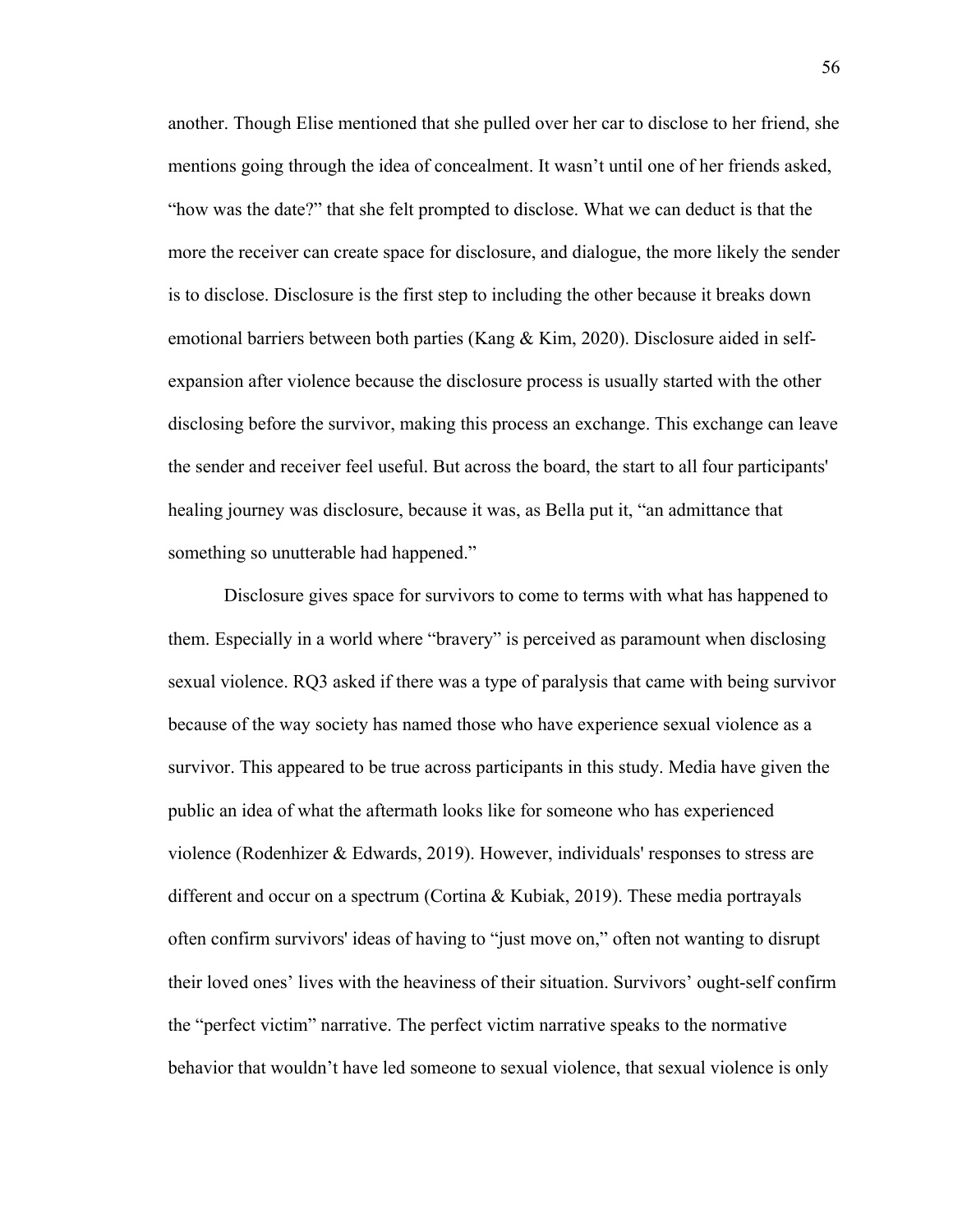tragic when it occurs to the innocent and unsuspecting (North, 2018). A narrative of bravery doesn't fit right in a lot of survivors' vocabulary and description of their ideal self. Respondents noted the vocabulary their receiver used for them, rather than the incident. Shelly cringed when she vocalized being called brave. Bella elaborated, "Hate being called brave. I didn't really have a choice in what happened, nor did I have to be brave to get through it." Other participants noted similar feelings in the context of being a survivor and victim. It is lucky to have survived, but to be brave you have to do something courageous, and surviving isn't necessarily courageous.  Many participants noted their ideal selves as being mothers, to teach and educate others, and to fully love themselves. None of these definitions of their ideal self lay within their survivor identity. Being a survivor is a part of who they are; It has affected how they interact with the world. However, there are so many other factors of their identity they are fighting to explore. 

RQ4 aimed to further understand the privacy boundaries survivors developed. All noted that this information feels extremely private. But they were motivated once another started to disclose their own sensitive information. It was found across participants that their survivor identity was one that they didn't feel like a surface level relationship needed to know unless the relationship deepened. What we can take away from our participants is coordinating their privacy management was paramount for participants. Participants, like Bella, found that opening up to their intimate partner about the details of their assault was paramount because she felt that context was needed to be able to understand her in intimate situations. However, other participants found themselves less concerned about what exactly happened to them during the attack. Participants found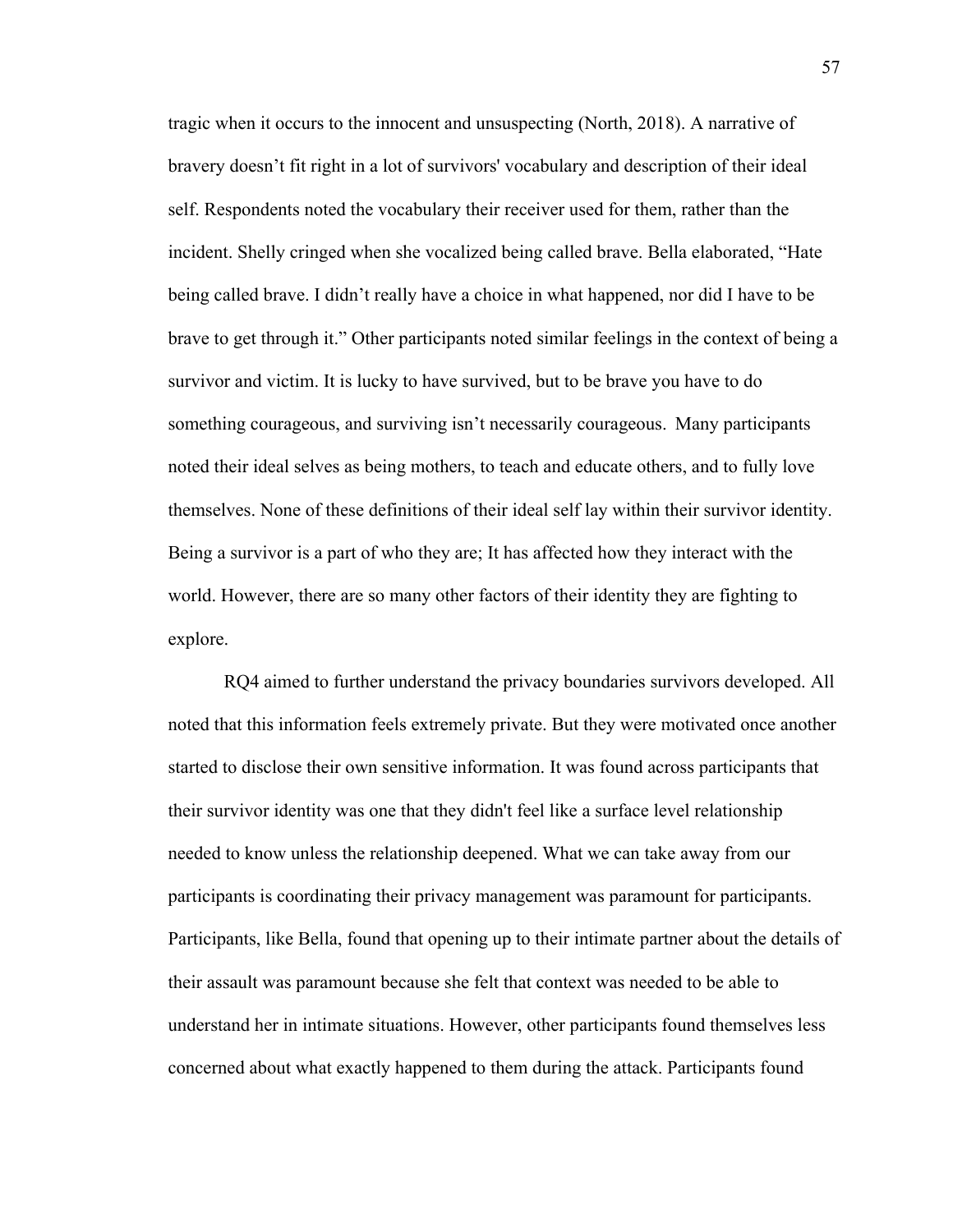disclosing helpful not because it was a chance to tell the story of what had happened, but to give their close friends background on how to support them during this time. The coordinated boundaries speak to the parameters the senders put on the information given. It was found that survivors implied this information should not be shared through their delivery. Many prefaced their statement with "I felt like I should share this information with you" by putting the earnest on the receiver that this information is explicitly for them, and it is a hard story to tell, put the boundary management off the shoulders of the survivor and with their ally.    

# **Limitations**

This study initially sought to identify the nature of media in survivors' disclosure. However, through this exploration, many roadblocks were found. Finding a group that would allow exploratory research was extremely hard to find. These survivorship spaces are understandably sacred for many. A safe space full of people who understands where you are coming from. Being a survivor myself, Facebook groups were the place where I first saw people be fearless in their disclosure. However, we forget that these pages are subjective and have their own inner politics. After following the guidelines in asking to post my call for participants with proper documentation of IRB approval, a member of their 5-person moderating board responded. I was shocked when the moderator said: "We don't appreciate research requests because this is a safe space." Yes, this is a safe space, a safe space I have been a part of since I was 18 years old. They promptly removed me from the group for my request. As survivors creating safe spaces for survivors to speak honestly, and frankly we need to encourage spaces, safe spaces, to better understand our communicative processes through meaningful research. Closing our community from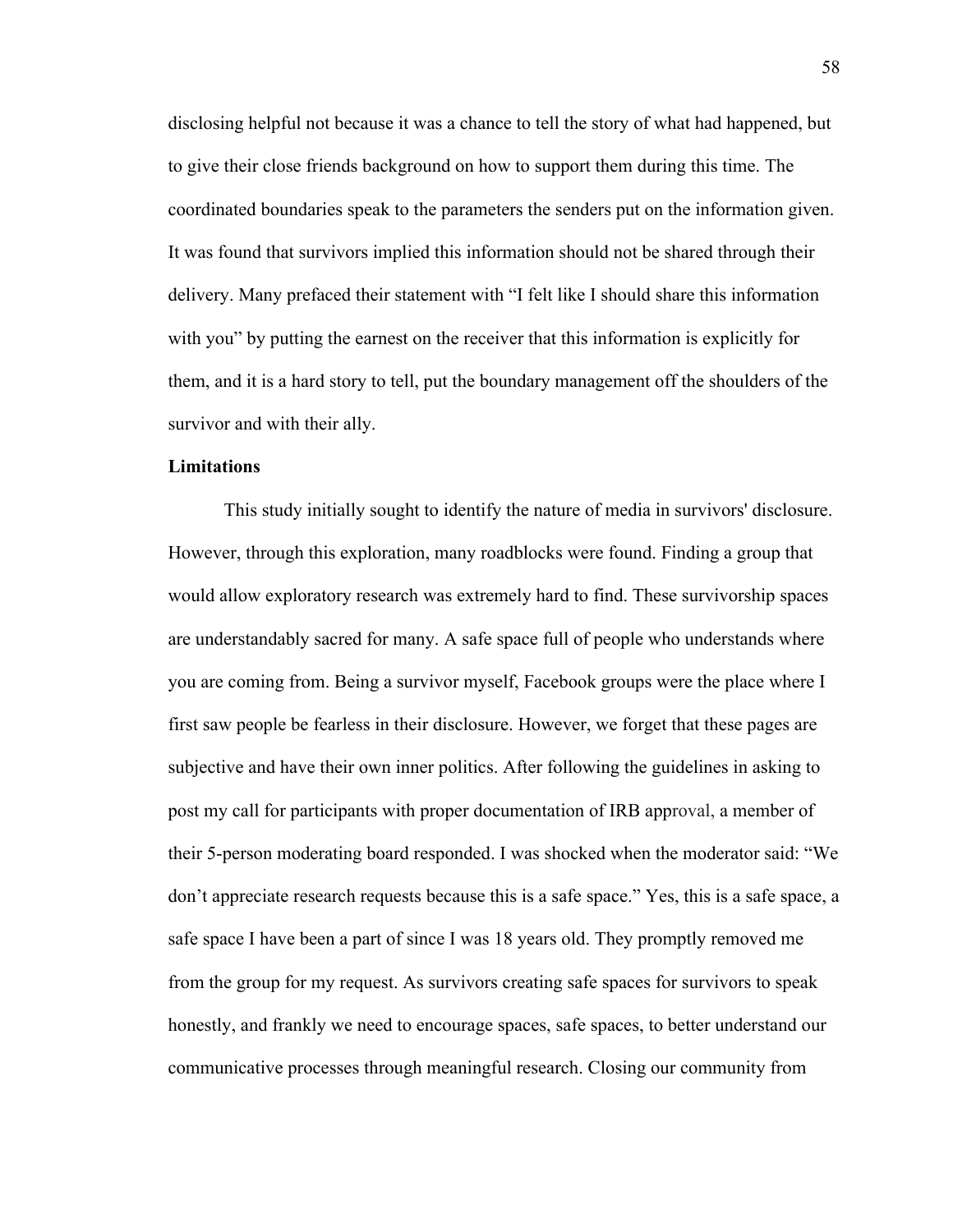these meaningful educational possibilities only further creates an echo chamber. How will we get the general public to understand these communicative responses, when we as a community refuse to understand them through safe practices?  

My sample ended up being a smaller group that was full of adults recently graduated or currently undergoing higher education. This idea of anti-research seemed to be pervasive across groups and affected my sample size. The educated nature of my sample led to many having preconceived notions of my methodology and them "trying not to mess me up." Them guessing what my ideal answer would be became an anxiety point for some.  

# **Directions for Future Studies**

This study has a lot of exciting possibilities. A replication of this study for those who have been on the receiving end of disclosure could be an interesting extension to this study. Understanding the previous understanding of the survivors' sense of self against the receiver's idea of said survivors could illuminate themes of how the survivors' sense of self and belonging impacts the other. There is a possible extension of comparing storylines. Having the survivor describe their disclosure process next to the receiver could reveal noticeable themes about how memorialization of traumatic events are metabolized by both parties. The comparison of said stories would not be for the sake of continuity and "truth" in the statements, but to understand what really stands out for both parties. The retraumatization of the receiver was a major theme throughout this study's data. Seeing the attributes that the receiver attaches to their stories could help understand why and how to avoid retraumatization for both parties.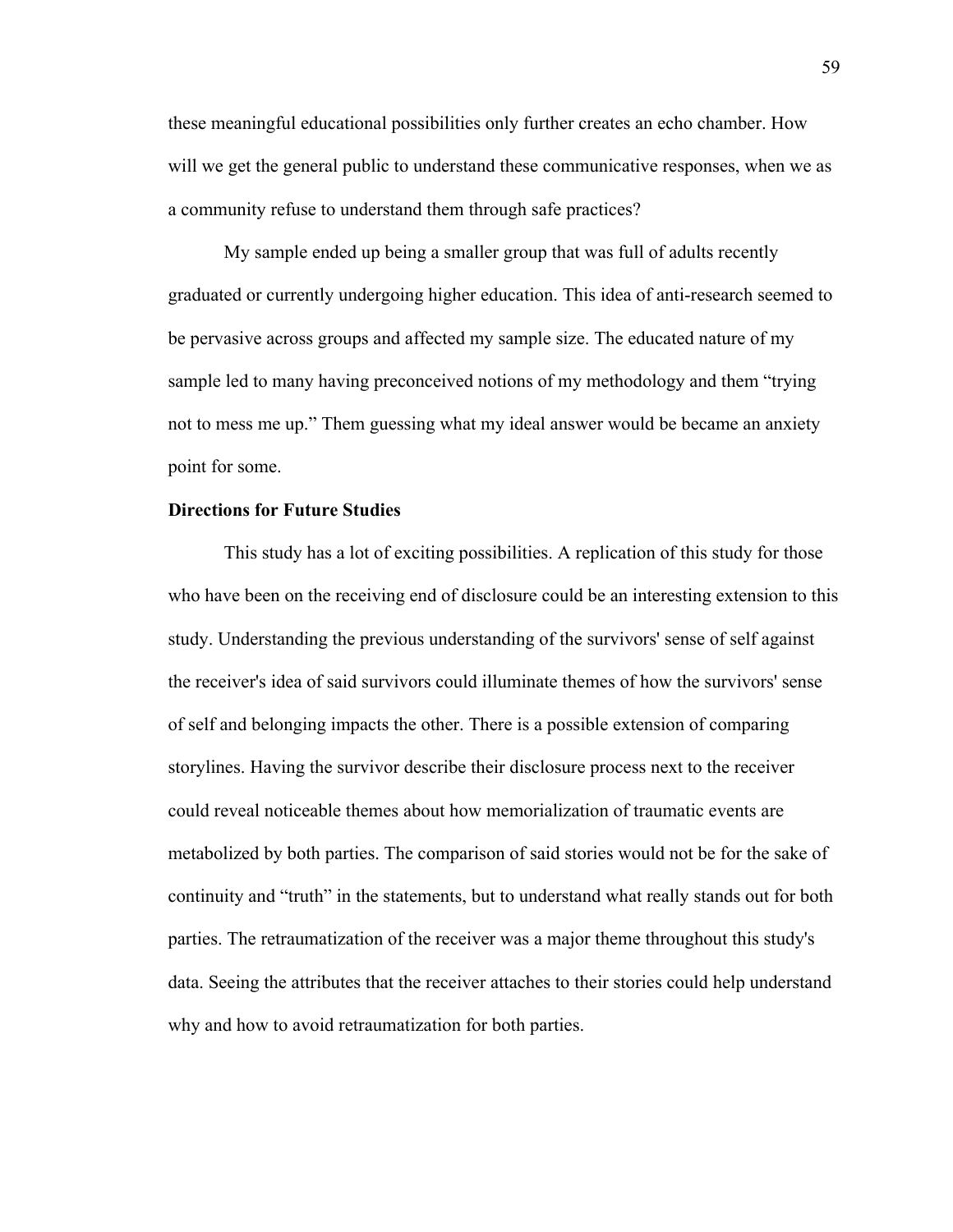Interviews can be daunting to those who are unfamiliar with the methodology. By providing a short answer survey may yield more results that are less about saving face.  

The literature about listening in conjunction with interpersonal violence is seriously lacking. Understanding the internal processes of the receivers is paramount to further understand the potential memorable messages. Memorable messages are "verbal messages which may be remembered for extremely long periods of time and which people perceive as a major influence on the course of their lives" (Knapp, Stohl, & Reardon, 1981). Understanding the reasoning processes that come along with these messages could bolster how to better be there for loved ones learning to understand the violence they have experienced.  

Fortunately, none of my participants noted having experienced boundary turbulence, or clashing ideas about the privacy boundaries previously vocalized by the sender (Petronio, 2002). Understanding these trespasses can give us another point of view about when disclosure harms rather than helps. Understanding these forces can give us even more understanding about where miscommunication takes place when coordinating boundaries.  

Social media had a huge impact on participants. Understanding media use and what the modern "perfect victim/survivor" looks like will further contribute to future lines of research within the context of survivors self-esteem post violence. In the wake of the #MeToo movement, it is important to understand how we can combine healing with advocacy.  

## **Conclusion**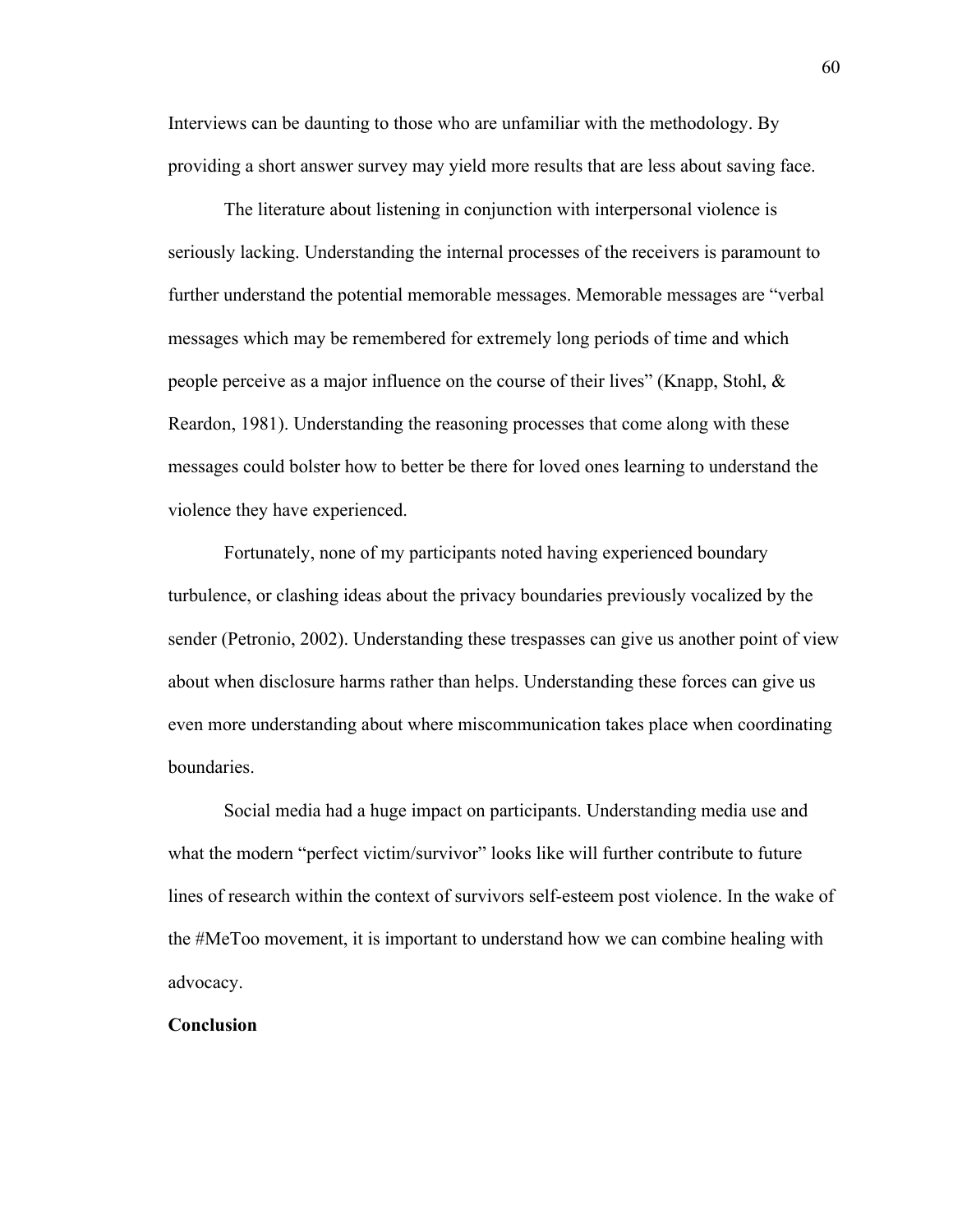In conclusion, this study's aim was to understand the disclosure processes of survivors of sexual violence. These disclosure practices included the likeness and inclusion of the other, the paralysis of the ought self, and how privacy boundaries are negotiated and managed. It was found the inclusion of another into one's survivor narrative was extremely important in order to feel completely supported and/or understood. Media portrayals of what survivorship looks like has impacted what survivors felt like they should be doing post-violence. How they should interact with people and their world changes immensely after the inclusion of the other. Privacy management included the encouragement to reveal this information after the receiver revealed something personal about themselves. However, the information of being a survivor was personal, and for those in the survivors personal, inner circle.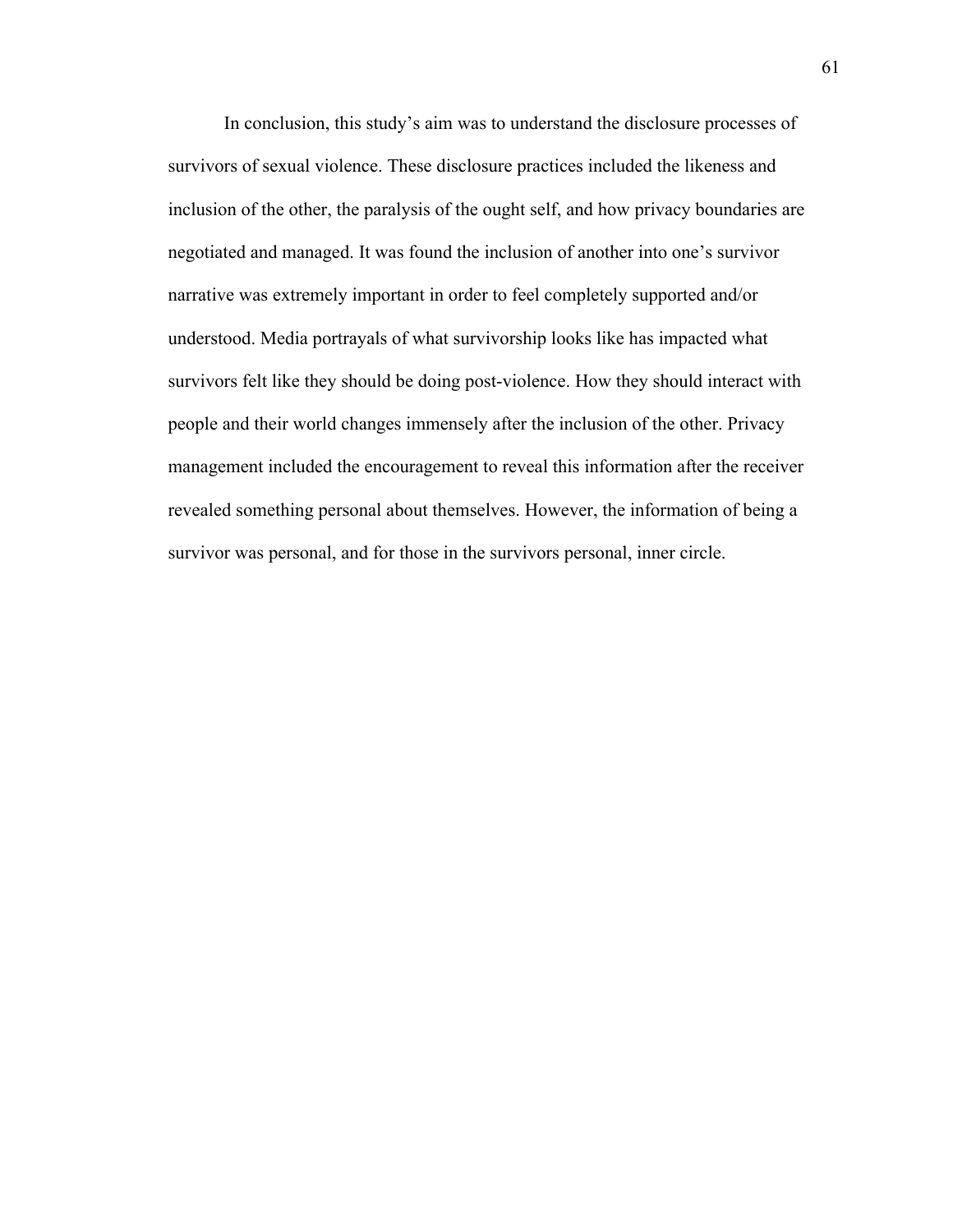### REFERENCES

- Ackerman, R. A. & Lewandowski, G. W. (2006). Something's Missing: Need fulfillment and self-expansion as predictors of susceptibility to infidelity. *The Journal of Social Psychology, 146*(4), 389-403. https://doi.org/10.3200/SOCP.146.4.389- 403
- Altman, I. & Taylor, D. (1973). Social Penetration: The development of interpersonal Relationships. New York: Holt.
- Alaggia, R. & Wang, S. (2020). "I never told anyone until the #metoo movement": What can we learn from sexual abuse and sexual assault disclosures made through social media? *Child Abuse & Neglect, 103*. Doi: https://doi.org/10.1016/j.chiabu.2019.104312
- Angelo, F. N., Miller, H. E., Zoellner, L. A. & Feeny, N. C. (2008). "I need to talk about it": A qualitative analysis of trauma-exposed women's reasons for treatment choice. *Behavior Therapy, 39*(1), 13-21. Doi: https://doi.org/10.1016/j.beth.2007.02.002

Aron, A., & Aron, E. (1986). *Love and the expansion of the self: Understanding attraction and satisfaction*. New York, NY: Hemisphere.

- Aron, A., Aron, E. N., & Smollan, D. (1992). Inclusion of other in the self scale and the structure of interpersonal closeness. *Journal of Personality and Social Psychology, 63*(4), 596–612. https://doi.org/10.1037/0022-3514.63.4.596
- Aron, A., Lewandowski, G. W., Jr., Mashek, D., & Aron, E. N. (2013). The selfexpansion model of motivation and cognition in close relationships. In J. A.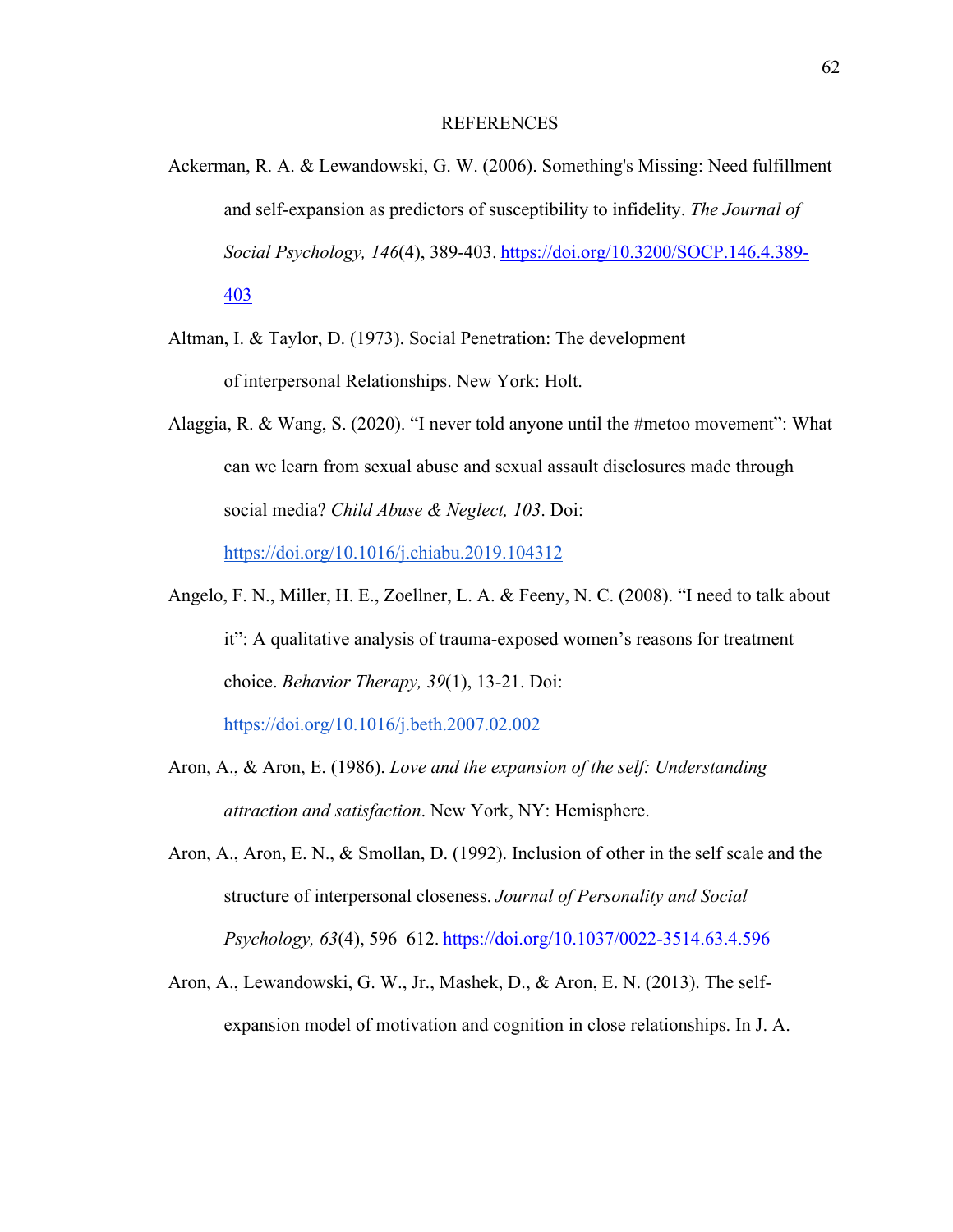Simpson & L. Campbell (Eds.), *The Oxford handbook of close relationships*, Oxford University Press, 90–115.

- Ashton, M. C. & Lee, K. (2008). The prediction of Honesty–Humility-related criteria by the HEXACO and Five-Factor Models of personality. *Journal of Research and Personality, 42*(5), 1216-1228. Doi: https://doi.org/10.1016/j.jrp.2008.03.006
- Bandura, A. (1977). Self-efficacy: Toward a unifying theory of behavioral change. *Psychological Review, 84*(2), 191-215.
- Barnett, M. D., Womack, P. M. 2015. Fearing, not loving, the reflection: Narcissism, self-esteem, and self-discrepancy theory. *Personality and Individual Differences, 74*, 280-284. https://doi.org/10.1016/j.paid.2014.10.032
- Bogen, K. W., Bleiweiss, K., & Orchowski, L. M. (2019). Sexual violence is #NotOkay: Social reactions to disclosures of sexual victimization on twitter. *Psychology of Violence, 9*(1), 127–137. https://doi.org/10.1037/vio0000192
- Bond, B. J. (2014). The mediating role of self-discrepancies in the relationship between media exposure and well-being among lesbian, gay, and bisexual adolescents. *Media Psychology, 18*(1), 51-73. DOI: 10.1080/15213269.2014.917591
- Borja, S. E, Callahan, J. L., & Long P. J. (2006). Positive and Negative Adjustment and Social Support of Sexual Assault Survivors. *Journal of Traumatic Stress, 19*(6), pp. 905–914.  DOI: 10.1002/jts.20169
- Branand, B., Mashek, D., Aron, A. (2019). Pair-Bonding as inclusion of other in the self: A literature review. *Frontiers in Psychology, 10*(2399). doi: 10.3389/fpsyg.2019.02399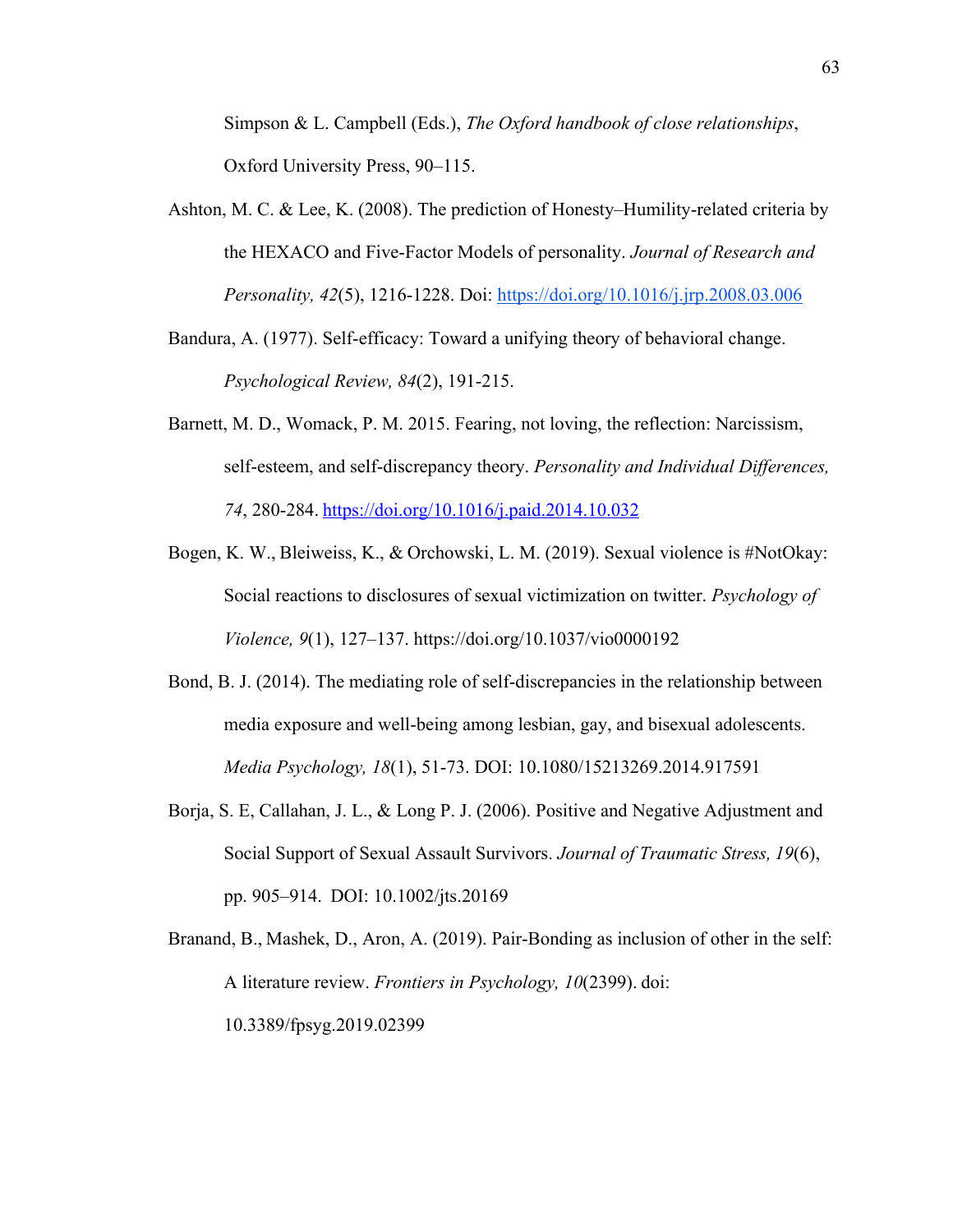- Braun, V. & Clarke, V. (2006). Using thematic analysis in psychology. *Qualitative Research in Psychology, 3*, 77-101.
- Brewin, C. R. & Vallance, H. (1997). Self-Discrepancies in Young Adults and Childhood Violence. *Journal of Interpersonal Violence, 12*(4), 600-606.
- Callaghan, J. (2011) "Remember kids. Rape is only funny on facebook" Theorising talk about sexual and gendered violence in online spaces. *Paper presented to: 14th Biennial Conference of The International Society for Theoretical Psychology.*
- Campbell, R. (2012). Neurobiology of sexual assault: Implications for first responders in law enforcement, prosecution, and victim advocacy. U. S. Department of Justice.
- Campbell, W. K., Sedikides, C., & Bosson, J. (1994). Romantic involvement, selfdiscrepancy and psychological well-being: A preliminary investigation*. Personal Relationships, 1*(4), 399–404. https://doi.org/10.1111/j.1475- 6811.1994.tb00073.x
- Cavallaro, R. (2019). Rape shield evidence and the hierarchy of impeachment. *American Criminal Law Review, 56*(295), 295-314.
- Clark, V. & Braun, V. (2015). Thematic analysis. *Journal of Positive Psychology*. Springer, New York, NY. https://doi.org/10.1007/978-1-4614-5583-7\_311

Connell, R. W. (1995). *Masculinities*. Cambridge: Polity Press.

Cortina, L. M., & Kubiak, S. P. (2006). Gender and posttraumatic stress: Sexual violence as an explanation for women's increased risk. *Journal of Abnormal Psychology, 115*(4), 753–759. Doi: https://doi.org/10.1037/0021-843X.115.4.753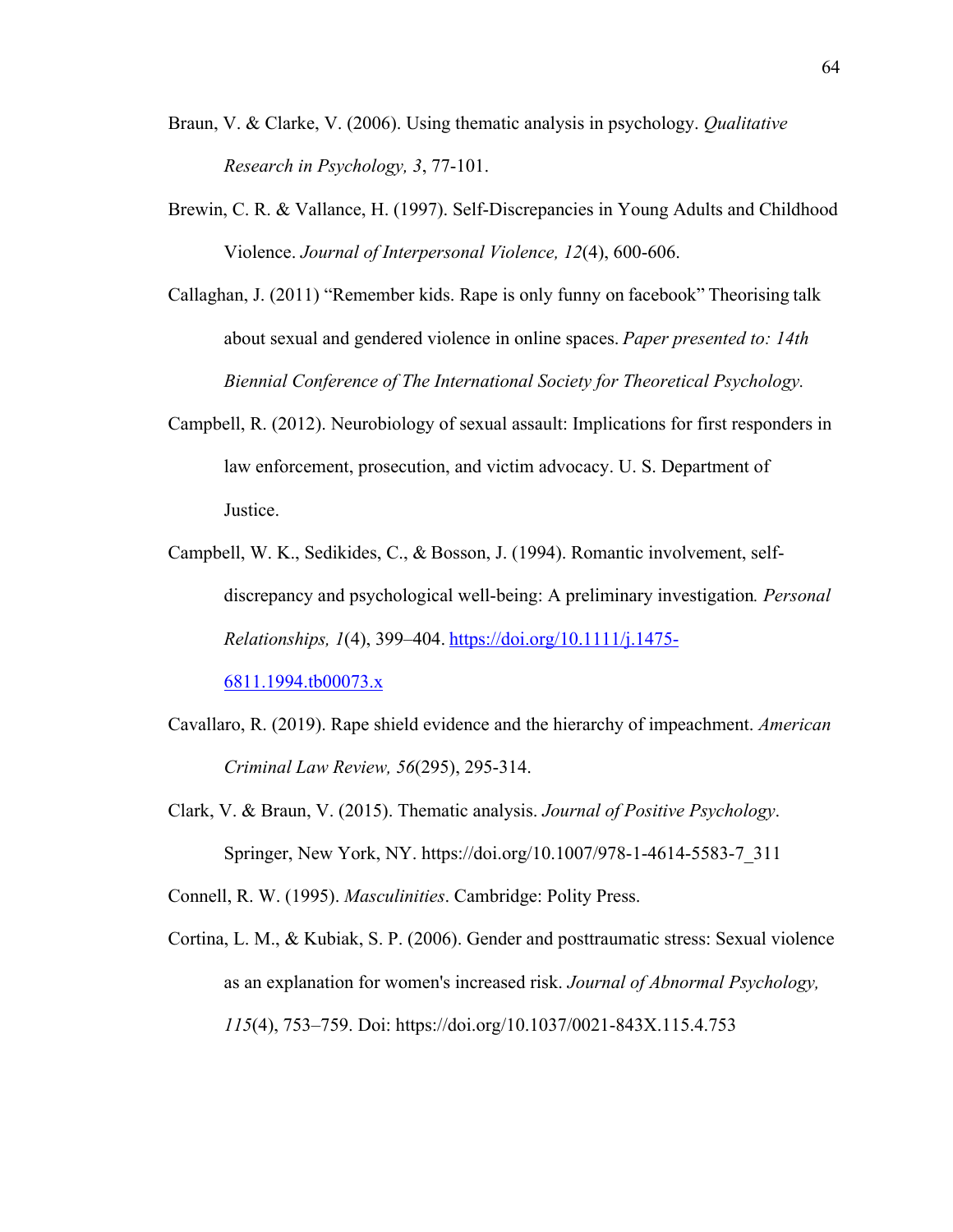- Dehingia, N., Lundgren, R., Dey, R. K., Raj, A. (2021). Trends in online misogyny before and during the COVID-19 pandemic: Analysis of Twitter data from five South-Asian countries. *Center on Gender Equity and Health*, 1-4.
- Eysenbach, G., Powell, J., Englesakis, M., Rizo C., Stern, A. (2004). Health related virtual communities and electronic support groups: A systematic review of the effects of online peer to peer interactions. *British Medical Journal, 328*, 1-6.
- Frampton, B. D. & Child, J. T. (2013). Friend or not to friend: Coworker Facebook friend requests as an application of communication privacy management theory. *Computers in Human Behavior, 29*(6), 2257-2264.
- Francis, J. J., Johnston M., Robertson, C., Glidewell, L., Entwistle, V., Eccles, M. P., Grimshaw, J. M. (2010). What is an adequate sample size? Operationalising data saturation for theory-based interview studies. *Psychology & Health, 25*(10), 1229- 1245. doi: 10.1080/08870440903194015
- Frese, B., Moya, M., Megías, J. L. (2004). Social perception of rape: How rape myth acceptance modulates the influence of situational factors. *Journal of Interpersonal Violence, 19*(2), 143-16. DOI: 10.1177/0886260503260245
- Goldberg, L. R. & Freyd, J. J. (2006). Brief betrayal trauma survey. *Center for Victim Research Repository*.
- Gordon R. L. (1975) *Interviewing: Strategy, Techniques and Tactics*. Dorsey Press, Illinois.
- Gutner, C. A., Rizvi S. L., Monson, C. M., Resick, P. A. (2006). Changes in coping strategies, relationship to the perpetrator, and posttraumatic distress in female crime victims.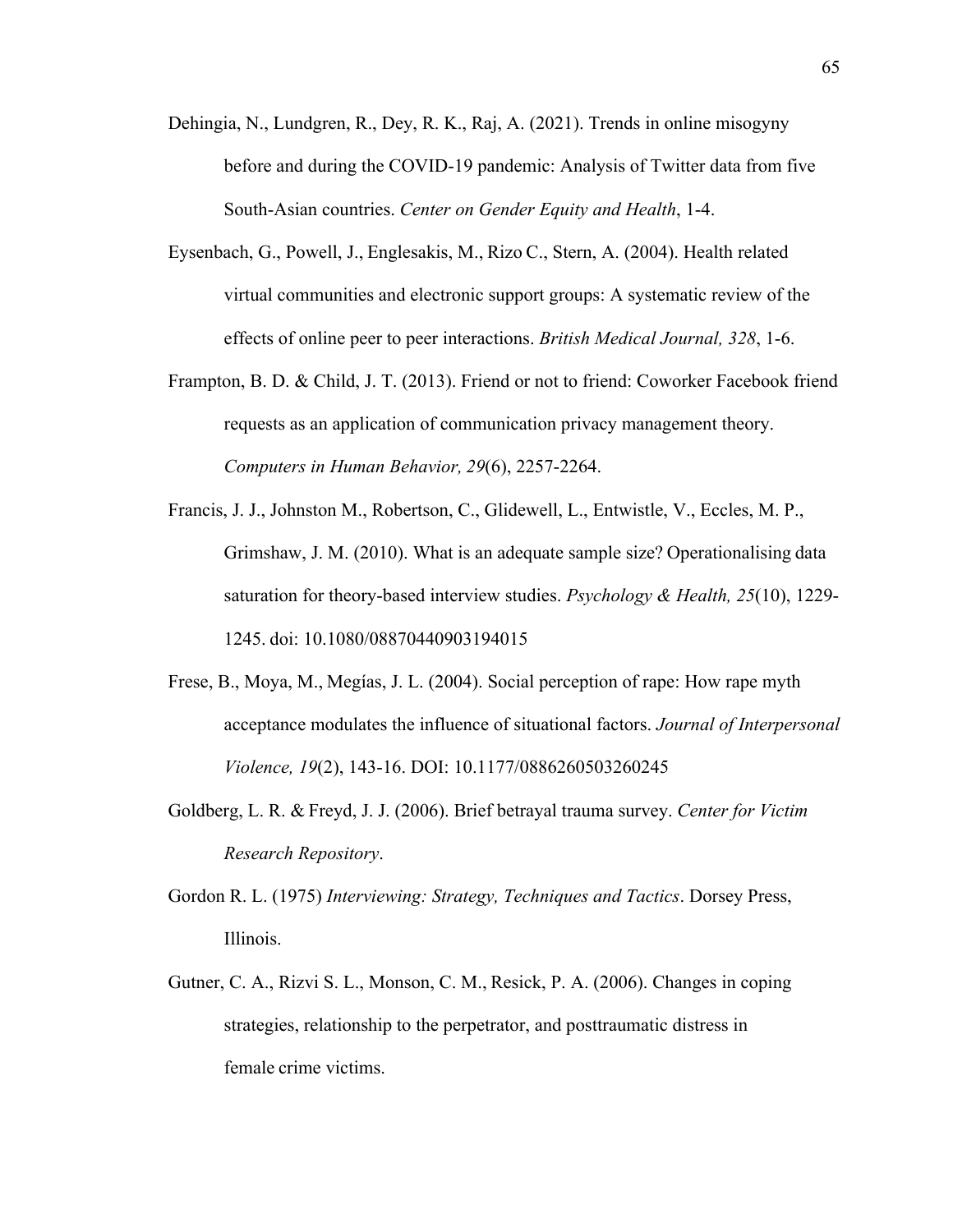*Journal of Traumatic Stress, 19*(6), 813–823.

Heider, F. (1958). The psychology of interpersonal relations. New York: Wiley.

- Hendrick, S. S. (1988). A generic measure of relationship satisfaction*. Journal of Marriage and the Family, 50*, 93–98.
- Henry, N., & Powell, A. (2015). Embodied Harms: Gender, Shame, and Technology-Facilitated Sexual Violence. *Violence Against Women, 21*(6), 758–779. Doi: https://doi.org/10.1177/1077801215576581
- Higgins, E. T. (1987). Self-discrepancy: A theory relating self and affect*. Psychological Review, 94*(3), 319-340.
- Higgins, E. T., Bond, R. N., Klein, R., & Strauman, T. (1986). Self-discrepancies and emotional vulnerability: How magnitude, accessibility, and type of discrepancy influence affect.*Journal of Personality and Social Psychology, 51*(1), 5–15. https://doi.org/10.1037/0022-3514.51.1.5
- Huemmer, J., McLaughlin, B. & Blumell, L. E. (2018). Leaving the past (Self) behind: non-reporting rape survivors' narratives of self and action. *Sociology, 53*(3), 435– 450. DOI: https://doi.org/10.1177/0038038518773926
- Kang, H. & Kim, K. J. (2020) Private information disclosure on the internet of things: The effects of tailoring, self-expansion, and power usage. *Journal of Broadcasting & Electronic Media, 64*(4), 640-660, DOI: 10.1080/08838151.2020.1844886
- Kennedy-Lightsey, C. D., Martin, M. M., Thompson, M., Leezer-Himes, K. & Zackery-Clingerman, B. (2012). Communication privacy management theory: exploring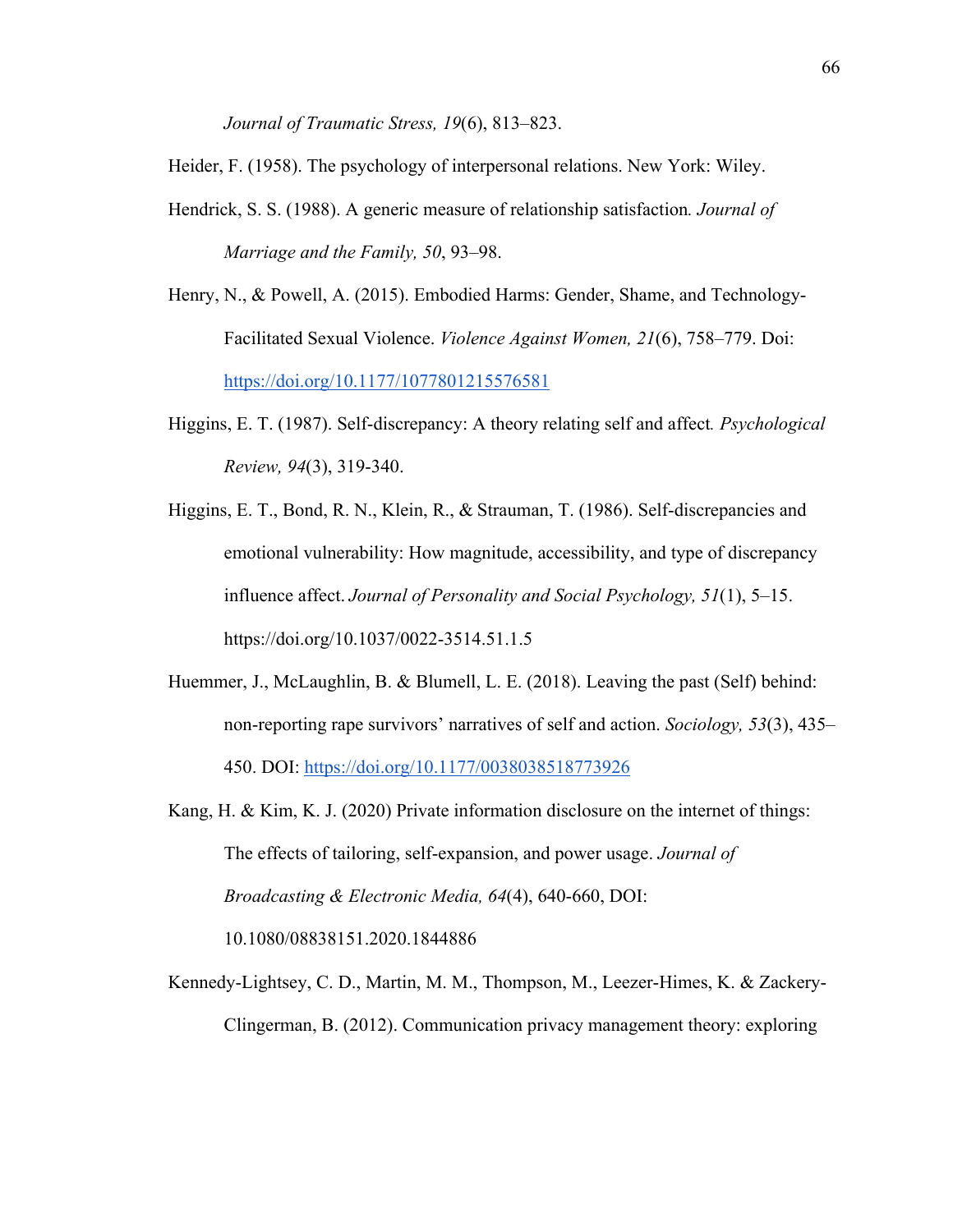coordination and ownership between friends. *Communication Quarterly, 60*(5), 665-680. DOI: 10.1080/01463373.2012.725004

- Knapp, M. L., Stohl, C. & Reardon, K. K. (1981). "Memorable" messages. *Journal of Communication, 31*(4), 27-41. Doi: https://doi.org/10.1111/j.1460- 2466.1981.tb00448.x
- Long, L. & Ullman, S. E. (2010). The linkage between secondary victimization by law enforcement and rape case outcomes. *Feminist Criminology, 8*(4), 295–319. DOI: 10.1177/1557085113490783
- Maslow, A. H. (1967). A Theory of Metamotivation : the biological rooting of the valuelife. *Journal of Humanistic Psychology, 7*(2). https://doi.org/10.1177/002216786700700201
- MeToo. (2022). *Our Work*. MeToo Movement. https://metoomvmt.org/
- Middleton, A. V., McAninch, K. M., Pusateri, K. B. & Delaney, A. L. (2016) "You just gotta watch what you say in those situations": A normative approach to confidant communication surrounding sexual assault disclosure. *Communication Quarterly, 64*(2), 232-250. Doi: 10.1080/01463373.2015.1103290
- Miller, K. E. & DeMarni Cromer, L. (2015). Beyond gender: Proximity to interpersonal trauma in examining differences in believing child abuse disclosures. *Journal of Trauma & Dissociation, 16*(2), 211-223. DOI: 10.1080/15299732.2014.985863
- Misoch, S. (2015). Stranger on the internet: Online self-disclosure and the role of visual anonymity. *Computers in Human Behavior, 48*, 535-541.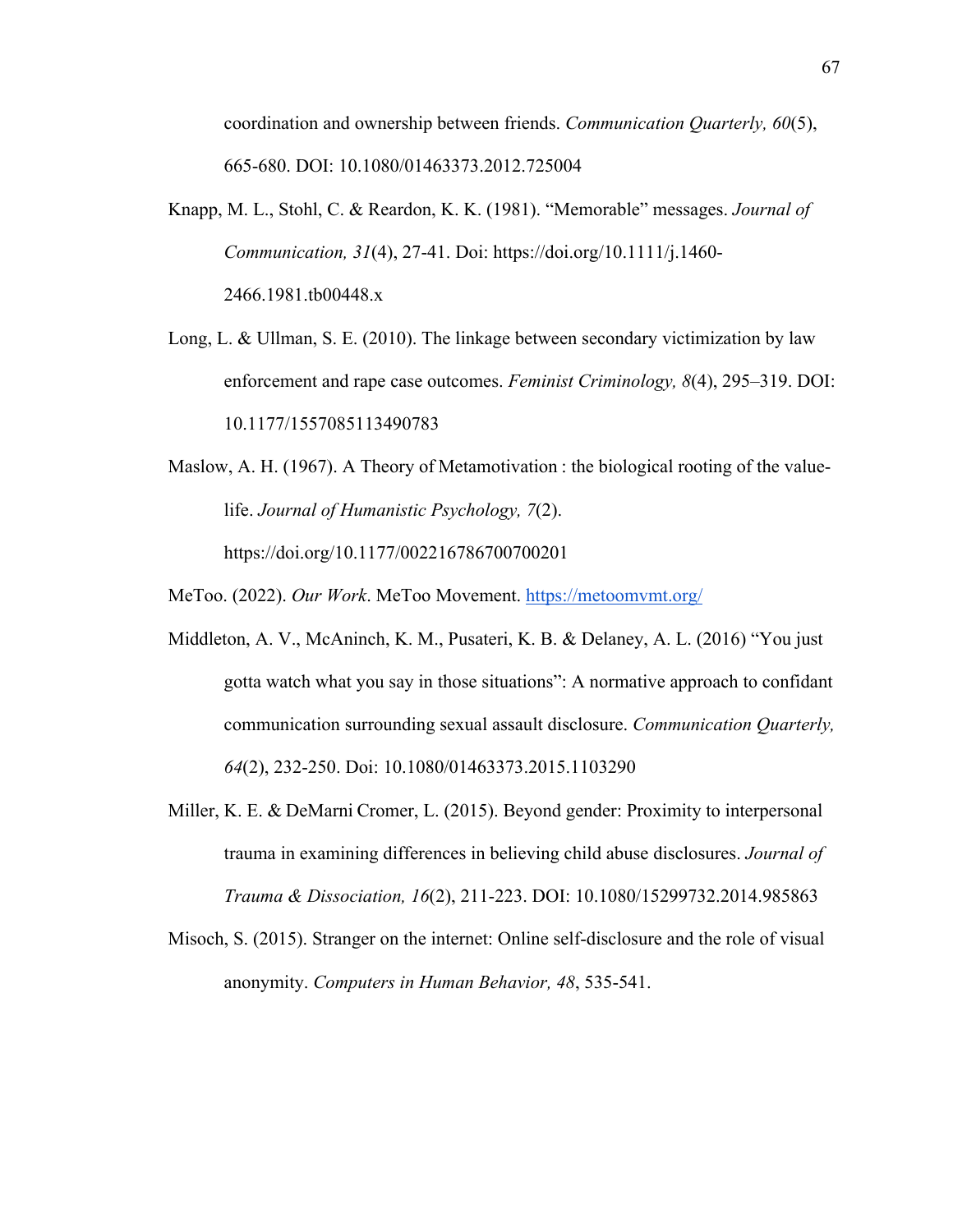- Morr, M. C. (2002). *Private disclosure in a family membership transition: In-laws' disclosures to newlyweds* [ Unpublished doctoral dissertation, Arizona State University].
- Mulinari, D., de los Reyes, P. (2019). Hegemonic feminism revisited: On the promises of intersectionality in times of the precarisation of life. *Nordic Journal of Feminist and Gender Research, 28*(3), 183-196, DOI: 10.1080/08038740.2019.1705905
- Neuwirth, K., Frederick, E. (2004). Peer and social influence on opinion expression: Combining the theories of planned behavior and the spiral of silence. *Communication Research, 31*(6), 669-703. DOI: 10.1177/0093650204269388
- Noy, C. (2008). Sampling knowledge: the hermeneutics of snowball sampling in qualitative research. *International Journal of Social Research Methodology, 11*(4), 327-344. https://nbn-resolving.org/urn:nbn:de:0168-ssoar-53861
- O'Connor, J. C.(2005). *Disclosing sexual assault: Exploring the impact of privacy management, attachment style and attitudes toward law enforcement* [Doctoral Dissertation, University of California - Santa Barbara]. ProQuest Dissertations.
- Orellana-Damacela, L. E., Tindale, R. S., & Suárez-Balcázar, Y. (2000). Decisional and behavioral procrastination: How they relate to self-discrepancies. *Journal of Social Behavior & Personality, 15*(5), 225–238.
- Pelham, B. W. & Swann, W. B. (1988). From self-conceptions to self-worth: On the sources and structure of global self-esteem. *Journal of Personality and Social Psychology, 57*(4), 672-680.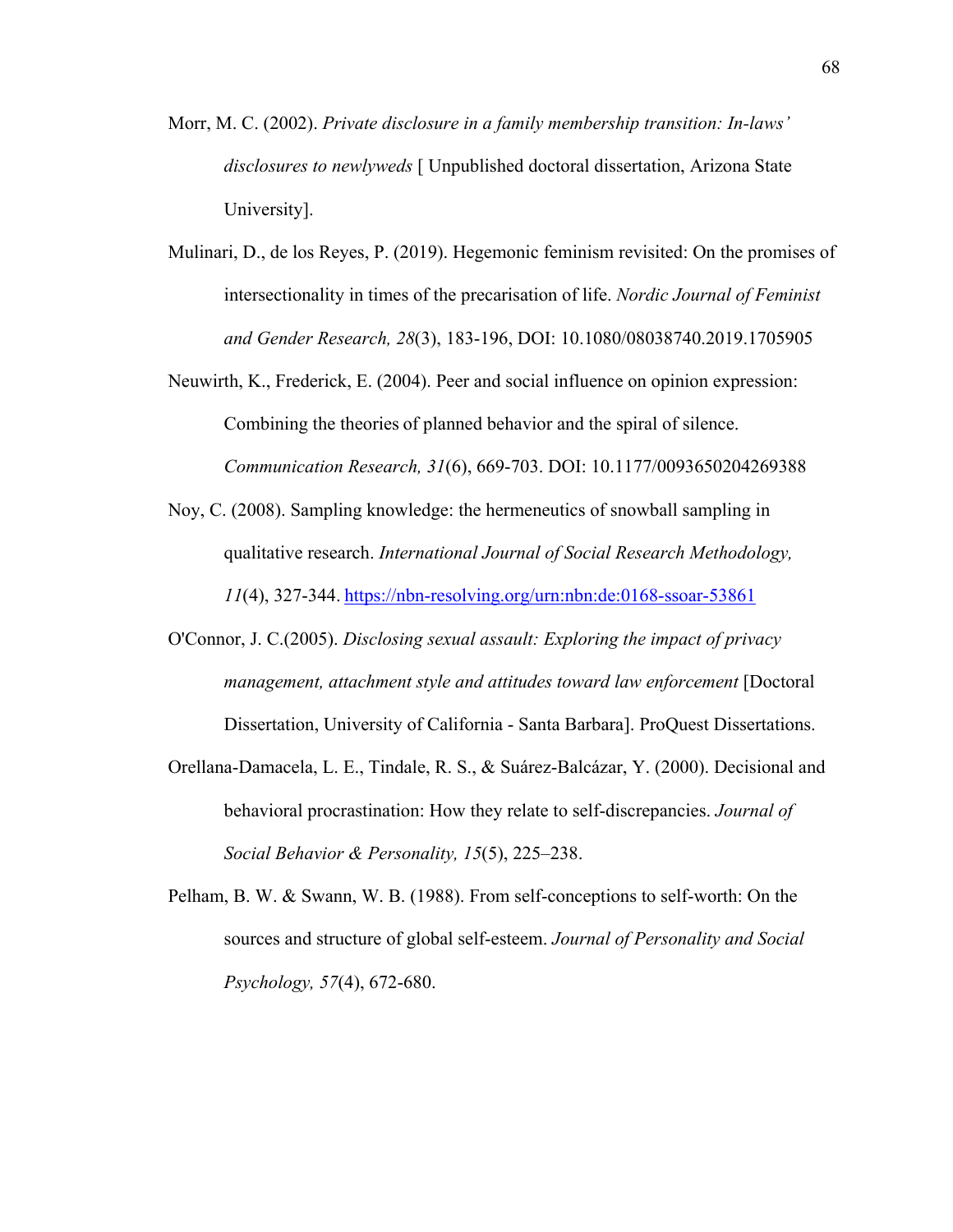- Petronio, S. (1991). Communication boundary perspective: A model of managing the disclosure of private information between marital couples. Communication Theory,  $4, 311 - 332$ .
- Petronio, S. (2002). *Boundaries of Privacy: Dialectics of Disclosure*. State University of New York Press.
- Petronio, S., & Child, J. T. (2020). Conceptualization and operationalization: Utility of communication privacy management theory. *Current Opinion in Psychology, 31*, 76–82. Doi: https://doi.org/10.1016/j.copsyc.2019.08.009
- Petronio, S., Reeder, H. M., Hecht M. L., Mon't Ros–Mendoza. (1996). Disclosure of sexual abuse in children and adolescence. *Journal of Applied Communication Research, 24*, 181-199.
- Phelps, T. (2011). The Ethics of Storytelling: A Nation's Role in Victim/Survivor Storytelling. *Ethical Perspectives, 18*(2), 169-195.
- Porter, E., Chambless & D. L. (2017). Social Anxiety and Social Support in Romantic Relationships. *Behavior Therapy, 48*(3), 335-348.
- Rambe, P. (2013). Converged social media: Identity management and engagement on Facebook Mobile and blogs. *Australasian Journal of Educational Technology, 29*(3), 315- 334. https://doi.org/10.14742/ajet.117
- Ramirez, F. A. & Lane, J. (2019). Communication privacy management and digital evidence in an intimate partner violence case. *International Journal of Communication, 13*(2019), 5140–5157.
- Rodenhizer, K. A. & Edwards, K. M. (2019). The impacts of sexual media exposure on adolescent and emerging adults'dating and sexual violence attitudes and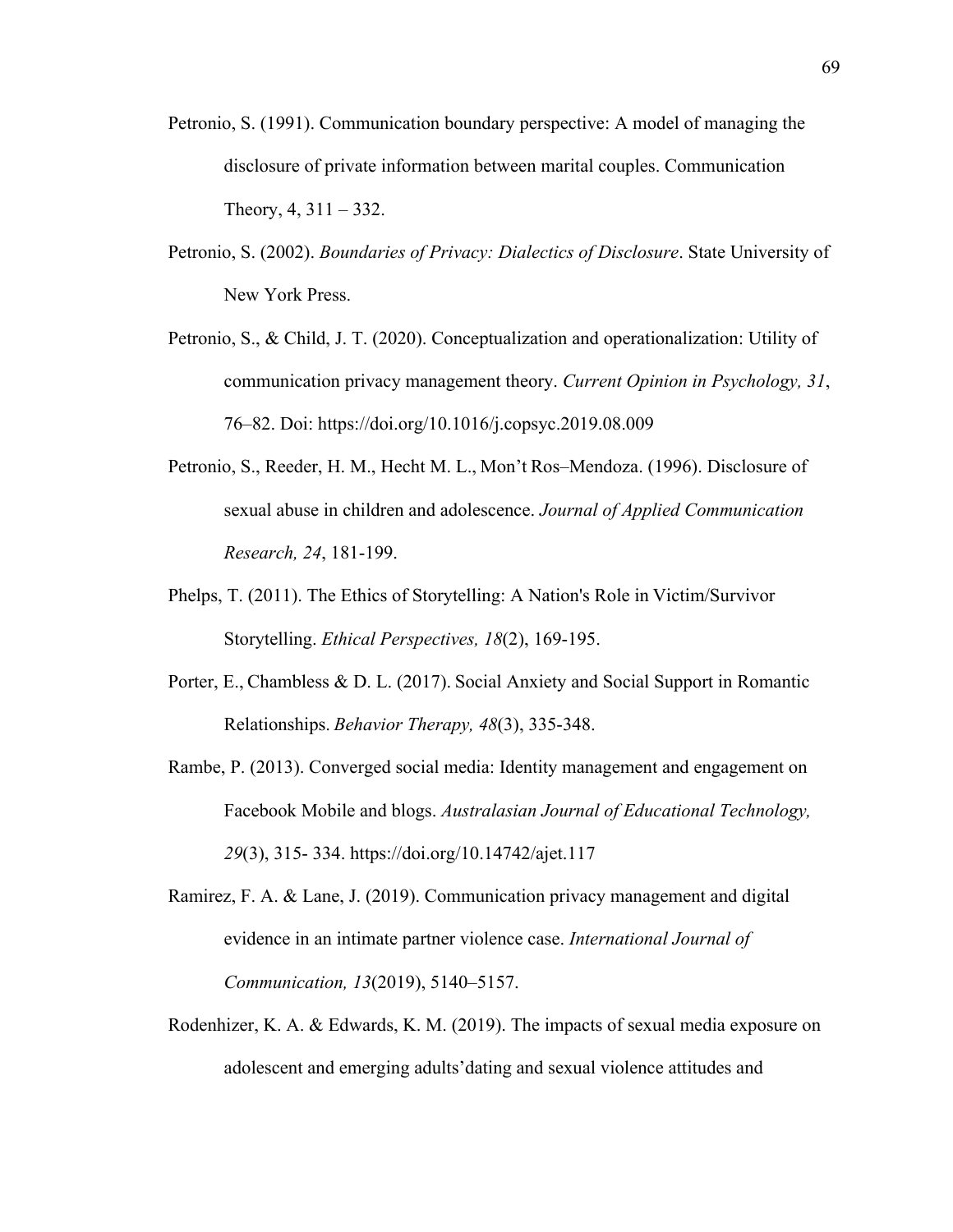behaviors: A critical review of the literature. *Trauma, Violence & Abuse, 20*(4), 439-452. Doi: https://doi.org/10.1177/1524838017717745

- Rubin, D. C., Berntsen, D., Klindt-Johansen, M. (2008) A memory based model of posttraumatic stress disorder: Evaluating basic assumptions underlying the PTSD diagnosis. *Psychology Review, 115*(4), 985–1011. Doi: 10.1037/a0013397
- Ryff C. D. (1989) Happiness is everything, or is it? explorations on the meaning of psychological well-being. *Journal of Personality and Social Psychology, 57*(6), 1069-1081
- Sabina, C. Ho, L. Y. (2014). Campus and college victim responses to sexual assault and dating violence: Disclosure, service utilization, and service provision. *Trauma, Violence, & Abuse, 5*(3), 201-226. Doi: 10.1177/1524838014521322
- Shedlosky-Shoemaker, R., Costabile, K. A. & Arkin, R. M. (2014). Self-expansion through fictional characters. *Identity and Self, 13*(5), 556-578. DOI: 10.1080/15298868.2014.882269
- Strauman, T. J. (1996). Stability within the self: A longitudinal study of the structural implications of self-discrepancy theory*. Journal of Personality and Social Psychology, 71*(6), 1142-1153.
- Strobl, R. (2004) 'Constructing the Victim: Theoretical Reflections and Empirical Examples', *International Review of Victimology, 11*(2-3), pp. 295-311.
- Ullman, S. E. (2000). Psychometric characteristics of the social relations questionnaire: A measure of reactions to sexual assault victims. *Psychology of Women Quarterly, 24*, 257-271.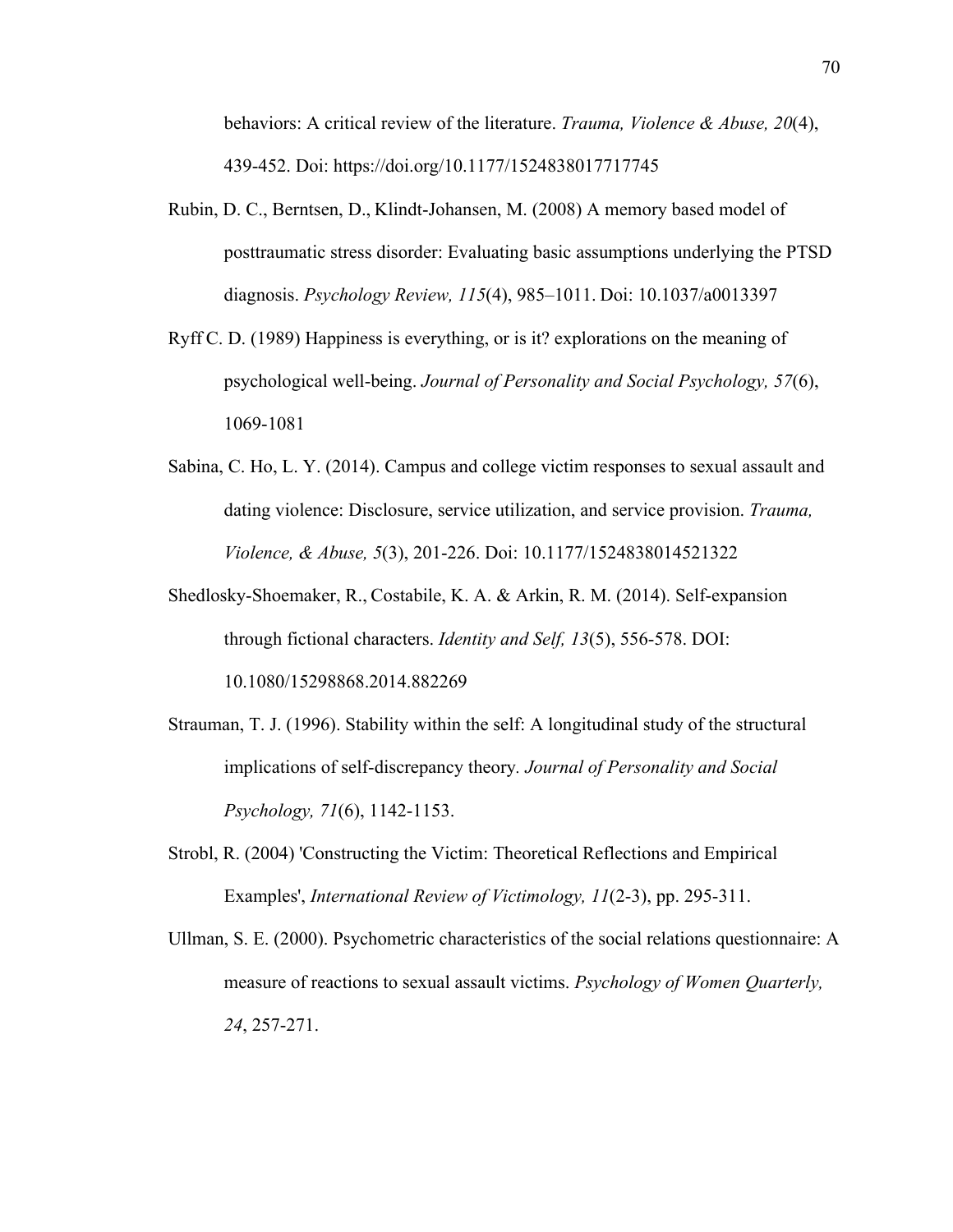- Treadwell, D., & Davis, A. (2020). *Introducing communication research: Paths of inquiry* (4th Ed.). Los Angeles, CA: SAGE.
- Ullman, S. E. & Peter-Hagene, L. (2014). Social reactions to sexual assault disclosure, coping, perceived control, and PTSD symptoms in sexual assault victims*. Journal of Community Psychology, 42*(4), 495-508. Doi: https://doi.org/10.1002/jcop.21624
- Uy, R. (2011). Blinded by red lights: Why trafficking discourse should shift away from sex and the "Perfect Victim" paradigm. *Berkeley Journal of Gender, Law & Justice, 26*(1) 204-219.
- VanderDrift, L. E. ,. Lewandowski Jr, G. W. , and Agnew, C. R. (2010). Reduced selfexpansion in current romance and interest in relationship alternatives. *Journal of Social and*

*Personal Relationships, 28*(3) 356–373

Vartanian, L. R. (2012). Self-discrepancy theory and body image*. Encyclopedia of Body Image and Human Appearance, 2*, 711-717. DOI:10.1016/B978-0-12-384925- 0.00112-7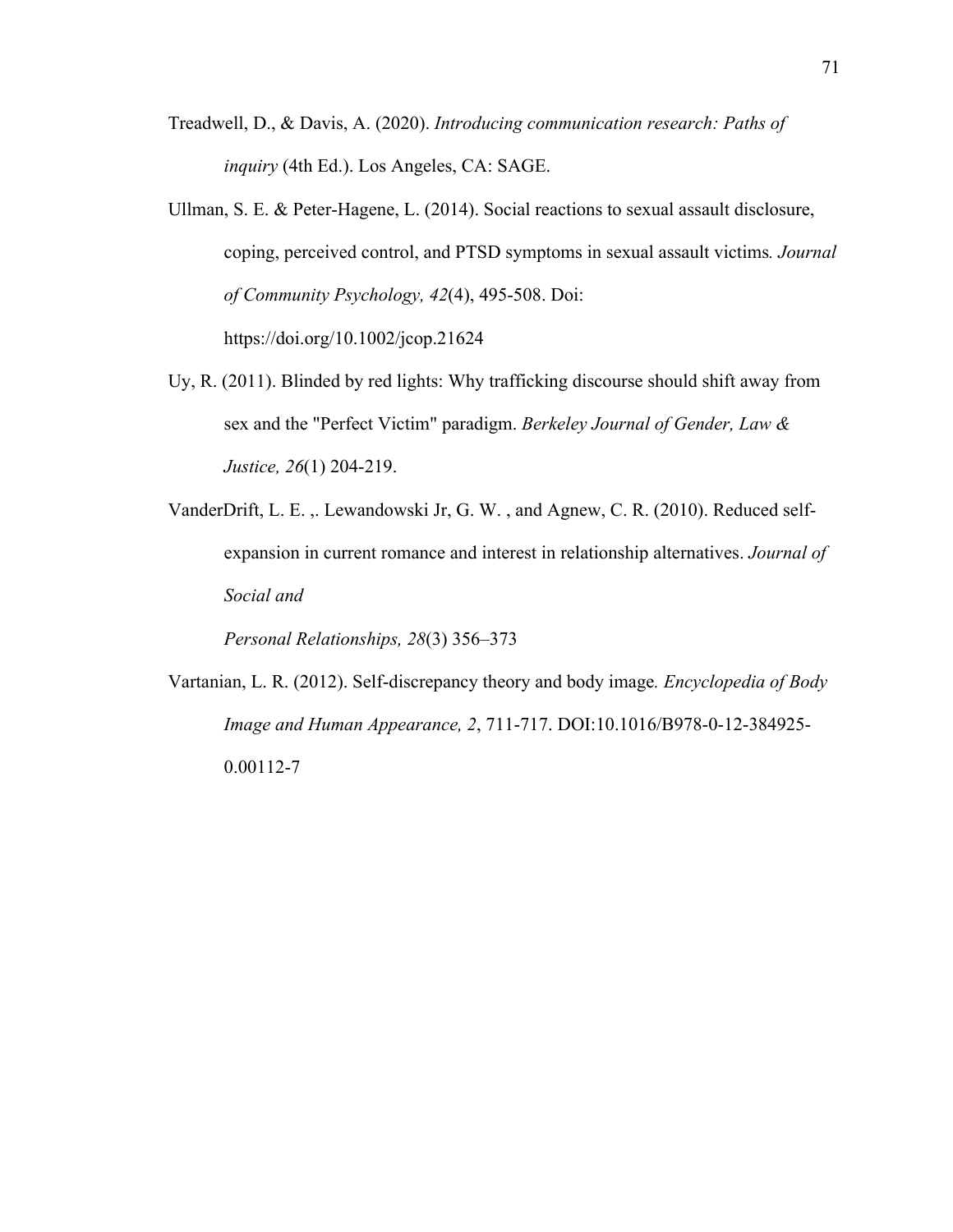#### APPENDIX A

### Interview Guide

Thank you for your participation in this study. Your responses are extremely valuable. The interview will begin to be recorded if that is still something you are okay with. Your responses will be kept anonymous; I invite you to let me know if there is a preferred pseudonym you would like used. Any personal information will be omitted as well. If later you wish to strike in anything from the record, please do not hesitate to let me know so we can have it removed. If upon reflection you decide you want something removed, please feel free to contact me directly and I will remove the information. If at any time you would like to stop the interview, we can do that. You are completely free to not answer any of the questions presented; we can always move to the next.

- 1. How would you define your experience with violence?
- 2. How would you define yourself, as you know yourself now?
	- a. How would you describe your most ideal self?
	- b. Have you ever felt like there are expectations for who you ought to be after your experience with violence?
- 3. Who was the first person you told after?
	- a. Do you have a close relationship with this person?
- 4. Why did you choose this person to tell?
	- a. Where were you when you decided to disclose?
	- b. Did you ever feel obligated to disclose this information?
- 5. Did your experiences with violence impact how you set boundaries with others?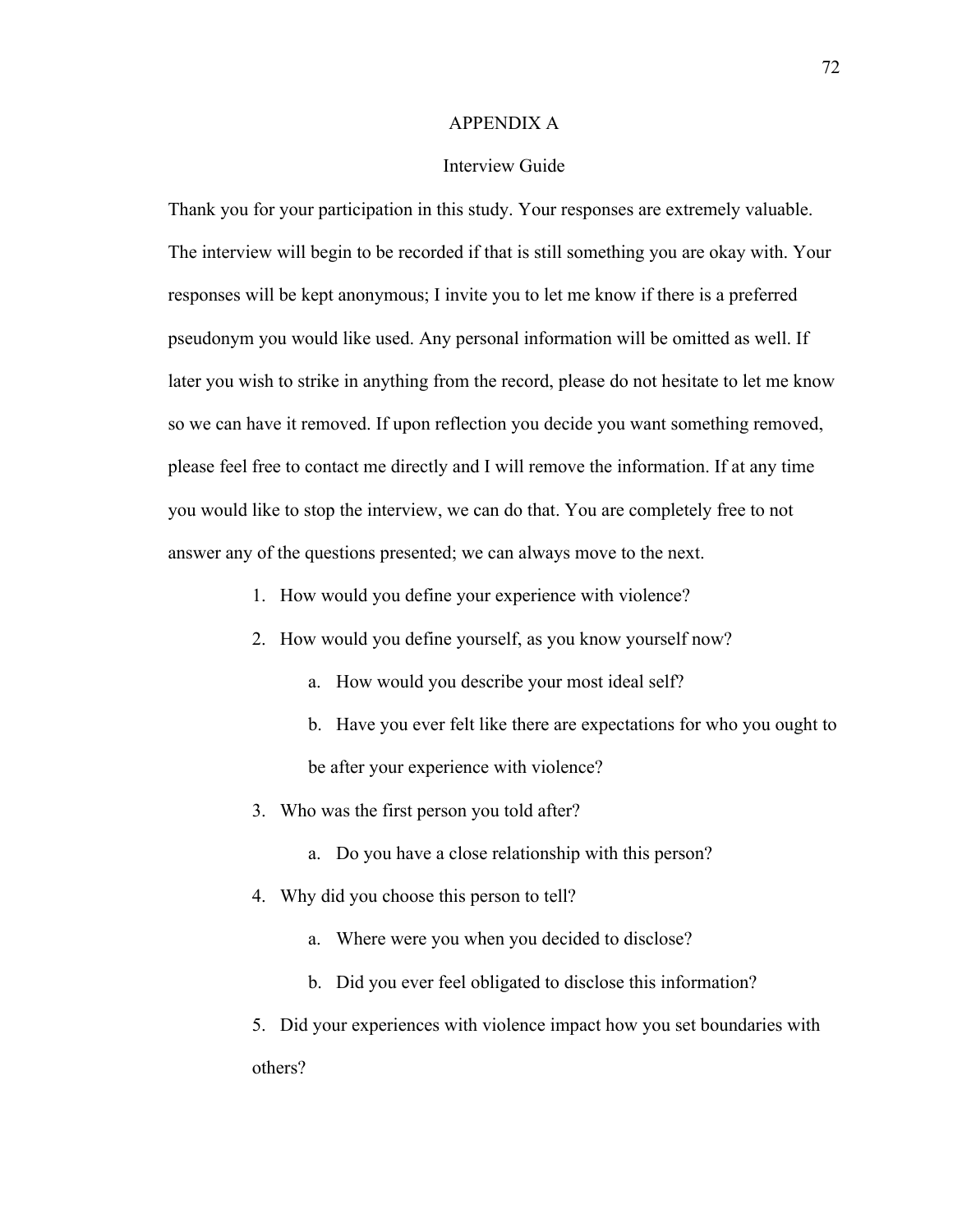6. What did you feel was the most important influence in your healing

# journey?

7. Is there anything else you would like to share about your experience?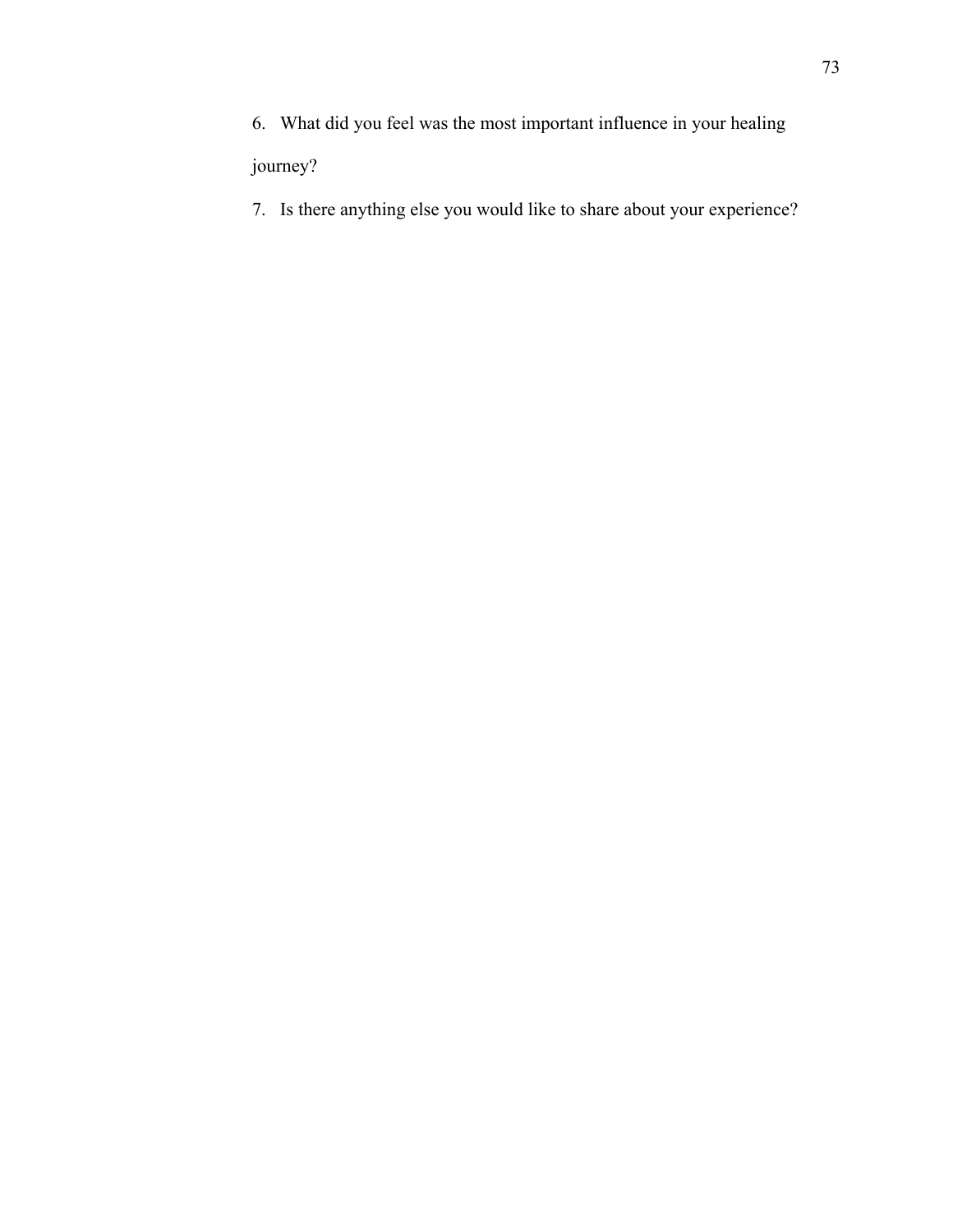## APPENDIX B

## CONSENT FORM

Approval Number: IRB-2202001-EXM

Name of Project: Disclosing for Closure: Negotiating Boundaries for Self-

Expansion After Violence

Researcher(s): Jadah Morrison, South Dakota State University

You are invited to participate in this interview centered research study because you have confirmed that you are over the age of 18 and you have indicated experiencing past sexual violence after the age of 18. The information outlined in this consent form is to help you navigate whether you would like to participate in this study. I urge you to take your time reading this form and contact the researcher with any questions you have.

Why is the research being done?

The aim of this study is to identify self disclosure habits of those who have experience sexual violence after the age of 18 and how these disclosure habits influences ones need for self-expansion.

What will I do in this study?

This study will be performed solely through interviews. Interviews will be held solely through the video and audio calling device, Zoom. Through zoom your one on one interview will be transcribed and recorded using the platform. Verbal quotations will be taken from the transcription, however audio and visual representations will not be. Interviews will span from one hour to one and a half hours. You will be interviewed on your disclosure habits, past and present and the environmental influences that led to disclosure. You will also be questioned on your self identity as a survivor of sexual violence.

Can I say "No"?

Absolutely. You can say no in any part of the interview process. You have complete control over your information. Being in this study is completely up to you. If you don't want to participate in the interview, you can refuse the invitation. If there is a particular question you would not like to answer, you do not have to answer it, we can move to another. If you would like to stop the interview entirely, we will do so without question. If after the interview you decide you would no longer like your information in the study, the information will be removed. Whether it be the complete interview or a small subsection. There is a chance for this study to be published in a scholarly journal, so if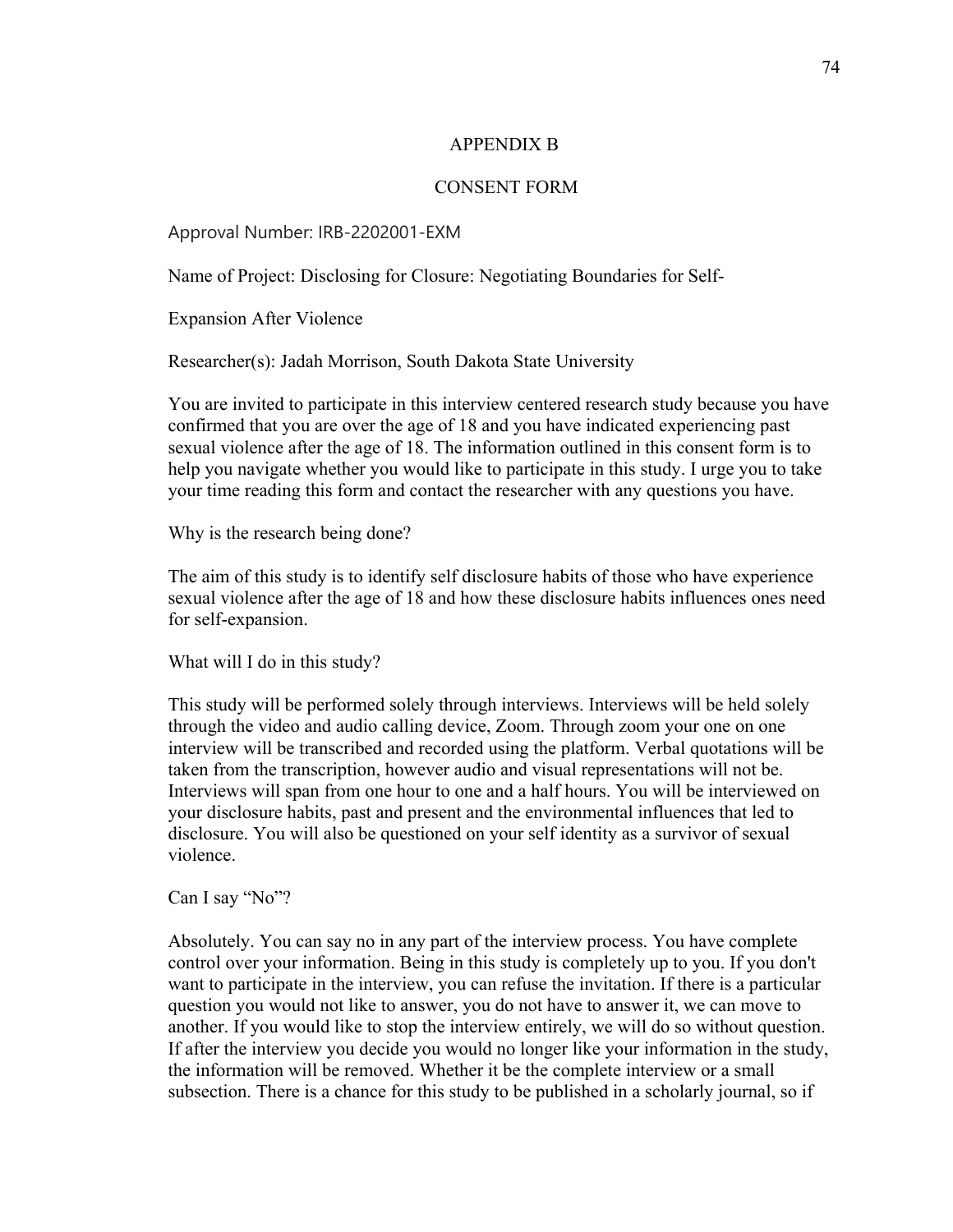even 20 years down the line, you no longer want your information involved in the published study it will be removed. To have information removed you can email me at jadah.morrison@jacks.sdstate. You will never be required to answer a question or retain your information in the study.

Are there any risks or benefits to me?

Since we will be talking about a serious, personal topic, potential emotional distress is a possibility. We urge you to curate a self care plan post interview. As researchers we are not qualified to provide counseling services and we will not be following up with you after this study. If you feel upset after completing the study, or find that some questions or aspects of the study triggered distress, talking with a qualified clinician may help. Through calling the helpline 800.656.HOPE (4673) you will be connected with a trained staff member from a sexual assault service provider in your area. We understand the power of social support and invite you to have a member of your personal support network with you during the interview. However, if your social support answers in the interview, it should be known that their input will be stricken from the record.

In research there is always the potential for a confidentiality breach. While this breach is unlikely, you will have the power to create your own alias if you so decide. We will also be striking any identifying materials from the record.

We do not expect you to benefit from being in this study. Your participation is appreciated.

What will happen with the information collected for this study?

Once our interview is completed, we will go through the transcript and remove any identifying markers and change any names used. After, your interview will undergo a thematic analysis. Looking for themes that relate with our research questions. The same process will be undertaken by two other research assistants for reliability purposes. However, these research assistants will not have access to the original transcription with possible personal markers.

Who can I talk to if I have questions?

If you have questions about this project or if you have a research-related problem, you may contact the researcher, Jadah Morrison at Jadah.Morrison@jacks.sdstate.edu. If you have any questions concerning your rights as a research subject, you may contact SDSU's Research Integrity and Compliance Officer at 605-688-5051 or sdsu.irb@sdstate.edu.

### Statement of Consent

By clicking "I agree" below you are indicating that you are at least 18 years old, have read this consent form, had any questions answered, and agree to participate in this research study. Please print a copy of this page for your records.